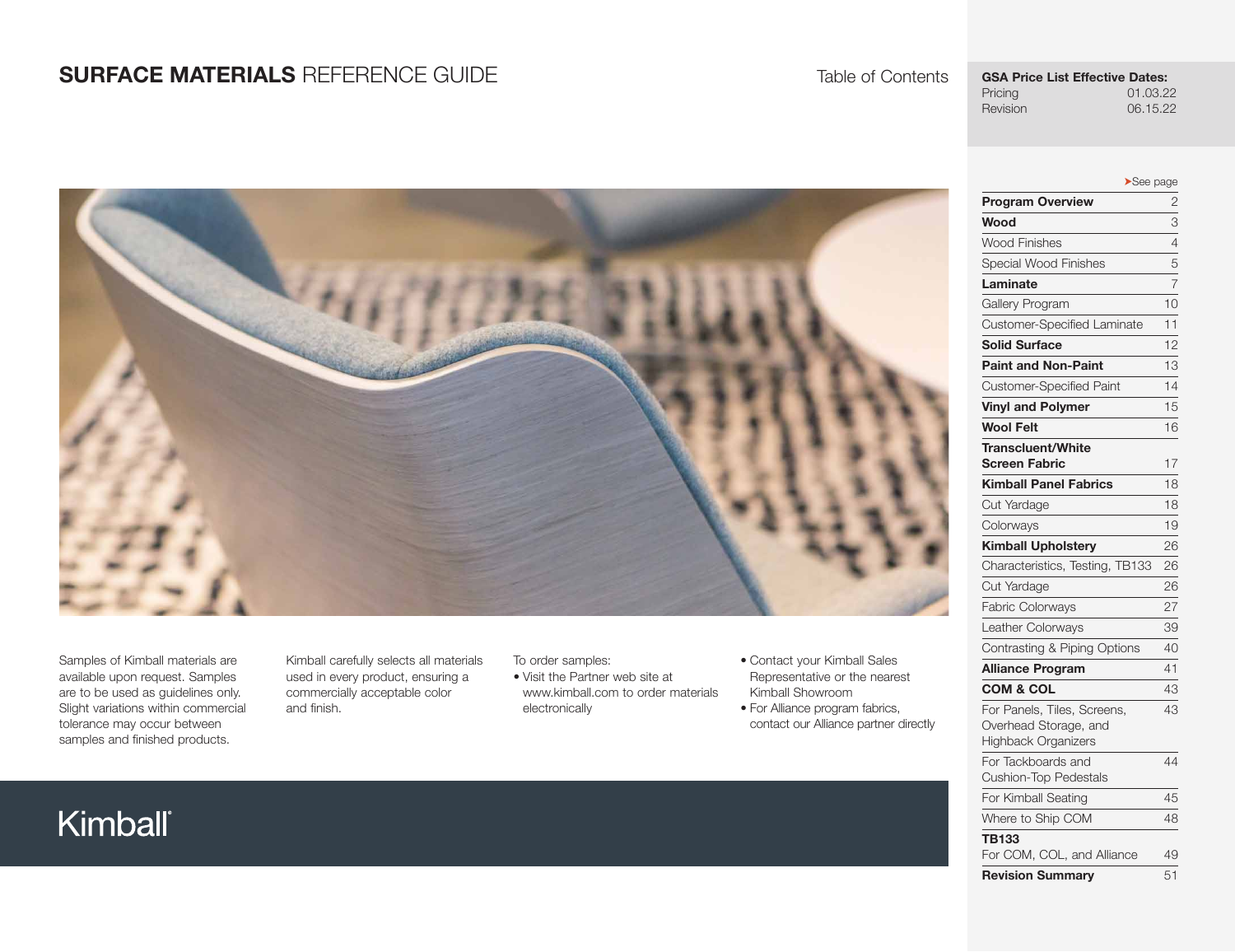# **SURFACE MATERIALS SURFACE MATERIALS**

Program Overview

#### **Textiles Collection:**

Our collection of textiles, including fabrics, vinyls, and leathers, offers timeless classics and trendy colors to keep the offering fresh and current.

The textiles collection contains both standard in-line and alliance patterns. Our alliance partners are chosen with great care to give us the best selections and service in the industry.

You will find that colors were developed to coordinate very well between the in-line and alliance offerings, as well as between upholstery and panel fabric offerings.

#### **Wood Collection:**

Our wood finishes offer fresh options that provide natural-looking finishes to meet today's design expectations. From the lightest finishes, such as Brighton Maple, to the darkest ones, such as Urban Walnut, our wood finishes were chosen with great attention to offer a complete range of color options making it simple to specify the look you want. You can achieve contemporary or transitional looks, or choose to update your traditional style by selecting one of the newer walnut or cherry finishes.

Kimball carefully selects veneers and solid woods to provide high quality wood furniture. Variations in color, grain, and texture occur naturally in all wood species, but are most apparent in lighter colored woods, and especially in natural finishes.

The wood collection offers a number of light finishes that will not hide or mask the natural characteristics of wood. Mineral streaks, pitch pockets, and color variations from piece to piece are all characteristics that occur in natural veneers and are what make each piece unique. While the finishing process is identical for all pieces, each finished piece accepts the stain differently to create its own individual beauty. These characteristics are part of the inherent natural beauty of wood and are not considered defects.

Select coordinating woodgrain laminate options are also available for the customer who wants complete color and grain consistency throughout.

Two surfaces with grain directions that are at different angles to a light source will reflect the light differently and look a slightly different color. This natural phenomenon is called flip. This can happen within a single piece as alternating veneer leaves are placed side by side or from piece to piece. Flip is often noticed on worksurfaces installed at a 90° angle to each other.

#### **Discontinuation Policy:**

Kimball strives to give all business partners advanced notification of surface materials that are scheduled for discontinuation. Efforts will be made to support discontinued materials as specified in the deletion announcement. Pricing cannot be guaranteed. Extended leadtimes and minimum order requirements may apply.

#### **Disclaimer:**

If surface material changes occur due to unforeseen circumstances, we will work with you on an alternative recommendation. Kimball reserves the right to cancel or make changes to standard products and surface materials.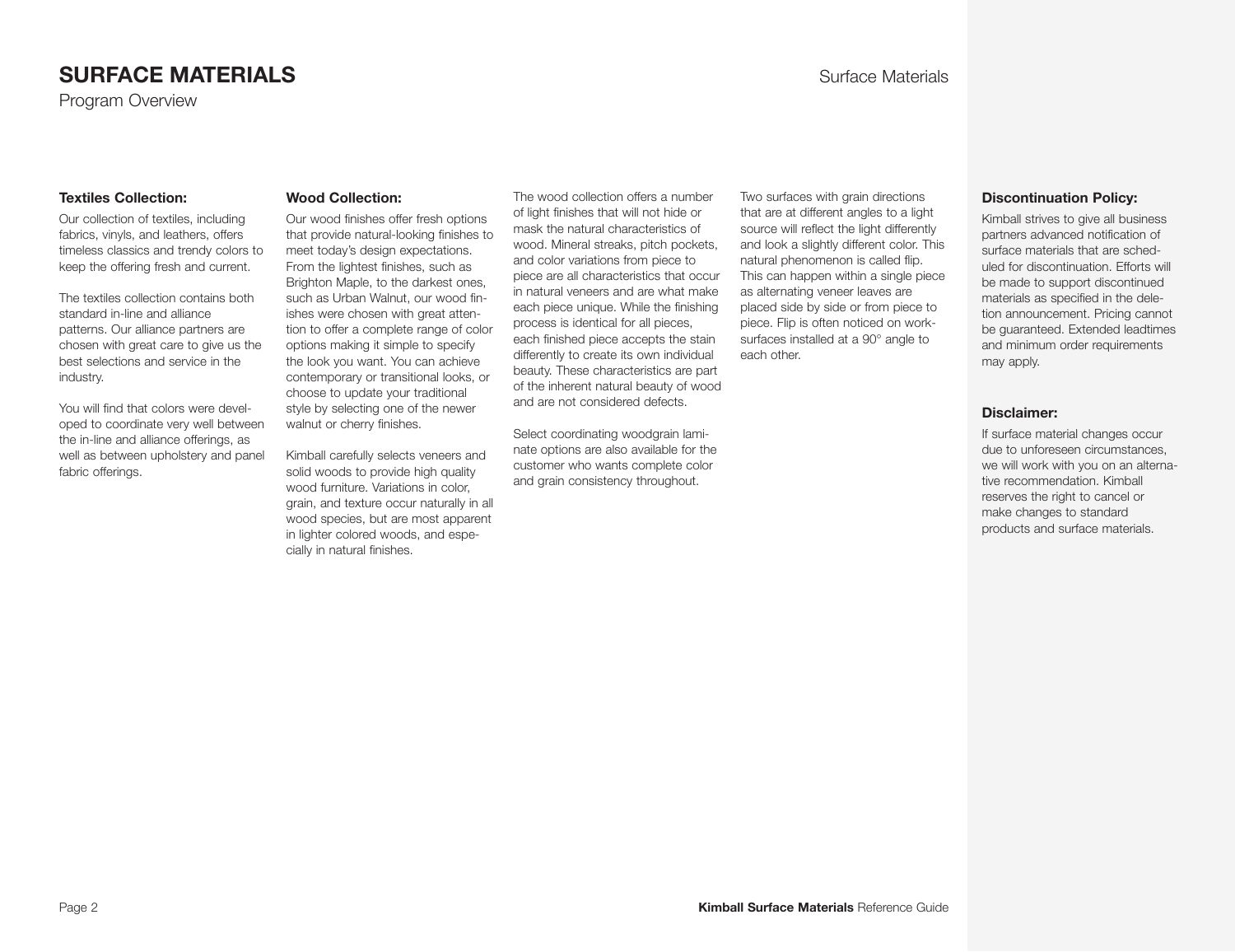Kimball's experience in wood finishing extends from past generations of craftsmen to present day state-ofthe-art technology.

Our proprietary wood finish system utilizes a combination of topcoats engineered for the various applications found in the furniture industry. It is exceptionally clear and durable. and allows the beauty of wood to show through. The durability, depth, clarity, and beauty of our wood finishes meet the high expectations customers have of Kimball finishes, and meet or exceed indoor air quality (IAQ) standards.

Finish sheen levels are consistent across all Kimball series, featuring a satin finish with a 40° sheen, except for select traditional casegoods and select tables as noted on their respective overview pages.

All wood products are susceptible to color change from age and exposure to UV rays (sunlight and other sources), especially cherry, maple, and straight grain veneers. Although a special UV inhibitor is added to finishes, care in placement of furniture near light sources and elimination of prolonged covering of surfaces is necessary to reduce uneven color change of the wood.

Fine scratches from everyday use may be more visible on furniture with dark finishes. Darker finishes absorb more light, while fine scratches reflect the light. Therefore, scratches can be more emphasized due to this contrast. The use of a desk pad can be considered to keep scratching to a minimum.

The beauty of wood is that, as a natural product, it will have unique grain characteristics and color.

Maple veneers are plain sliced and slip matched. Brighton Maple is a clear finish for those who appreciate the inherent beauty of wood. Differences in grain character and color are natural characteristics of wood and will show through in the finished product.

Walnut veneers are plain sliced, and applied book matched.

Cherry veneers are plain sliced and slip matched. Grain characteristics of cherry veneer such as gum streaks and gum pockets occur naturally and add to the authentic look and feel of natural veneer. These are inherent to this veneer and should not be considered defects.

Almond, Canyon, Driftwood, Monterey, Portobello, Sable, and Tuscan are straight grain finishes. The wood species on seating may vary from the wood species on the casegood or system. Different wood species offer unique texture and grain which provide more variation in finish color; however seating finishes are compatible with casegoods and systems finishes.

#### **To Maximize Longevity and Beauty of the Wood Finish:**

- Clean all surfaces frequently with a water dampened soft cloth. Always wipe with the grain.
- Dry with a separate cloth if needed. Always wipe with the grain.
- Avoid exposure to strong sunlight or extremes in temperature or humidity.
- Avoid exposure to harsh solvents and always remove any spilled liquids immediately with a blotting action.
- Use a desk pad. This will help protect against possible damage and imprinting caused by writing instruments and sharp objects.
- Pads with foam backing are not recommended.
- If using a protective glass top, always place felt spacer pads under the glass to allow the wood to breathe.
- Do not leave plastic, vinyl, or rubber items on finished wood surfaces. Sustained contact could damage the finish.
- Lift objects to move them; never pull objects across the finished surface.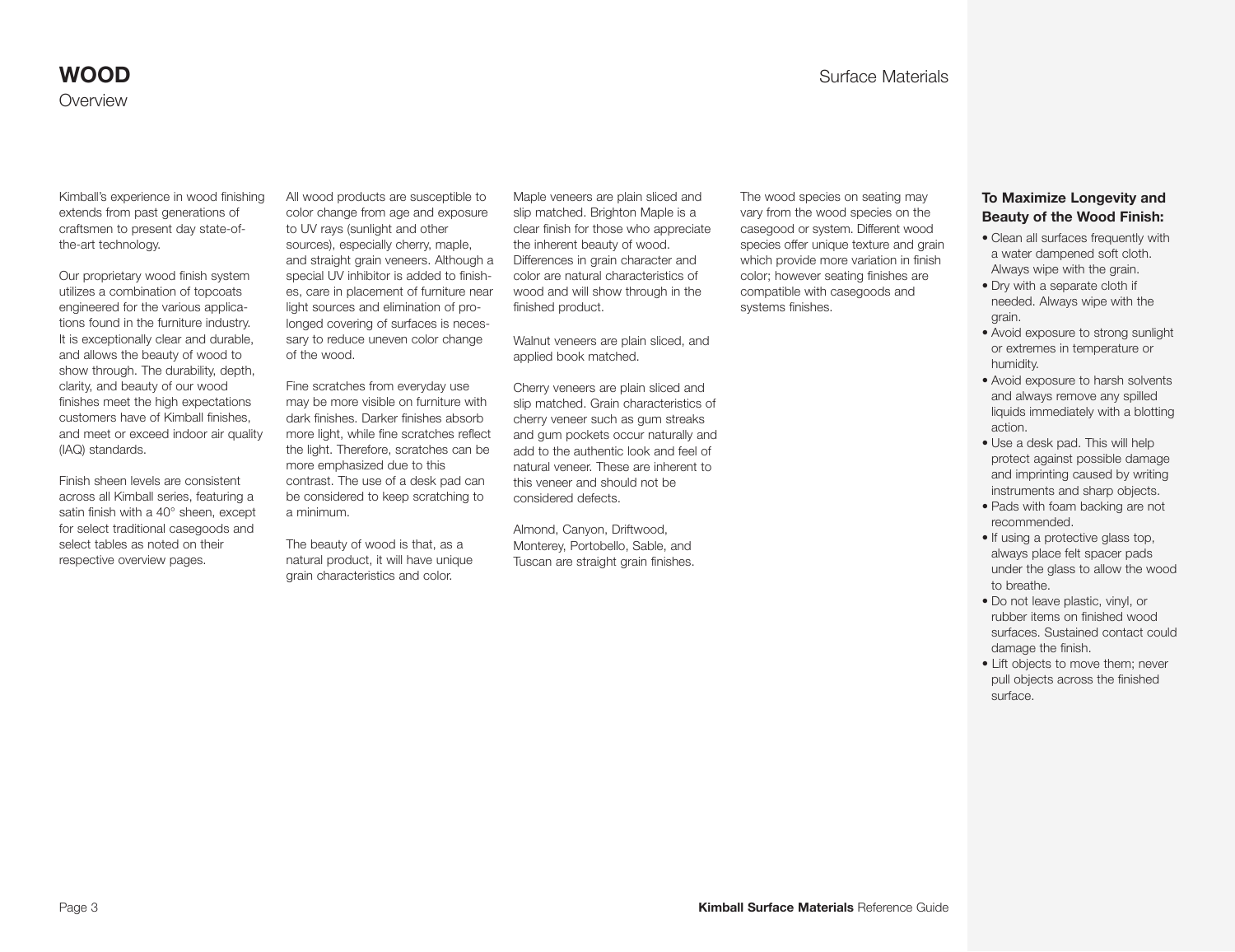#### **Group 1**

- MC Amber Cherry
- CC Cordoba Cherry MH Mocha Cherry
- SC Sedona Cherry
- IM Brighton Maple
- TM Huntington Maple
- ES Espresso Walnut
- MW Midtown Walnut
- TW Tribeca Walnut
- UW Urban Walnut
- AD Almond Straight Grain
- CO Canyon Straight Grain
- DF Driftwood Straight Grain
- YO Monterey Straight Grain
- PB Portobello Straight Grain
- 792 Sable Straight Grain
- NW Tuscan Straight Grain
- BZ Brazilwood<sup>1</sup>
- CI Chai<sup>1</sup>
- KN Kona1
- PC Porcini<sup>1</sup>
- WL Willow<sup>1</sup>
- CR Clear on Walnut

1 Available on select seating frames and seating tables.

# **WOOD** Surface Materials

IMPORTANT: The list at left reflects the complete Kimball wood finish offering; however, not all products are offered in all finishes. ➤See the appropriate Kimball price list for the list of finishes available for each product line.

IMPORTANT: Wood finishes applied to solid hardwood are complementary to the same wood finish applied to wood veneer, but not an exact match.

➤Contact Customer Service for more information.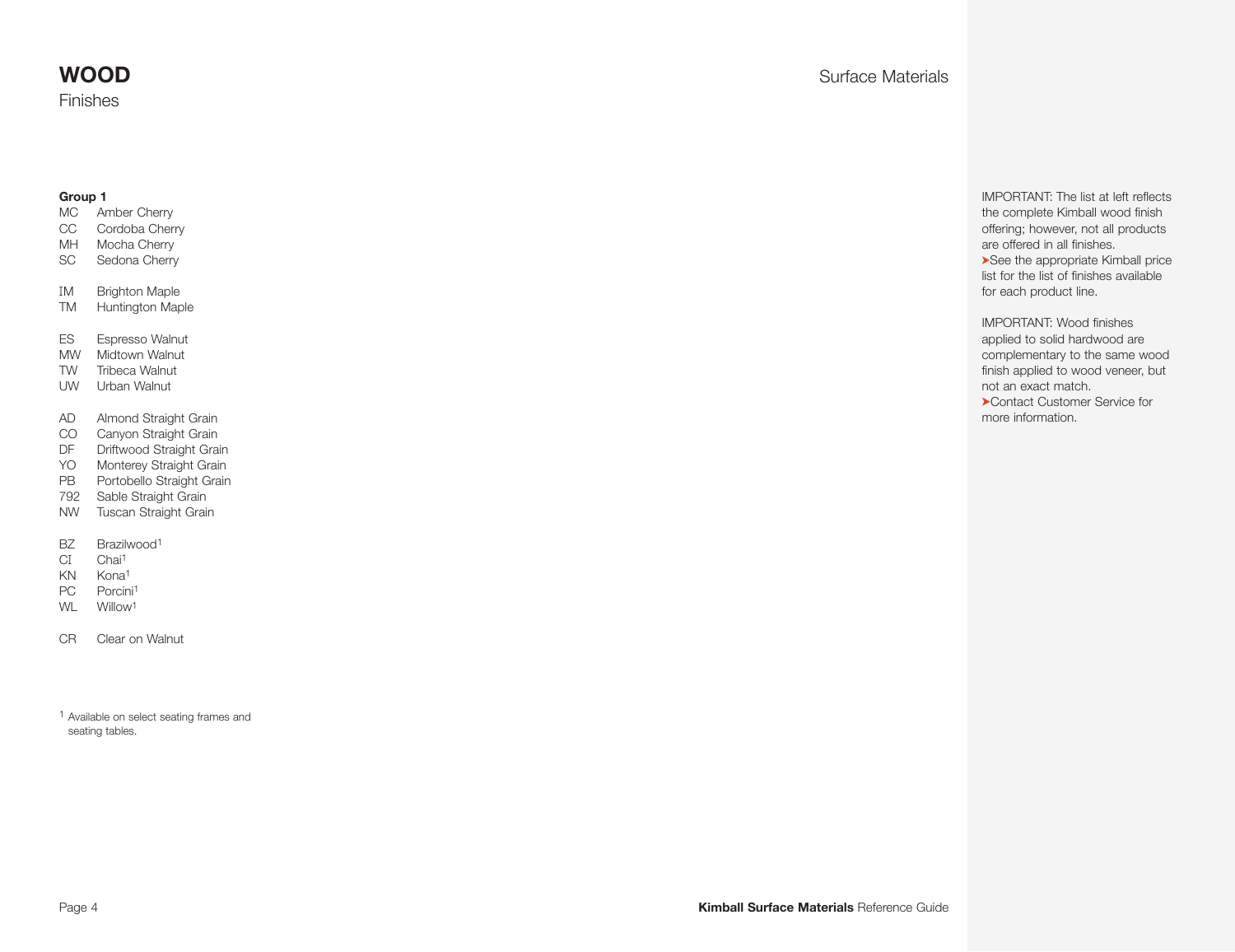Kimball offers the following options for special wood finishes:

- Standard finish color on alternate wood species
- Previously developed special finish
- Custom finish

Standard finish colors available on an alternate wood species include:

- Amber on Maple
- Amber on Walnut
- Mocha on Walnut

These finishes can be specified without going through the finish approval process described at right.

Previously developed special finishes can be selected from an extensive library developed by Kimball. Samples of previously developed special finishes are available from Customer Service upon request.

Custom finishes can be developed to meet specific needs, if an acceptable match is not available in our library.

IMPORTANT: Kimball reserves the right to decline the opportunity to match a finish color.

#### **Upcharges:**

A one-time fee of **\$300** (net) will be billed for the development of each new custom finish. This fee covers all Kimball product lines on which the finish may be used.

A **10%** upcharge per line item (model number) will be applied for a standard finish on an alternative wood species, a previously developed special finish, or a custom finish. This upcharge is calculated on the base price, before other option upcharges are added.

For upholstered products, the upcharge is calculated on the Grade 1 upholstery price then added to the price for the selected fabric grade, to arrive at the list price.

apply. 3 Customer signs off on the sample and returns the approval form to Customer Service. Approval is required prior to order entry.

**Approval Process:** 

project reference.

2 If a previously developed sample is found to be compatible, a sample will be sent for customer approval. If not, a custom finish will generally require at least a week for a matched sample. Samples sent to the customer will advise of any restrictions that may

1 Send desired finish sample (no smaller than 3" x 5"), along with a purchase order for the \$300 (net) special finish development fee, to Customer Service along with a complete list of the products and wood species to which the special custom finish is to be applied. Include dealer name, contact, and

 *Note: The one-time fee of \$300 will not be charged unless a custom match finish is required.* 

 *Note: Bingo is not available in special finishes. Special finishes are not available on straight grain veneers.*

#### **Applicability:**

Applicability of special finish colors depends on the wood species to which they are applied. The matrix on the next page shows the types of woods used for each series.

#### **How to Specify**

#### 1 **Model:**

Build the complete model specification by following the How to Specify steps on the pricing page for the product that is to receive the special finish.

2 **Finish type:**

For the "Finish type" step, insert a special code (in place of STD): **ZCHY1** = Special cherry finish **ZMAP1** = Special maple finish **ZWAL1** = Special walnut finish *Note: Choose the special finish code based on the standard wood species used in the series (see matrix on next page).*

3 **Finish designator:**

For the "Finish designator" step, insert the designator below or the one provided to you by Customer Service: **MA00174KOG** = Amber on

Maple **WA02905KOG** = Amber on Walnut **WA02905KOG** = Mocha on

**Walnut**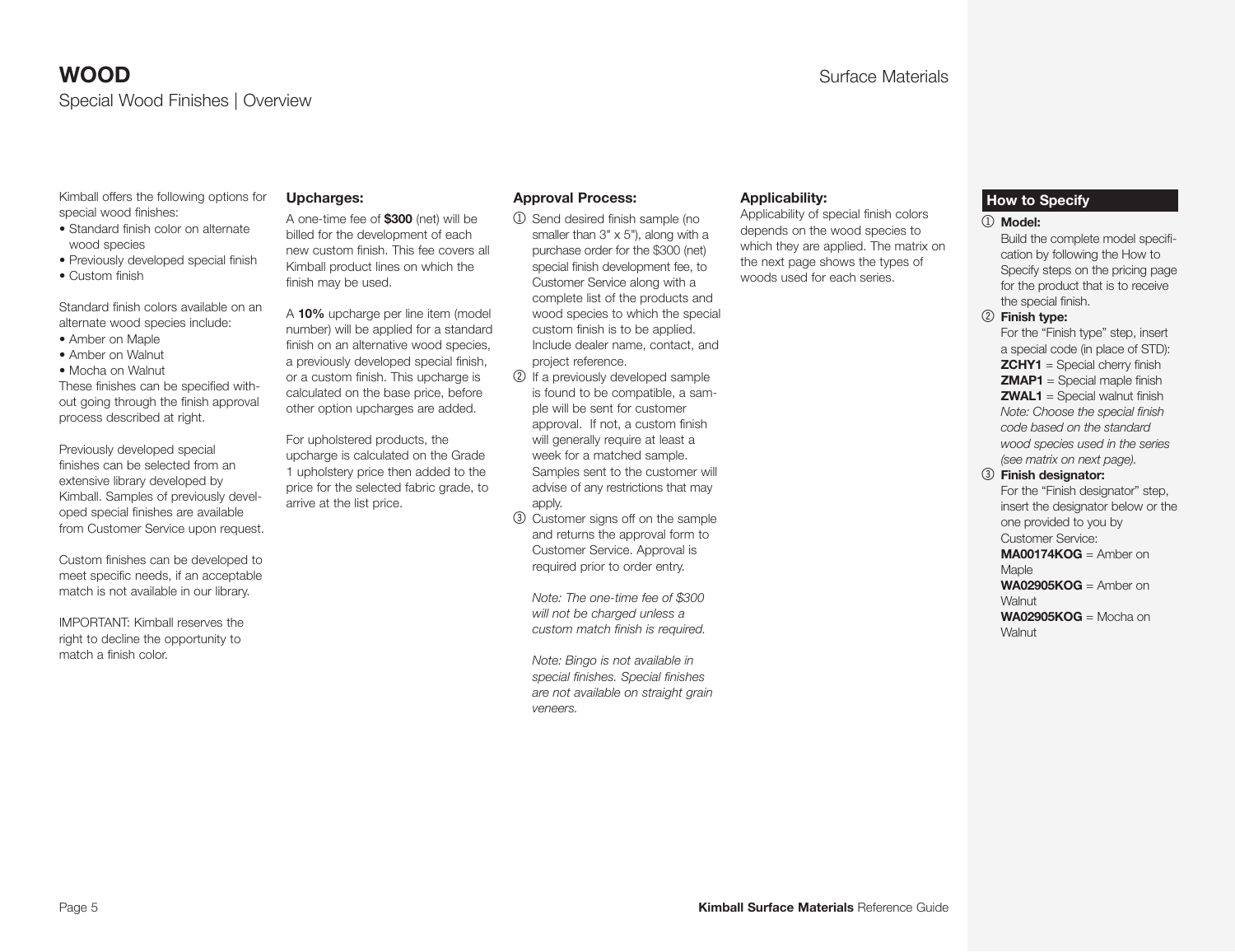Special Wood Finishes | Wood Species by Series

#### The matrix below shows the types of woods used for each series.

 $\overline{\phantom{a}}$ 

|                         | <b>Beech</b> | Cherry    | Maple     | Walnut    |
|-------------------------|--------------|-----------|-----------|-----------|
| Abbott                  | ٠            |           |           |           |
| Anora Legs              | $\bullet$    |           |           |           |
| Anora Wrap              |              |           | $\bullet$ |           |
| Aussie Chairs           | $\bullet$    |           |           |           |
| Aussie Tables & Benches |              |           | ٠         |           |
| Beo                     | $\bullet$    |           |           |           |
| <b>Bloom Tables</b>     |              | $\bullet$ | $\bullet$ | $\bullet$ |
| Cetra                   |              |           |           |           |
| Circ                    |              |           | $\bullet$ |           |
| Collage                 |              |           |           |           |
| Contemporary Tables     |              | $\bullet$ | $\bullet$ | $\bullet$ |
| Configuration Tables    |              | ٠         | ٠         | ٠         |
| Definition              |              |           | ٠         | ٠         |
| <b>Dock</b>             |              | $\bullet$ | $\bullet$ | ٠         |
| Flo                     |              |           |           |           |
| Footprint               |              | $\bullet$ | $\bullet$ | $\bullet$ |
| Frill                   | $\bullet$    |           |           | ٠         |
| Independence            |              |           | $\circ$   |           |
| Innsbruck               |              | $\bullet$ |           |           |
| Joya                    |              |           | $\bullet$ |           |
| Lolita                  |              |           | $\bullet$ |           |
| Looper                  |              |           | $\bullet$ |           |
| <b>LSM</b>              |              |           | ٠         |           |
| Narrate                 |              | $\bullet$ | $\bullet$ | $\bullet$ |
| Nash                    |              |           |           |           |
| Otto                    |              |           | $\bullet$ |           |

|                           | Beech     | Cherry    | Maple     | Walnut    |
|---------------------------|-----------|-----------|-----------|-----------|
| Pairings Lounge           |           |           |           |           |
| Pairings Tables           |           | $\bullet$ |           | $\bullet$ |
| Perks Drawers             |           |           |           |           |
| Portata Legs              | $\bullet$ |           |           |           |
| Pose Lounge               |           |           | $\bullet$ |           |
| Pose Tables               |           |           |           |           |
| President                 |           |           |           |           |
| Priority                  |           | ٠         |           |           |
| Scenario                  |           | $\bullet$ | $\bullet$ | $\bullet$ |
| Senator                   |           |           |           |           |
| Stature                   |           |           |           |           |
| Stow                      |           | ٠         |           | $\bullet$ |
| Superkool Lounge Chairs   |           |           |           |           |
| Superkool Side Chairs     | $\bullet$ |           |           |           |
| Superkool Tables          |           |           |           |           |
| Teem                      |           |           |           |           |
| Thatcher                  | ó         |           |           |           |
| Theo                      |           | ٠         | ٠         |           |
| <b>Traditional Tables</b> |           | ٠         |           | ٠         |
| Transcend                 |           |           |           |           |
| Tucker                    |           |           |           |           |
| Villa Lounge              |           |           |           |           |
| <b>Villa Tables</b>       |           | ٠         |           | $\bullet$ |
| Wilder                    | $\bullet$ |           |           |           |
| Xsede                     |           |           |           |           |

Xsite • • •

# **WOOD** Surface Materials

## **Key:**

- = standard wood species
- $\circ$  = standard wood species on most models in series.

#### **How to Specify**

#### 1 **Model:**

- Build the complete model specification by following the How to Specify steps on the pricing page for the product that is to receive the special finish.
- 2 **Finish type:**

For the "Finish type" step, insert a special code (in place of STD): **ZCHY1** = Special cherry finish **ZMAP1** = Special maple finish **ZWAL1** = Special walnut finish *Note: Choose the special finish code based on the standard wood species used in the series (see matrix at left).* 3 **Finish designator:**

- For the "Finish designator" step, insert the designator below or the one provided to you by Customer Service: **MA00174KOG** = Amber on Maple **WA02905KOG** = Amber on **Walnut**
- **WA02905KOG** = Mocha on Walnut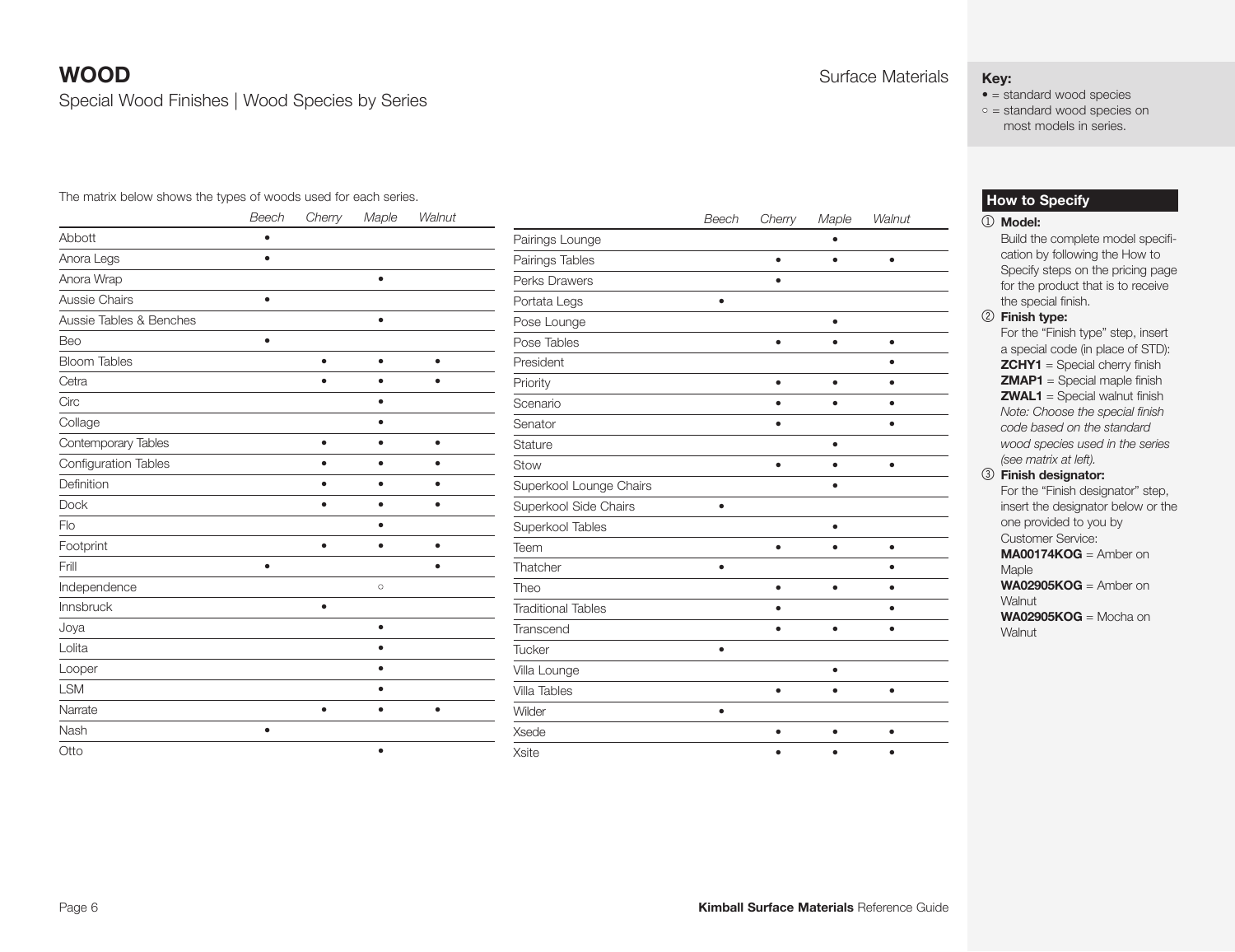Kimball High-Pressure Laminate (HPL)

#### **Woodgrain**

AD Almond MC Amber BZ Brazilwood IM Brighton CO Canyon CI Chai CC Cordoba DF Driftwood TM Huntington KN Kona MW Midtown MH Mocha YO Monterey PC Porcini PB Portobello 792 Sable SC Sedona TW Tribeca NW Tuscan

UW Urban WL Willow

#### **Solid Color**

480 Antique White 403 Chamois 462 Cinder 440 Cloud 457 Dapple 405 Designer White 450 Fog 488 Frosty White 461 Graphite 420 Sandstone 425 Shadow 460 Storm 419 Wallaby

#### **Pattern**

| 823 | Carbon Evolv              |
|-----|---------------------------|
| 818 | Crisp Linen               |
| 841 | Desert Zephyr             |
| 821 | <b>Elemental Concrete</b> |
| 819 | Flax Gauze                |
| 862 | <b>Grey Glace</b>         |
| 843 | Misted Zephyr             |
| 807 | Silcon Evolv              |
| 822 | Smoke Quarstone           |
| 805 | <b>Titanium Evolv</b>     |
| 802 | White Nebula              |
| 814 | <b>White Tigris</b>       |
|     |                           |

#### **Writable**

405M Designer White 409M Icey White 483M Off White

IMPORTANT: The list at left reflects the complete Kimball HPL offering; however, not all products are offered in all colors. ➤See the appropriate Kimball price

list for the list of colors available for each product line.

IMPORTANT: Woodgrain laminate is a commercially compatible match to the wood finish of the same name and designator with consideration for the most common application—laminate surfaces on a wood chassis. When laminate and wood are mixed in other applications, the flip that occurs naturally in veneer may influence the overall match from piece to piece.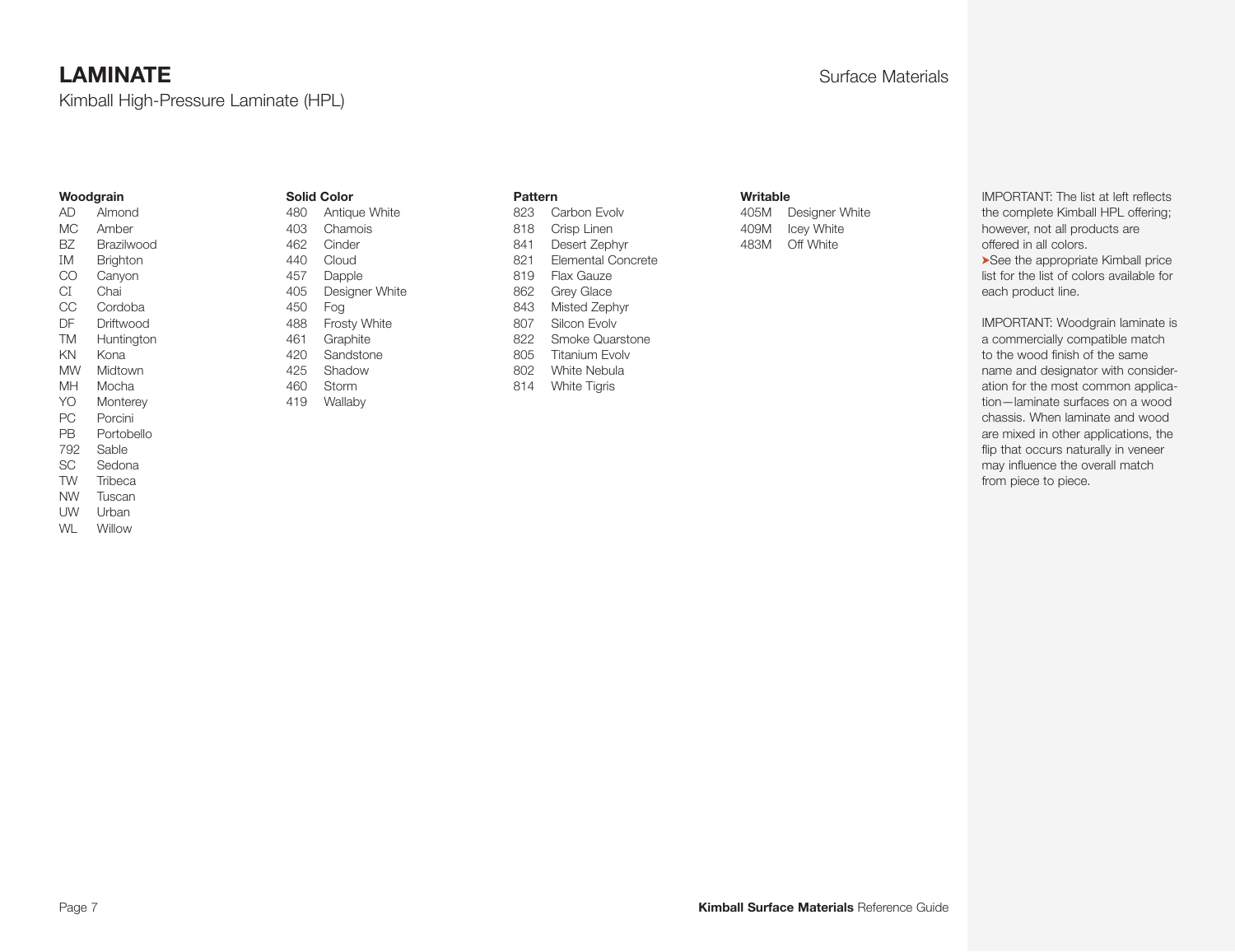Kimball Thermally Fused Laminate (TFL)

#### **Woodgrain**

#### **Solid Color** 480 Antique White

AD Almond MC Amber BZ Brazilwood IM Brighton CO Canyon CI Chai CC Cordoba DF Driftwood TM Huntington KN Kona MW Midtown MH Mocha YO Monterey PC Porcini PB Portobello 792 Sable SC Sedona TW Tribeca NW Tuscan UW Urban

WL Willow

403 Chamois 462 Cinder 440 Cloud 457 Dapple 405 Designer White 450 Fog 488 Frosty White 461 Graphite 420 Sandstone 425 Shadow 460 Storm 419 Wallaby

IMPORTANT: The list at left reflects the complete Kimball TFL offering; however, not all products are offered in all colors. ➤See the appropriate Kimball price list for the list of colors available for each product line.

IMPORTANT: Woodgrain laminate is a commercially compatible match to the wood finish of the same name and designator with consideration for the most common application—laminate surfaces on a wood chassis. When laminate and wood are mixed in other applications, the flip that occurs naturally in veneer may influence the overall match from piece to piece.

To maximize longevity of woodgrain TFL surfaces, the use of a mousepad is recommended.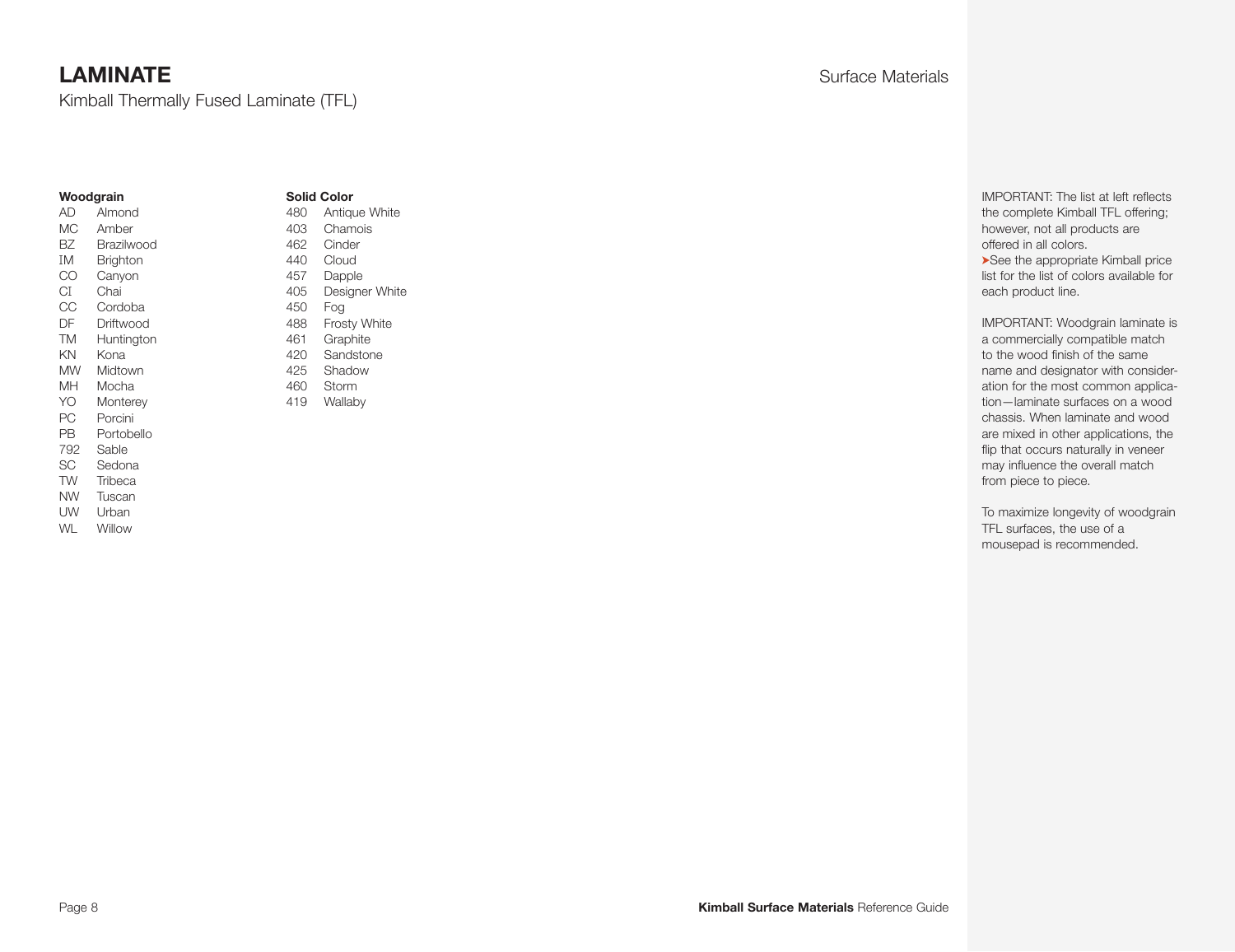Kimball 3D Laminate

#### **Woodgrain**

- MC Amber CO Canyon DF Driftwood
- MH Mocha YO Monterey
- NW Tuscan

#### **Solid Color**

462 Cinder 405 Designer White 450 Fog

IMPORTANT: The list at left reflects the complete Kimball 3D laminate offering; however, not all products are offered in all colors. ➤See the appropriate Kimball price list for the list of colors available for each product line.

IMPORTANT: Woodgrain laminate is a commercially compatible match to the wood finish of the same name and designator with consideration for the most common application—laminate surfaces on a wood chassis. When laminate and wood are mixed in other applications, the flip that occurs naturally in veneer may influence the overall match from piece to piece.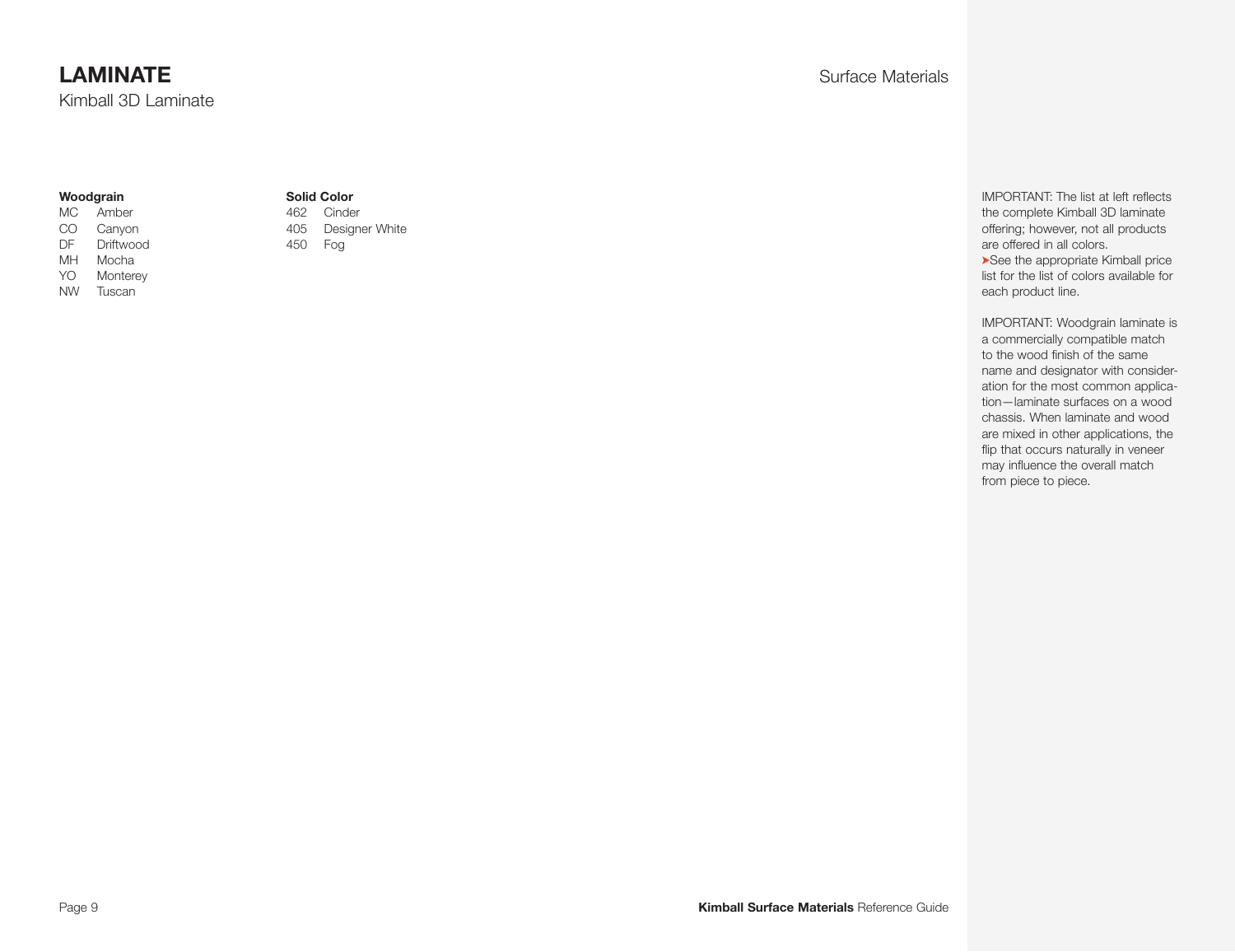#### **Program Details:**

The Gallery program is an on-trend collection curated from trusted laminate suppliers. As we know, trends come and go, sometimes quite quickly. When we see colors/patterns losing industry presence, we will delete and replace with new styles. Gallery laminates that remain popular could possibly transition into the Kimball standard laminate program.

HPL, TFL, and vinyl rims are included in the program; however not all products in our offering are available with the Gallery laminate option. Due to Gallery laminate size availability, some restrictions may occur on specific product sizes.

➤See the series chapter within the applicable price list for availability details by product and/or model.

#### **Ordering Process:**

- Kimball orders and procures all Gallery laminates.
- Order Gallery laminate in the same manner as ordering Kimball standard laminate
- Specify GAL1 or GAL2 for the laminate price group and the applicable color designator
- Allow a six-week lead time
- Warranty will be the same as with Kimball standard laminate

#### **Upcharges:**

A percentage of upcharge based on the group is applied to each Gallery laminate selection and the total is added to the original list price. Gallery group 1 laminates incur a 5% upcharge; group 2 incurs a 6% upcharge.

IMPORTANT: Individual models may incur multiple upcharges based on the total number of locations for which a Gallery laminate is specified. ➤See examples at right.

#### **Example 1:**

Priority double pedestal desk, model 53KE3060DFBLL8

| Total list upcharge | 4 Gallery selection areas     | 23%      |
|---------------------|-------------------------------|----------|
| Vinyl rim           | G1003 Evening Notte (group 2) | 6%       |
| Chassis             | G1003 Evening Notte (group 2) | 6%       |
| Front               | G1011 Pepperdust (group 1)    | 5%       |
| Worksurface         | G1008 Timeless (group 2)      | 6%       |
| Laminate Location   | Laminate Selection            | Upcharge |
|                     |                               |          |

#### **Example 2:**

Work|Able worksurface, model 43W296623WSARLL

| n/a      |
|----------|
| 6%       |
| Upcharge |
|          |

#### **Example 3:**

Narrate worksurface, model 45W3048WSLCCLL

|                              | $11\%$                    |
|------------------------------|---------------------------|
| G1006 Sepia Walnut (group 2) | 6%                        |
| G1011 Pepperdust (group 1)   | 5%                        |
| Laminate Selection           | Upcharge                  |
|                              | 2 Gallery selection areas |

#### **Example 4:**

Kore Mobile Cushion Cart, model 25K246075MPCSSLLP

| 2 Gallery selection areas | 10%      |
|---------------------------|----------|
| G1001 Citadel (group 1)   | 5%       |
| G1001 Citadel (group 1)   | 5%       |
| Laminate Selection        | Upcharge |
|                           |          |

#### **Colors:**

**Gallery Group 1 (GAL1)** 

*5% upcharge* G1001 Citadel G1011 Pepperdust

#### **Gallery Group 2 (GAL2)**

*6% upcharge* G1002 Planked Raw Oak G1003 Evening Notte G1004 Kirsche G1005 Midnight Run G1006 Sepia Walnut G1007 Serotina G1008 Timeless G1009 White Nebbia G1012 Phantom Ecru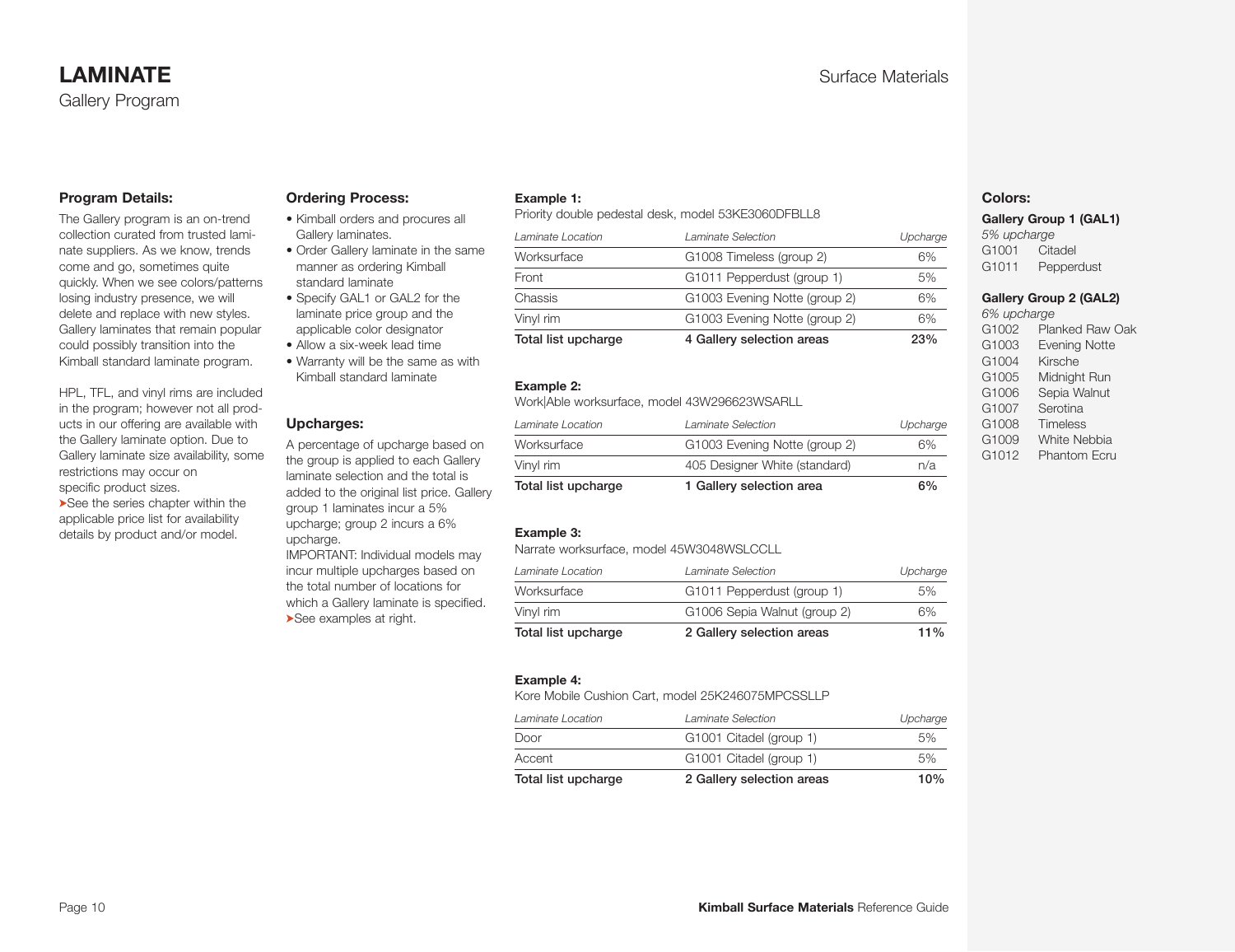Customer-Specified Laminate (CSL)

#### Customer-specified **high-pressure laminate** (CSL) is available on select

laminate products. ➤See the appropriate Kimball price

list to see if CSL if available on a particular product. ➤Contact your Customer Service

Team to initiate approval.

Kimball reserves the right to decline a customer specified laminate which may not be suitable for application.

Kimball assumes no responsibility for the durability, consistent coloration or any other performance characteristic of a customer specified laminate.

Metal, embossed, specialty, and supplier discontinued laminates must be custom quoted.

➤Contact *By Design* at 800.482.1616, extension 6001. Kimball orders and procures all customer specified laminates.

Laminate sheen level must not exceed 60° for maximum durability of worksurfaces.

Lead times may vary for certain laminates. Minimum order quantities may apply.

UL approved suppliers are:

- Wilsonart
- Nevamar • Lamitech
- Formica
- Pionite

#### **Pricing:**

#### A **20% upcharge per line item**

(model) for CSL orders for supplier standard laminates applies. Upcharge is calculated on the base price, before other option upcharges are added.

#### **How to Specify**

- 1 **Model:** Build the complete model specification (excluding the finish type and finish designator) by following the How to Specify on the appropriate pricing page for the product that is to receive the special finish.
- 2 **Finish type:** For the "Finish type" step, insert a special finish code (in place of STD).
	- **ZFMA1** = Formica
	- **ZLMT1** = Lamin-Art
	- **ZLTC1** = Lamitech
	- **ZNEV1** = Nevamar
	- **ZPTE1** = Pionite
	- **ZWST1** = Wilsonart
- 3 **Finish designator:** For the "Finish designator" step, insert the laminate designator (color number) of the laminate to be applied to the product.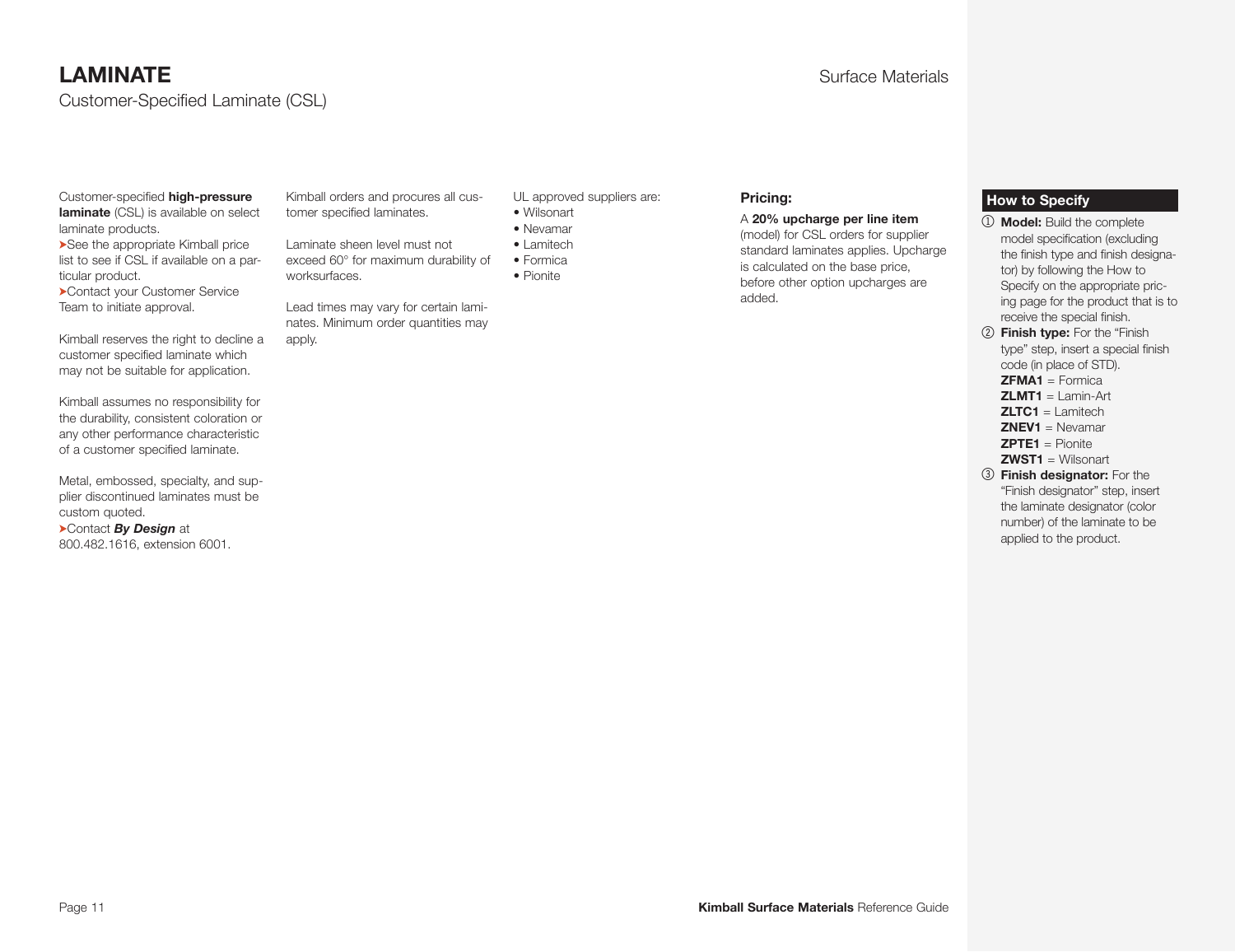# **SOLID SURFACE** Surface Materials

**Solid**

405 Designer White

IMPORTANT: The list at left reflects the complete Kimball solid surface offering; however, not all products are offered in all colors. ➤See the appropriate Kimball price list for the list of colors available for each product line.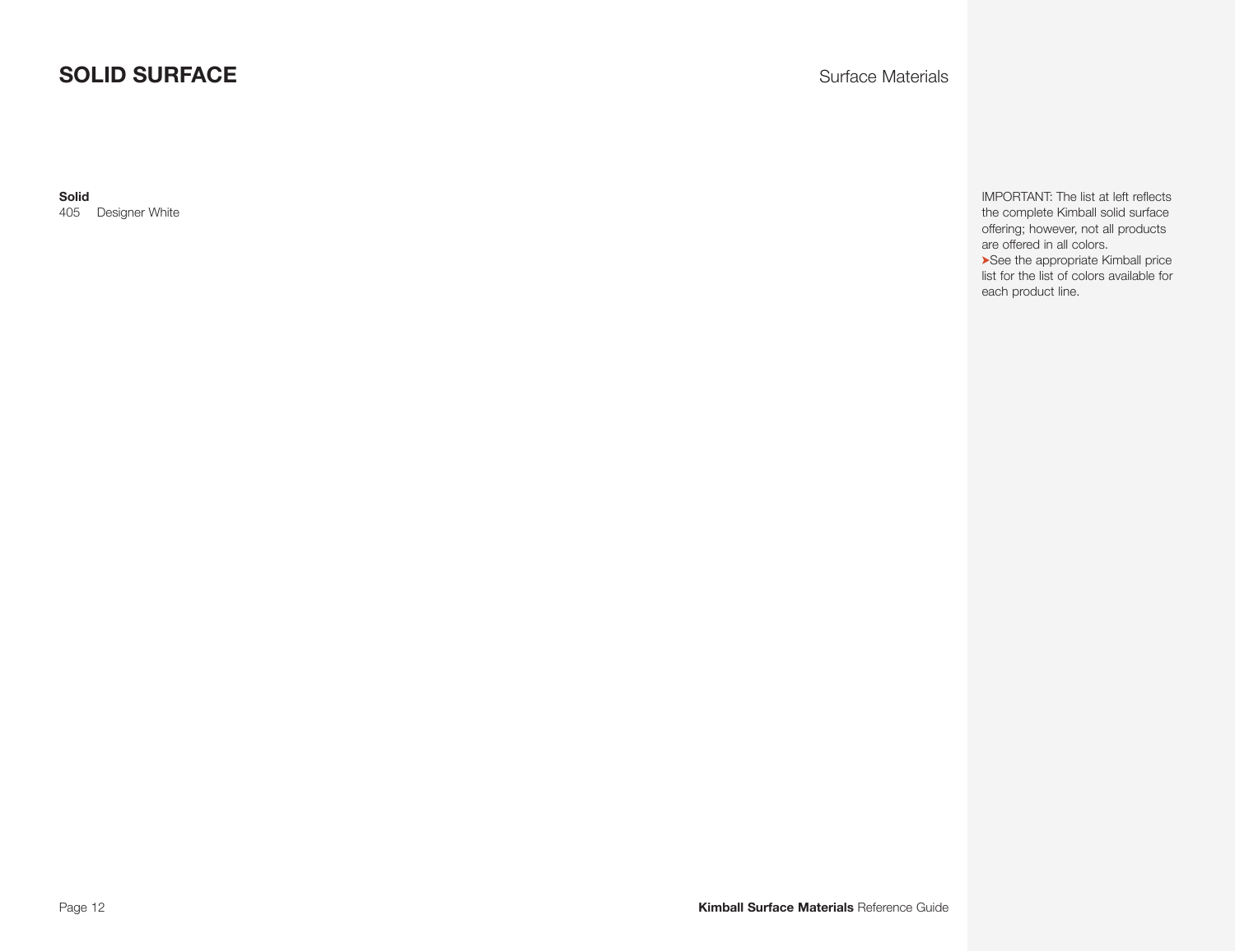# **PAINT & NON-PAINT CONTRAINT CONTRAINT Surface Materials**

Finishes

#### **Group 1**

| 480 | Antique White             |
|-----|---------------------------|
| 427 | Barley                    |
| 437 | Cement                    |
| 403 | Chamois                   |
| 462 | Cinder                    |
| 440 | Cloud                     |
| 485 | Dark Chocolate            |
| 405 | Designer White            |
| 453 | <b>Environmental Grey</b> |
| 459 | Featherstone              |
| 450 | Foa                       |
| 488 | <b>Frosty White</b>       |
| 461 | Graphite                  |
| 445 | Moon Beam                 |
| 416 | Putty                     |
| 420 | Sandstone                 |
| 425 | Shadow                    |
| 465 | Smoke                     |
| 460 | Storm                     |
| 429 | Tantalum                  |
| 419 | Wallaby                   |

## **Group 21**

| 111 | Apricot Orange     |
|-----|--------------------|
| 103 | Chive              |
| 106 | Cloud Blue         |
| 107 | Dark Blue          |
| 102 | Drizzle            |
| 109 | Fossil             |
| 113 | Golden Rod         |
| 456 | Granite            |
| 110 | <b>Silver Mink</b> |
| 105 | Spinach Green      |
| 112 | Tango Red          |
|     |                    |
|     |                    |

#### **Group M**

| 514 | Carbon Metallic          |
|-----|--------------------------|
| 507 | Patina Metallic          |
| 501 | <b>Platinum Metallic</b> |
| 505 | Satin Bronze Metallic    |
| 503 | Satin Nickel Metallic    |
| 510 | Silver Frost Metallic    |
| 544 | <b>Silver Pearl</b>      |
| 504 | <b>Taupe Metallic</b>    |
|     |                          |

#### <span id="page-12-0"></span>**Writable Paint**

405M Designer White

#### **Non-Paint**

| 494 | Brushed Aluminum        |
|-----|-------------------------|
| 487 | <b>Brushed Nickel</b>   |
| 486 | Clear Anodized Aluminum |
| 500 | Light-Brushed Aluminum  |
| 497 | Polished Aluminum       |
| 490 | Chrome                  |
| 550 | Polished Nickel         |
| 551 | Polished Steel          |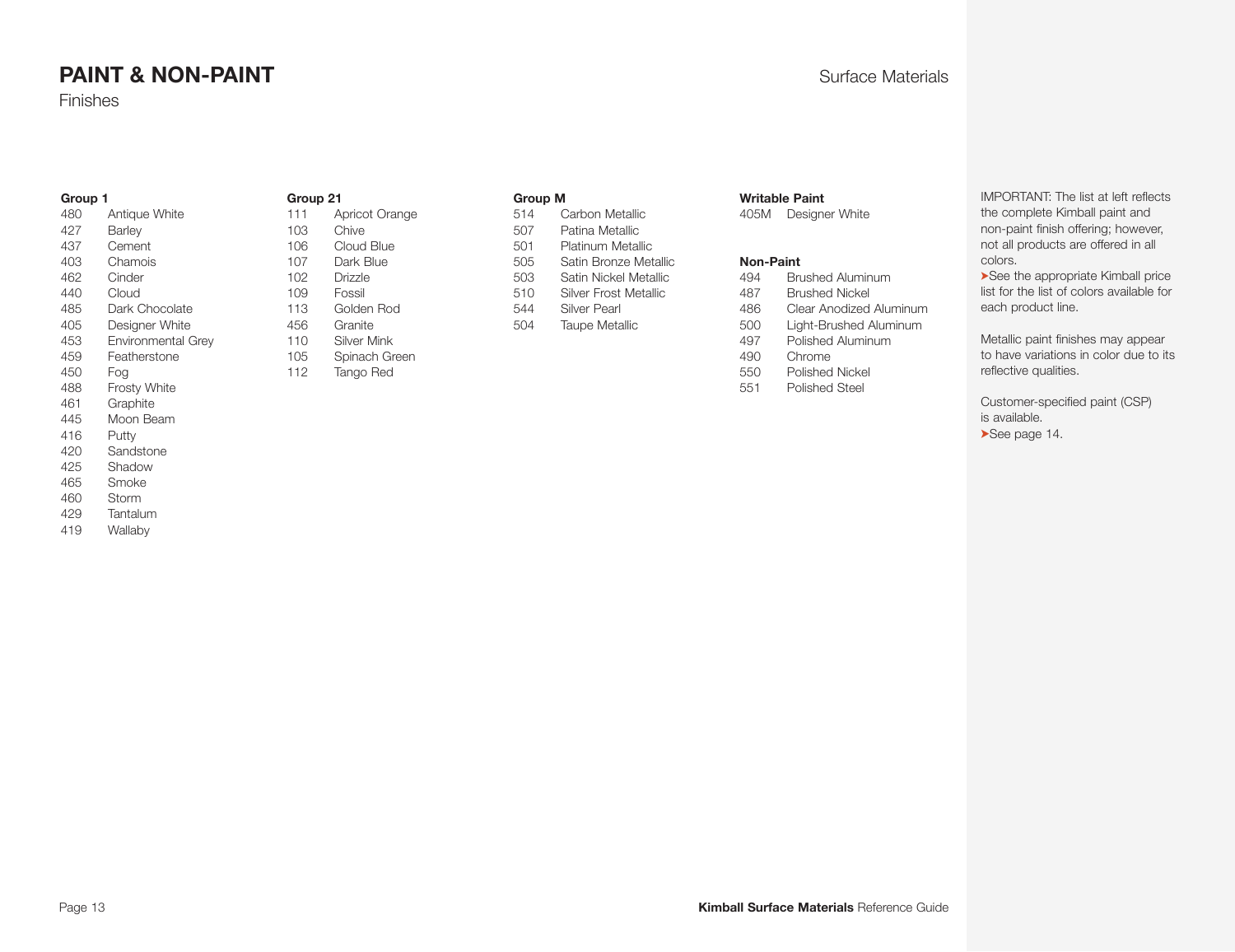# **PAINT** Surface Materials Customer-Specified Paint (CSP) GSA Non-Contract CONSERVITIES And CONTRACT CONTRACT CONTRACT CONTRACT CONTRACT CONTRACT CONTRACT CONTRACT CONTRACT CONTRACT CONTRACT CONTRACT CONTRACT CONTRACT CONTRACT CONTRACT CONTRACT CONT

Customer-specified paint (CSP) is is available on select painted products. ➤See the appropriate Kimball price list to see if CSP if available on a particular product.

#### **Pricing:**

A **one-time fee of \$300** (net) will be billed for the development of each new custom (customer specified) paint. This fee covers all Kimball product lines on which the paint may be used. Models receiving a custom paint will also be assessed an upcharge.

#### A **10% upcharge per line item**

(model) for customer specified nonmetallic paint applies. Upcharge is calculated on the base price, before other option upcharges are added.

#### A **20% upcharge per line item**

(model) for customer specified metallic paint applies. Upcharge is calculated on the base price, before other option upcharges are added.

#### **The Process:**

1 Send desired paint sample (no smaller than 3" x 5") to Customer Service along with a complete list of the products to which the custom paint is to be applied.

**Include dealer name, contact, and project reference.**

- 2 Custom paints will generally require at least a week for a matched sample. Samples sent to the customer will advise of any restrictions that may apply.
- 3 Customer signs off on the sample and returns the approval form to Customer Service. Approval is required prior to order entry.

IMPORTANT: Kimball reserves the right to decline the opportunity to match a paint color.

#### <span id="page-13-0"></span>**How to Specify:**

#### 1 **Model:**

 Build the complete model specification (excluding finish type and finish designator) by following the "How to Specify" on the appropriate pricing page for the product that is to receive the custom paint.

#### 2 **Finish type:**

For the "Finish type" step, insert a special paint code ( in place of STD):

 **ZPNT1** = Special non-metallic paint

**ZPNTM1** = Special metallic paint

#### 3 **Finish designator:**

For the "Finish designator" step, insert the designator provided to you by Customer Service.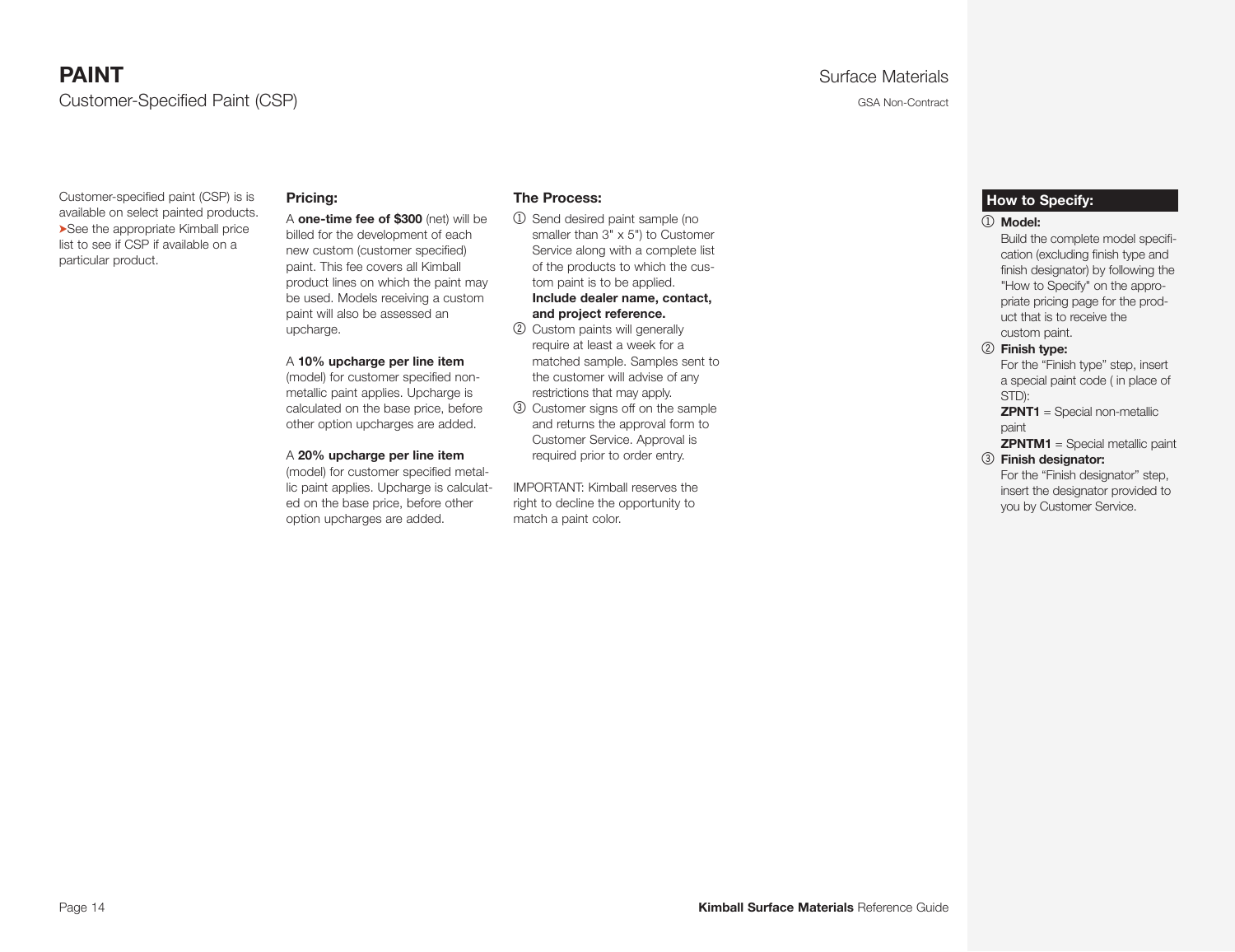# **VINYL & POLYMER** Surface Materials

#### **Woodgrain Vinyl**

| <b>AD</b> | Almond     |
|-----------|------------|
| МC        | Amber      |
| BZ        | Brazilwood |
| ΙM        | Brighton   |
| CO        | Canyon     |
| СI        | Chai       |
| CС        | Cordoba    |
| DF        | Driftwood  |
| <b>TM</b> | Huntington |
| ΚN        | Kona       |
| MW        | Midtown    |
| MН        | Mocha      |
| YO        | Monterey   |
| РC        | Porcini    |
| PВ        | Portobello |
| 792       | Sable      |
| SC        | Sedona     |
| <b>TW</b> | Tribeca    |
| NW        | Tuscan     |
| UW        | Urban      |
| WL        | Willow     |

#### **Solid Vinyl**

| 480 | Antique White       |
|-----|---------------------|
| 403 | Chamois             |
| 462 | Cinder              |
| 440 | Cloud               |
| 457 | Dapple              |
| 485 | Dark Chocolate      |
| 405 | Designer White      |
| 450 | Foa                 |
| 488 | <b>Frosty White</b> |
| 461 | Graphite            |
| 420 | Sandstone           |
| 425 | Shadow              |
| 460 | Storm               |
| 419 | Wallaby             |

#### **Gallery Vinyl Group 1 (GAL1)**

| 5% upcharge                  |
|------------------------------|
| Citadel                      |
| Pepperdust                   |
| Gallery Vinyl Group 2 (GAL2) |
| 6% upcharge                  |
| Planked Raw Oak              |
| <b>Evening Notte</b>         |
| Kirsche                      |
| Midnight Run                 |
| Sepia Walnut                 |
| Serotina                     |
| Timeless                     |
| White Nebbia                 |
| Phantom Ecru                 |
|                              |

➤See page 10 for Gallery Program details.

#### <span id="page-14-0"></span>**Polymer**

| 480 | Antique White  |
|-----|----------------|
| 403 | Chamois        |
| 462 | Cinder         |
| 440 | Cloud          |
| 405 | Designer White |
| 450 | Foa            |
| 461 | Graphite       |
| 420 | Sandstone      |
| 460 | Storm          |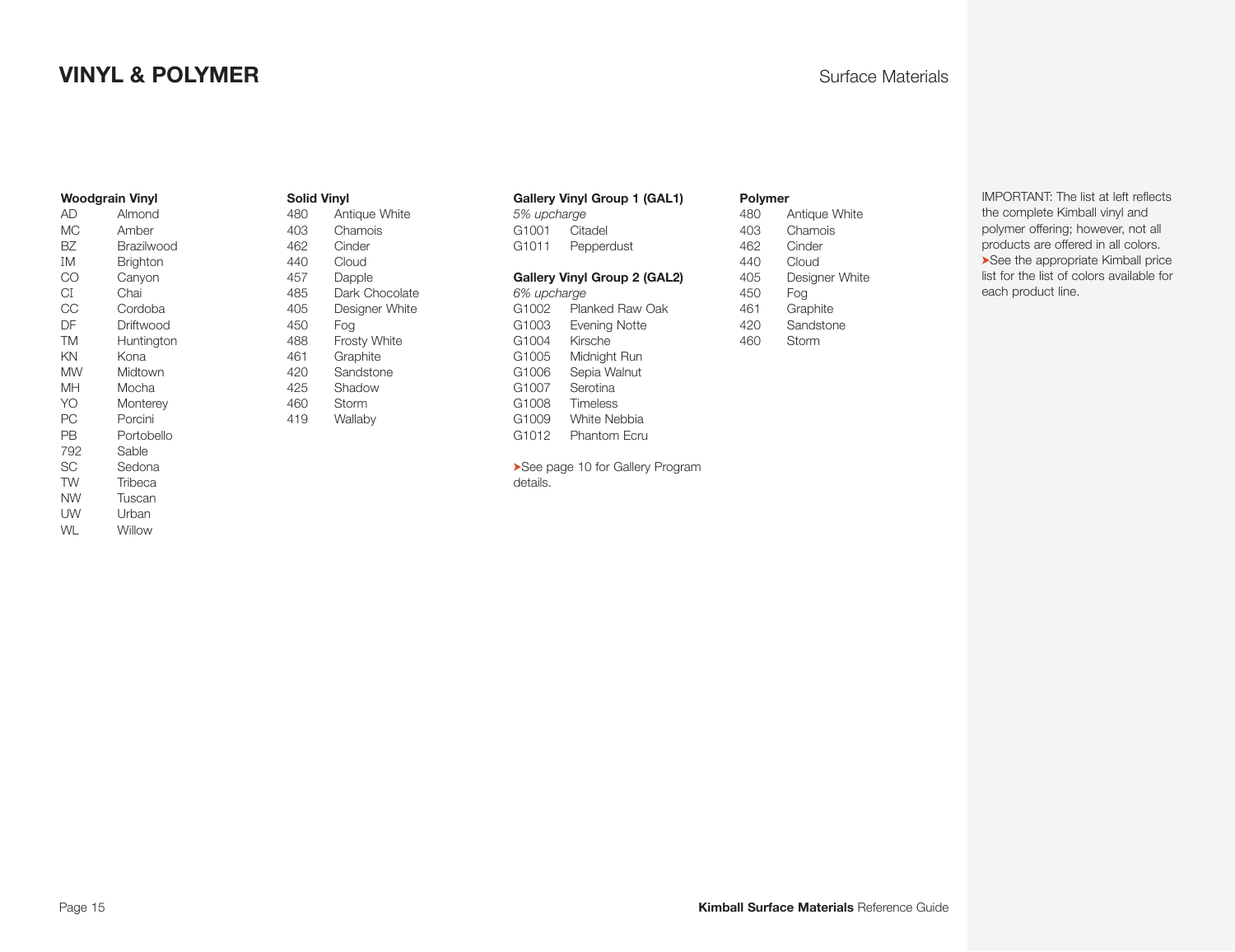# **WOOL FELT** Surface Materials

IMPORTANT: The list at right reflects the complete Kimball Wool felt offering; however, not all products offered in woold felt are offered in all colors. ➤See the appropriate Kimball price list for the list of colors available for each product line.

Wool felt colors are coordinates to same-name paint colors.

Wool felt is not warranted against fading and wear, discoloration from contact with liquids, or change in color or texture caused by application of finishes (flame proofing, stain resistance).

**Colors**

| 19103 | Chive                    |
|-------|--------------------------|
| 19105 | Spinach Green            |
| 19106 | Cloud Blue               |
| 19107 | Dark Blue                |
| 19111 | Apricot Orange           |
| 19112 | <b>Tango Red</b>         |
| 19113 | Golden Rod               |
| 19117 | <b>Heathered Oatmeal</b> |
| 19118 | Heathered Stone          |
| 19119 | <b>Heathered Slate</b>   |

#### **Cleaning Codes:**

#### **Cleaning Code S**

- Use only mild, pure water-free cleaning solvents.
- Cleaning by a professional furniture service is recommended.

#### **Cut Yardage Program:**

All Kimball textiles are available on a cut yardage basis. Textiles are available in whole yards only. Roll length is 72"W. List price includes freight.

|           | <b>List Price</b> |
|-----------|-------------------|
|           | per yard          |
| Wool felt | \$433             |

#### **How to Specify**

1 Model: **KOFELTCUTYDG** = wool felt 2 Felt color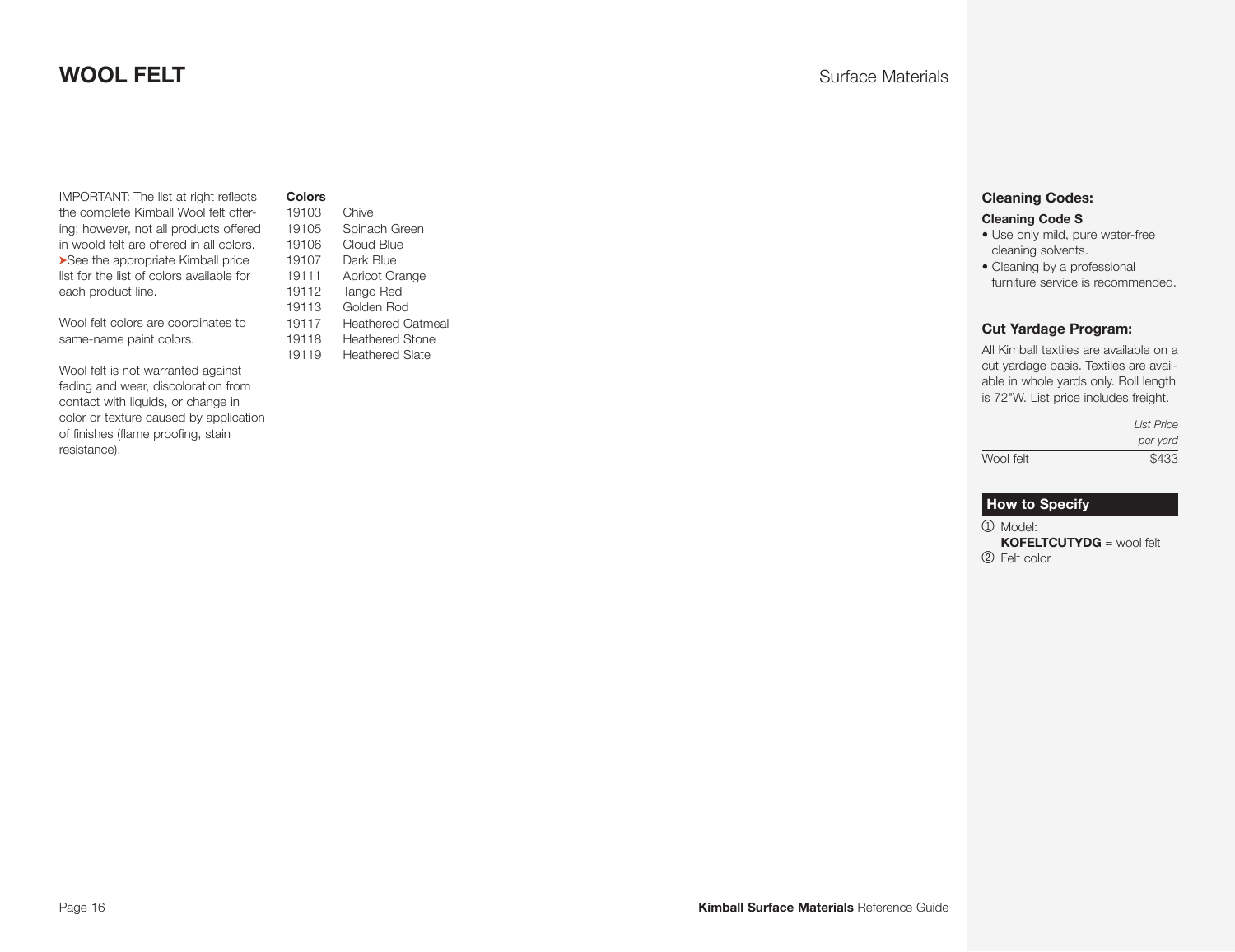# **TRANSLUCENT/WHITE SCREEN FABRIC EXAMPLEMENT AND SULFACE Materials**

Translucent/white screen fabric is a PVDF (polyvinylidene fluoride) material. It allows 80% light transmission with minimal color shift. It is permanently UV resistant and colorfast, and dirt and water repellent. The textile structure and its feel are state of the art; slight variations in the appearance of the fabric are due to small differences in raw materials.

Content: 100% PVDF Cleaning: See at right.

Translucent/White

#### **Cleaning Information:**

- A lot of contaminations can be removed with hot water.
- Always rub off stains carefully, because powerful mechanical attack can cause damage at the coating or the structure of the fabric.
- Cleaning should be done from the outside to the inner side of the stain to avoid dispersing it.
- Most suitable for cleaning is to use an absorbent white cloth; microfiber cloth recommended.
- Repeat the cleaning procedure to remove stubborn stains. If the stains of the dirt is old and dried, it might have a negative effect on complete cleaning.

#### **For Oil and Grease**

- Use a petroleum ether as a detergent for best results.
- Depending on the type of oil and grease, it may be necessary to repeat the cleaning procedure for several times.

#### **For Dust and Dirt**

- Dust should be moistened with hot water and then rubbed off carefully.
- If the stain is still on the fabric, hot water with some detergent "tenside" added may be used. The detergent tenside should be carefully rubbed on to the stained area and then rinsed with fresh water.

#### **Important:**

- Cleaning detergents should always be used with care, and if necessary tested on a hidden section of the fabric.
- Avoid using high pressure cleaners since they may damage the coating and the structure of the woven fabric; specifications might be influenced in a negative way.
- In no case should the fabric may be treated with ketones (e.g. acetone), since this damages the coating irreparably.
- Use of abrasives should be avoided because it could damage the fabric surface.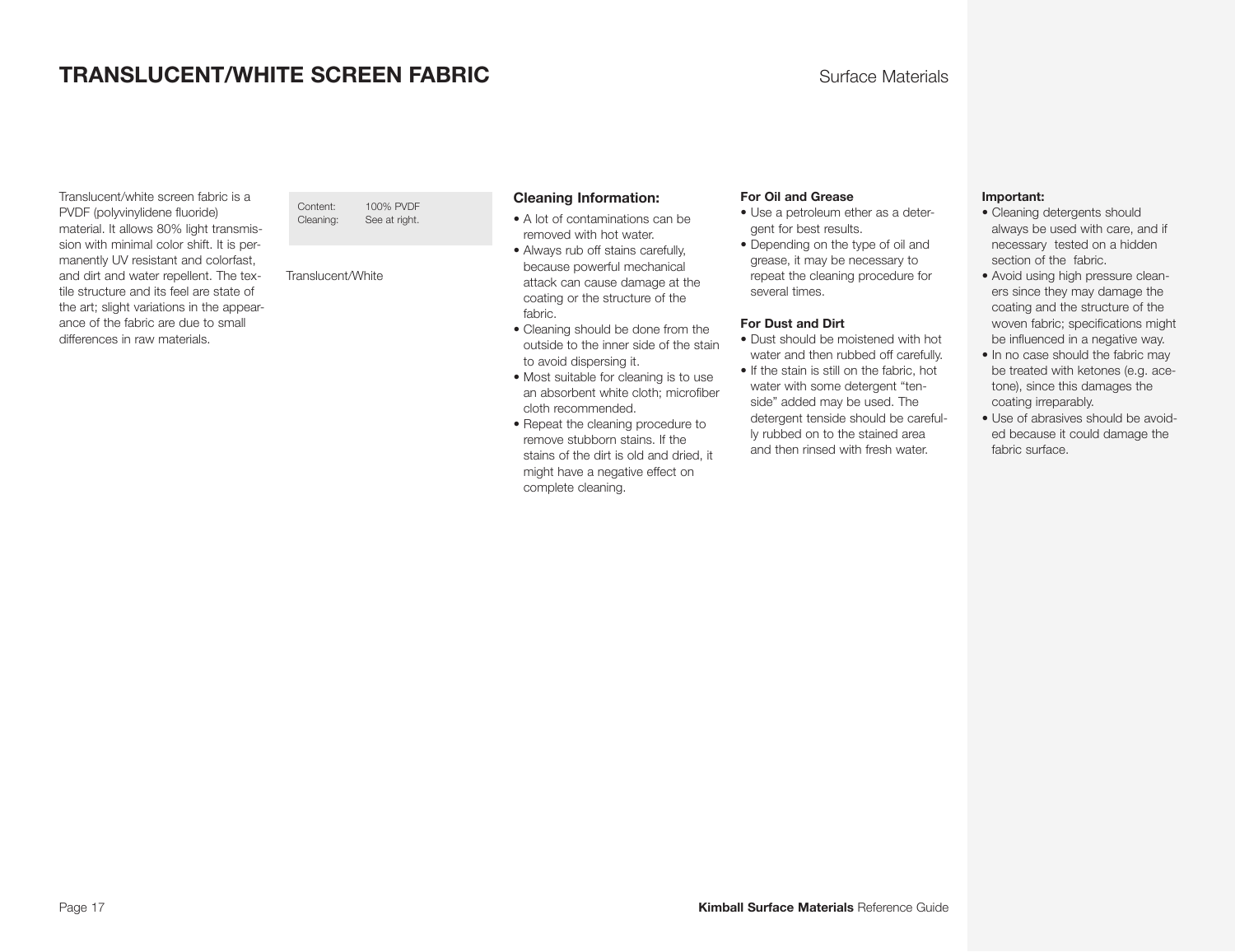Overview

#### **Standard Application:**

# Fabric Rol Pattern

Directional fabrics are "cut up the roll" for standard application unless specified differently.



**Railroad Application:** 

When viewing swatch cards or memo samples, turn 90° to get an accurate indication of how the fabric will appear on when railroaded.

Railroad application of Kimball panel fabrics and COM for all products that are not listed above or do not have railroading listed as an option in the applicable price list requires a custom quote.

➤Please contact *By Design.*

IMPORTANT: Fabrics reflect light differently when viewed at various angles, creating a natural phenomenon called "flip." Flip is visible on all fabrics and is not considered a defect. Flip is more easily recognized on fabrics with a nap or shimmer when viewing fabrics applied in standard application and railroad application side by side.

#### <span id="page-17-0"></span>**Cut Yardage Program:**

All Kimball panel fabrics are available on a cut yardage basis. Fabric is available in whole yards only. List prices include freight.

| Fabric      | <b>List Price</b> |
|-------------|-------------------|
| Price Grade | per yard          |
| А           | $\frac{1}{1546}$  |
| R           | 58                |
| C           | 67                |
| n           | 91                |
| F           | 141               |

#### **How to Specify**

 $\bullet$  Model:

**KOPNLCUTYDG** = panel fabric

2 Fabric grade

3 Fabric number

All fabrics will be applied in railroad (horizontal) fashion to:

- Narrate tiles
- Priority tiles and wall panels
- Stow wallpanels
- Tackboards greater than 48"W when using a seating fabric or greater than 60"W when using a panel fabric
- Xsite tiles
- Xsede tiles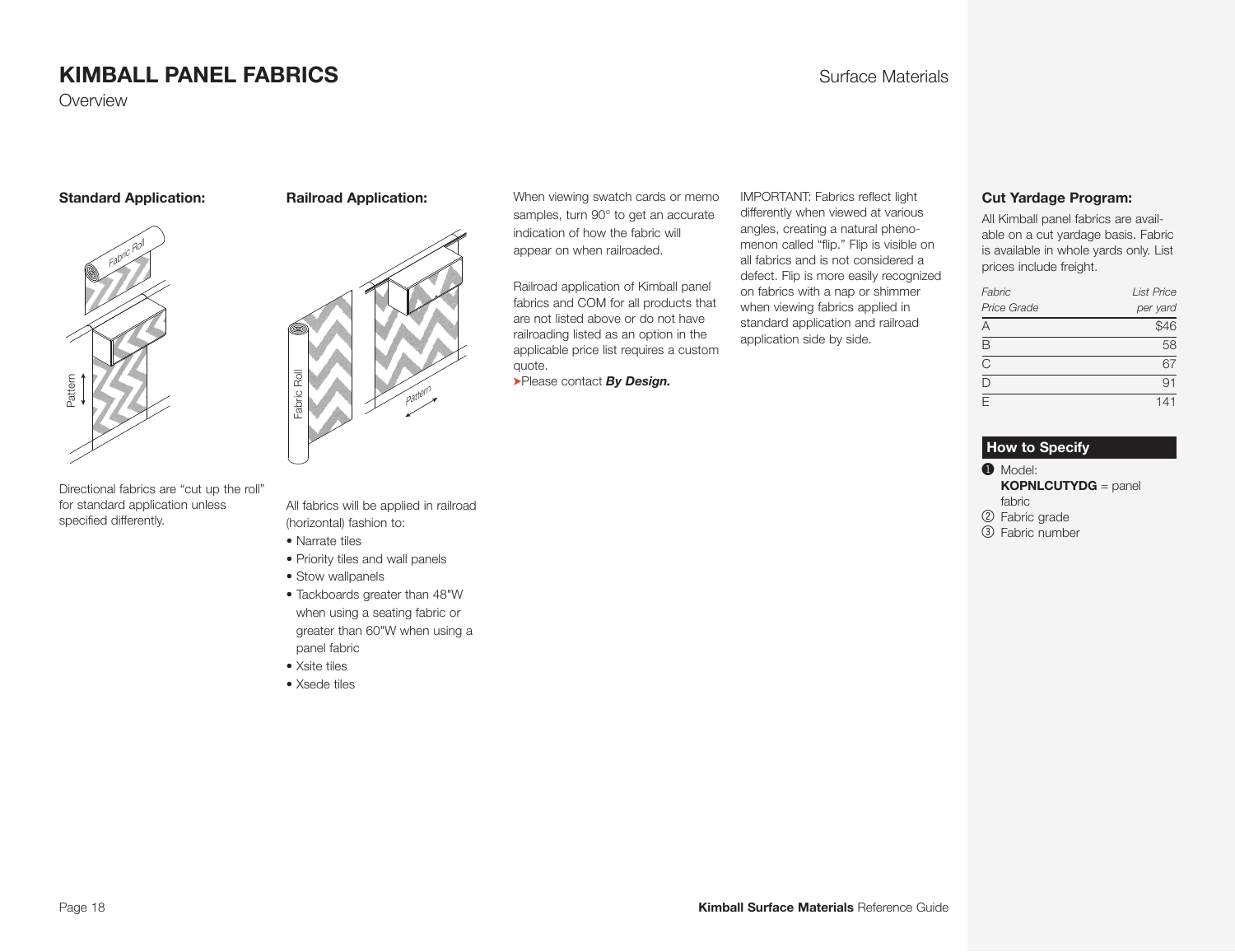Colorways | Price Grade A

| <b>Compose</b>                                                                      |                                                                                                                                                                                                   | <b>Crossroads</b>                                                                                      |                                                                                                                                                                                                        | <b>Fusion</b>                                                                       |                                                                                                                                                              | <b>Infuse</b>                                                                          |                                                                                                                         |  |
|-------------------------------------------------------------------------------------|---------------------------------------------------------------------------------------------------------------------------------------------------------------------------------------------------|--------------------------------------------------------------------------------------------------------|--------------------------------------------------------------------------------------------------------------------------------------------------------------------------------------------------------|-------------------------------------------------------------------------------------|--------------------------------------------------------------------------------------------------------------------------------------------------------------|----------------------------------------------------------------------------------------|-------------------------------------------------------------------------------------------------------------------------|--|
| Price Grade:<br>Content:<br>Finish:<br>Backing:<br>Pattern:<br>Repeat:<br>Cleaning: | $\overline{A}$<br>39.2% post-industrial<br>recycled polyester,<br>34.2% post-consumer<br>recycled polyester,<br>26.6% polyester<br>None<br>Acrylic<br>Directional<br>.063"H x .063"V<br><b>WS</b> | Price Grade: A<br>Content:<br>Finish:<br>Backing:<br>Pattern:<br>Repeat:<br>Cleaning:<br>Restrictions: | 51.18% post-industrial<br>recycled polyester,<br>48.82% post-consumer<br>recycled polyester<br>None<br>Acrylic<br>Directional<br>7.5"H x 14.285"V<br><b>WS</b><br>Not available on Perks<br>tackboards | Price Grade:<br>Content:<br>Finish:<br>Backing:<br>Pattern:<br>Repeat:<br>Cleaning: | A<br>50.38% post-industrial<br>recycled polyester,<br>49.62% post-consumer<br>recycled polyester<br>None<br>Acrylic<br>Directional<br>0.0" H x 1.212" V<br>S | Price Grade:<br>Content:<br>Finish:<br>Backing:<br>Pattern:<br>Repeat:<br>Cleaning:    | $\overline{A}$<br>100% polyester (82%<br>post-consumer recycled)<br>None<br>None<br>Directional<br>.065"H x .24"V<br>WS |  |
| 10433<br>10434<br>10435                                                             | Shimmer<br>Nickel<br>Mica                                                                                                                                                                         | 10301<br>10302<br>10303<br>10305<br>10306<br>10307                                                     | Champagne<br>Mercury<br>Pewter<br>Silvatica<br>Spa<br>Storm                                                                                                                                            | 16104<br>16105<br>16106<br>16109<br>16110<br>16111<br>16112                         | Taupestone<br>Mineral<br>Nickel<br>Tanzanite<br>Platinum<br>Quartz<br>Hematite                                                                               | 23000<br>23001<br>23002<br>23003<br>23004<br>23005<br>23006<br>23007<br>23008<br>23009 | <b>Stucco</b><br>Pumice<br>Lead<br>Gunmetal<br>Coffee Bean<br>Alloy<br>Plum<br>Navy<br>Persian<br>Chili                 |  |

# <span id="page-18-0"></span>**Cleaning Codes:**

#### **Code B**

• Cleanable with diluted bleach solution

#### **Code D**

• Dry clean only.

#### **Code L**

• Use a clean cloth with warm water and mild soap as soon as possible.

#### **Code S**

- Use only mild, pure water-free cleaning solvents.
- Cleaning by a professional furniture service is recommended.

#### **Code W**

• Use water-based cleaning agents or foam.

#### **Code WS**

- Use water-based cleaning agents or foam. Mild water-free solvents may also be used.
- Cleaning by a professional furniture service is recommended.

#### **Fire Retardant Fabrics**

- Solvent-based fabric cleaning or dry cleaning are recommended.
- Cleaning with water or waterbased cleaners could result in salt ringing.
- Test proposed cleaning procedure on a small portion of fabric before cleaning entire piece.

23015 Spring 23016 Cayenne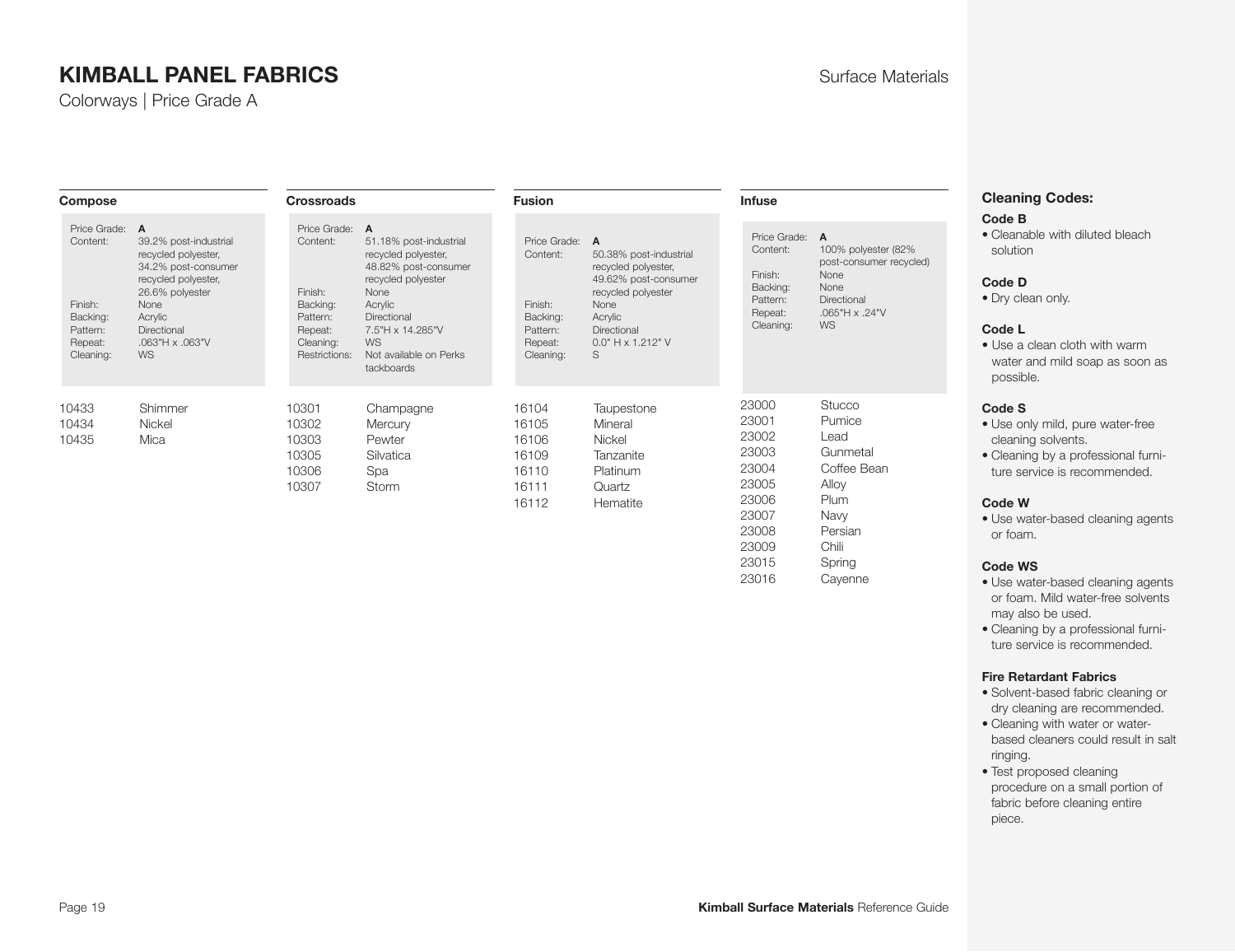Colorways | Price Grade A, continued

| <b>Meander</b>                                                                        |                                                                                                                                | Merge                                                                                                                                                                   |                                                                                                                                                                                                                                   | <b>Mykel</b>                                                                          |                                                                                                                                                        | <b>Plinth</b>                                                                       |                                                                                                                                                                                            |
|---------------------------------------------------------------------------------------|--------------------------------------------------------------------------------------------------------------------------------|-------------------------------------------------------------------------------------------------------------------------------------------------------------------------|-----------------------------------------------------------------------------------------------------------------------------------------------------------------------------------------------------------------------------------|---------------------------------------------------------------------------------------|--------------------------------------------------------------------------------------------------------------------------------------------------------|-------------------------------------------------------------------------------------|--------------------------------------------------------------------------------------------------------------------------------------------------------------------------------------------|
| Price Grade: A<br>Content:<br>Finish:<br>Backing:<br>Pattern:<br>Repeat:<br>Cleaning: | 50% post-consumer<br>recycled polyester,<br>50% polyester<br>None<br>None<br>Directional<br>16.875" H x 16.125" V<br><b>WS</b> | Price Grade: A<br>Content:<br>Finish:<br>Backing:<br>Pattern:<br>Repeat:<br>Cleaning:                                                                                   | 100% polyester (75%<br>post-consumer recycled)<br>None<br>None<br>Directional<br>None<br><b>WS</b>                                                                                                                                | Price Grade: A<br>Content:<br>Finish:<br>Backing:<br>Pattern:<br>Repeat:<br>Cleaning: | 60% post-industrial<br>recycled polyester,<br>40% post-consumer<br>recycled polyester<br>None<br>Acrylic<br>Directional<br>$0"H \times 21.025"V$<br>WS | Price Grade:<br>Content:<br>Finish:<br>Backing:<br>Pattern:<br>Repeat:<br>Cleaning: | $\overline{A}$<br>55.8% polyester,<br>28.7% post-industrial<br>recycled polyester,<br>15.5% post-consumer<br>recycled polyester<br>None<br>Acrylic<br>Directional<br>.063"H x .063"V<br>WS |
| 15101<br>15102<br>15103<br>15104                                                      | Agate Taupe<br>Nigh Shadow<br>Overcast<br>Sandshell                                                                            | 24100<br>24101<br>24102<br>24103<br>24104<br>24105<br>24106<br>24107<br>24108<br>24109<br>24110<br>24111<br>24112<br>24113<br>24114<br>24115<br>24116<br>24117<br>24118 | Dove<br>Silver Lining<br>Graphite<br>Marshmallow<br>Driftwood<br>Graystone<br>Fawn<br>Onyx<br>Taupe<br>Green Apple<br>lvy<br>Eucalyptus<br>Midnight<br><b>Blush</b><br>Mediterranean<br>Cloud<br>Slate<br>Fire Engine<br>Mandarin | 10260<br>10265<br>10266<br>10267<br>10268<br>10269<br>10270                           | Abalone<br>Pecan<br>Sand Dollar<br>Sandstone<br>Sterling<br>Storm<br>Titanium                                                                          | 10280<br>10281<br>10282<br>10284<br>10286<br>10287<br>10288<br>10289                | Mercury<br>Shadow<br>Taupe<br><b>Flock</b><br><b>Bronze</b><br>Drift<br>Granite<br>Crystal                                                                                                 |

24119 Amber

# **Cleaning Codes:**

#### **Code B**

• Cleanable with diluted bleach solution

#### **Code D**

• Dry clean only.

#### **Code L**

• Use a clean cloth with warm water and mild soap as soon as possible.

#### **Code S**

- Use only mild, pure water-free cleaning solvents.
- Cleaning by a professional furniture service is recommended.

#### **Code W**

• Use water-based cleaning agents or foam.

#### **Code WS**

- Use water-based cleaning agents or foam. Mild water-free solvents may also be used.
- Cleaning by a professional furniture service is recommended.

- Solvent-based fabric cleaning or dry cleaning are recommended.
- Cleaning with water or waterbased cleaners could result in salt ringing.
- Test proposed cleaning procedure on a small portion of fabric before cleaning entire piece.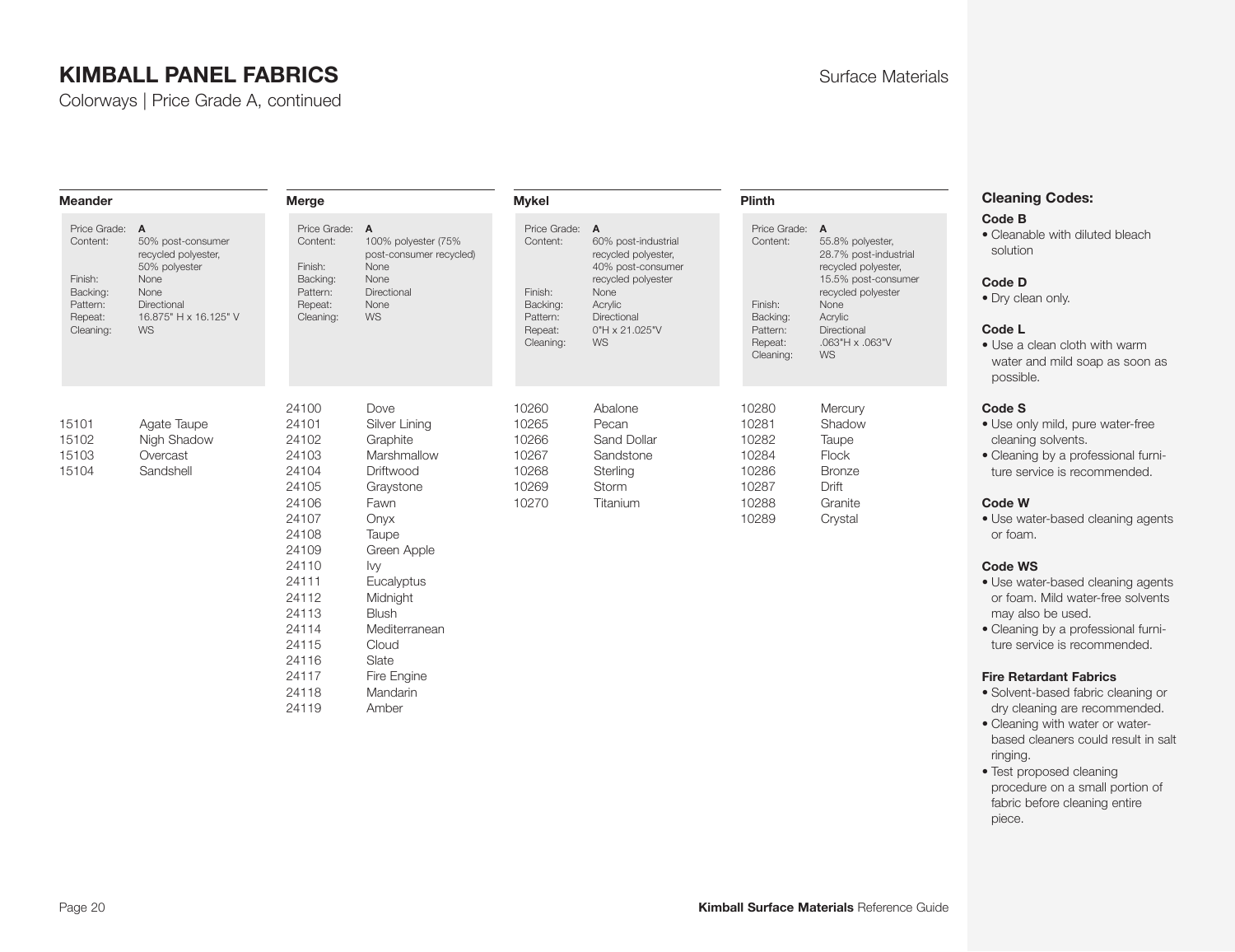Colorways | Price Grade A, continued

| <b>Tapestry</b>                                                                        |                                                                                                                                     | <b>Universe</b>                                                                     |                                                                                                                                            |  |  |  |
|----------------------------------------------------------------------------------------|-------------------------------------------------------------------------------------------------------------------------------------|-------------------------------------------------------------------------------------|--------------------------------------------------------------------------------------------------------------------------------------------|--|--|--|
| Price Grade:<br>Content:<br>Finish:<br>Backing:<br>Pattern:<br>Repeat:<br>Cleaning:    | A<br>60% pre-consumer<br>recycled polyester,<br>40% polypropylene<br>None<br><b>None</b><br>Directional<br><b>None</b><br><b>WS</b> | Price Grade:<br>Content:<br>Finish:<br>Backing:<br>Pattern:<br>Repeat:<br>Cleaning: | A<br>50% post-consumer<br>recycled polyester,<br>50% polyester<br>None<br><b>None</b><br>Directional<br>3.3125" H x 3.5313" V<br><b>WS</b> |  |  |  |
| 10240<br>10241<br>10242<br>10243<br>10244<br>10245<br>10246<br>10247<br>10248<br>10249 | Almond<br>Bark<br>Chino<br>Driftwood<br>Sage<br><b>Steel Blue</b><br>Sterling<br>Sand<br><b>Stone</b><br>Fawn                       | 15301<br>15302<br>15303<br>15304<br>15305<br>15306<br>15307<br>15308                | Cosmic<br>Crème Brulee<br>Depth<br>Mica<br>Milky Way<br>Seneca<br>Wheat<br>Whitecap                                                        |  |  |  |

#### **Cleaning Codes:**

#### **Code B**

• Cleanable with diluted bleach solution

#### **Code D**

• Dry clean only.

#### **Code L**

• Use a clean cloth with warm water and mild soap as soon as possible.

#### **Code S**

- Use only mild, pure water-free cleaning solvents.
- Cleaning by a professional furniture service is recommended.

#### **Code W**

• Use water-based cleaning agents or foam.

#### **Code WS**

- Use water-based cleaning agents or foam. Mild water-free solvents may also be used.
- Cleaning by a professional furniture service is recommended.

- Solvent-based fabric cleaning or dry cleaning are recommended.
- Cleaning with water or waterbased cleaners could result in salt ringing.
- Test proposed cleaning procedure on a small portion of fabric before cleaning entire piece.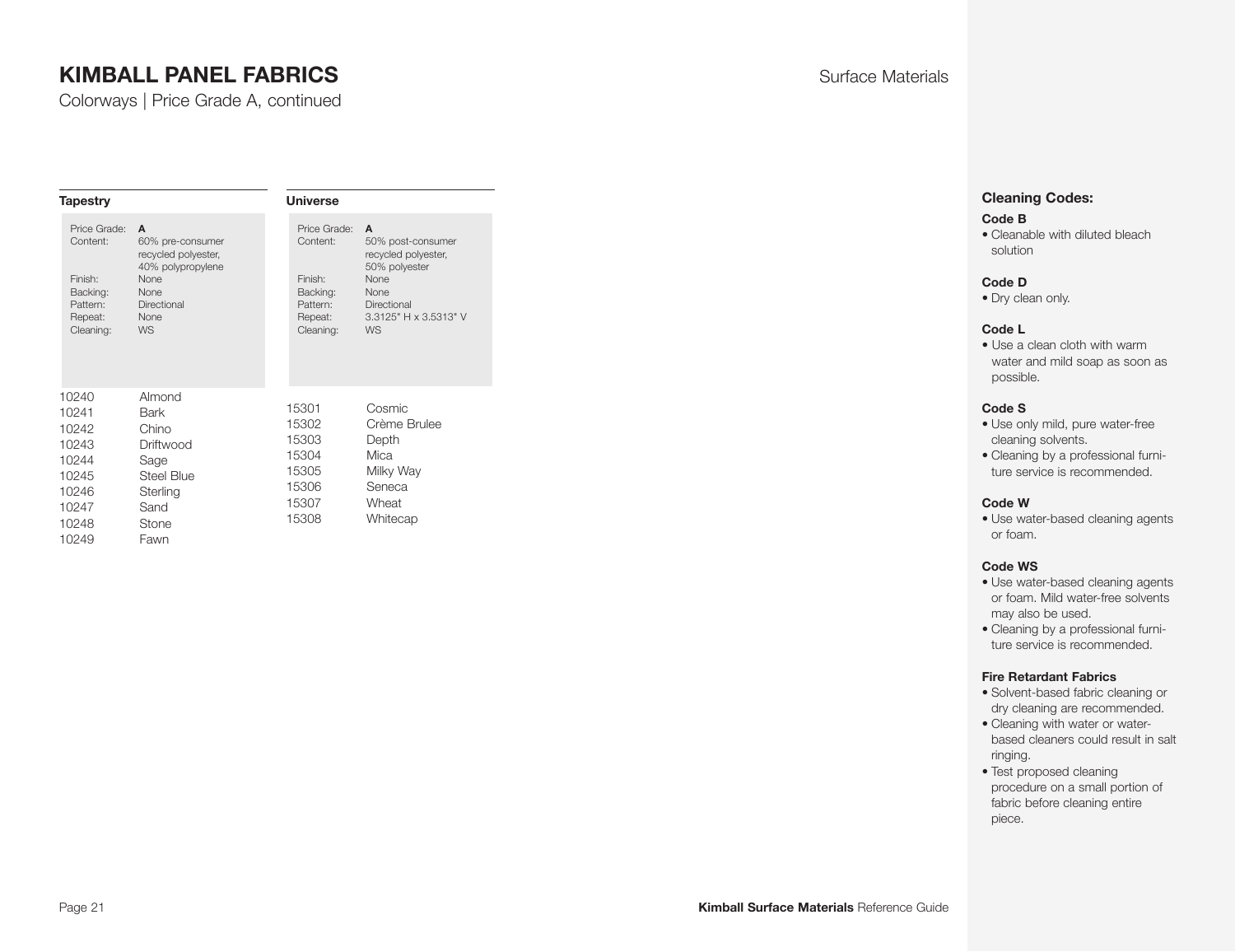Colorways | Price Grade B

| <b>Basket</b>                                                                                                                                                                                                                                                                                                           | Frenzied                                                                            |                                                                                                                                                                   | <b>Fuse</b>                                                                                  |                                                                                                                                                    | Linen                                                                                        |                                                                                                        | Cle                                                                                                                    |
|-------------------------------------------------------------------------------------------------------------------------------------------------------------------------------------------------------------------------------------------------------------------------------------------------------------------------|-------------------------------------------------------------------------------------|-------------------------------------------------------------------------------------------------------------------------------------------------------------------|----------------------------------------------------------------------------------------------|----------------------------------------------------------------------------------------------------------------------------------------------------|----------------------------------------------------------------------------------------------|--------------------------------------------------------------------------------------------------------|------------------------------------------------------------------------------------------------------------------------|
| B<br>Price Grade:<br>Content:<br>76% pre-consumer<br>recycled polyester,<br>24% post-consumer<br>recycled polyester<br>Finish:<br><b>None</b><br>Polyester binder<br>Backing:<br>Directional<br>Pattern:<br>None<br>Repeat:<br><b>WS</b><br>Cleaning:<br>Not available on fabric-<br>Restrictions:<br>covered overheads | Price Grade:<br>Content:<br>Finish:<br>Backing:<br>Pattern:<br>Repeat:<br>Cleaning: | B<br>65% post-industrial<br>recycled polyester,<br>35% post-consumer<br>recycled polyester<br>None<br>Acrylic<br>Directional<br>$.13''H \times 0''V$<br><b>WS</b> | Price Grade: <b>B</b><br>Content:<br>Finish:<br>Backing:<br>Pattern:<br>Repeat:<br>Cleaning: | 89% pre-consumer<br>recycled polyester,<br>11% post-consumer<br>recycled polyester<br>None<br>None<br>Directional<br>14.12"H x 8.57"V<br><b>WS</b> | Price Grade: <b>B</b><br>Content:<br>Finish:<br>Backing:<br>Pattern:<br>Repeat:<br>Cleaning: | 100% post-consumer<br>recycled polyester<br>None<br>None<br>Directional<br>16.75"H x 20"V<br><b>WS</b> | Co<br>$\bullet$ C<br><b>SC</b><br>Co<br>$\bullet$ Di<br>Co<br>$\bullet$ U<br>W<br>po                                   |
| 10600<br>Apricot<br>Citrine<br>10602<br>10603<br>Cloud<br>10604<br>Dune<br>10606<br>Lapis<br>10607<br>Linen<br>10608<br>Moonstone<br>10609<br>Mulberry<br>10610<br>Quartz<br>10611<br>Red<br>10612<br>Sage<br>Shale<br>10613<br>10614<br>Silvatica                                                                      | 10350<br>10356<br>10361                                                             | Atlantic<br>Lead<br>Slate                                                                                                                                         | 10320<br>10323<br>10324<br>10325<br>10326<br>10327<br>10328<br>10329                         | Clam<br>Graphite<br>Pear<br>Seal<br>Heron<br>Tan<br>Taupestone<br>Toast                                                                            | 2202<br>2216<br>2222<br>2229<br>2275                                                         | Wrought Iron<br>Paraffin<br>Twine<br>Thunder<br>Melba                                                  | Co<br>$\bullet$ U<br><b>c</b><br>$\bullet$ C<br>tu<br>Co<br>$\bullet$ U<br><b>Or</b><br>Co<br>$\bullet$ U<br><b>or</b> |

**Paning Codes:** 

#### **Code B**

leanable with diluted bleach **slution** 

#### **Code D**

ry clean only.

#### **Code L**

Ise a clean cloth with warm vater and mild soap as soon as possible.

#### **Code S**

- lse only mild, pure water-free eaning solvents.
- leaning by a professional furnitre service is recommended.

#### **Code W**

se water-based cleaning agents foam.

#### **Code WS**

- se water-based cleaning agents or foam. Mild water-free solvents may also be used.
- Cleaning by a professional furniture service is recommended.

#### **Fire Retardant Fabrics**

- Solvent-based fabric cleaning or dry cleaning are recommended.
- Cleaning with water or waterbased cleaners could result in salt ringing.
- Test proposed cleaning procedure on a small portion of fabric before cleaning entire piece.

10616 Stucco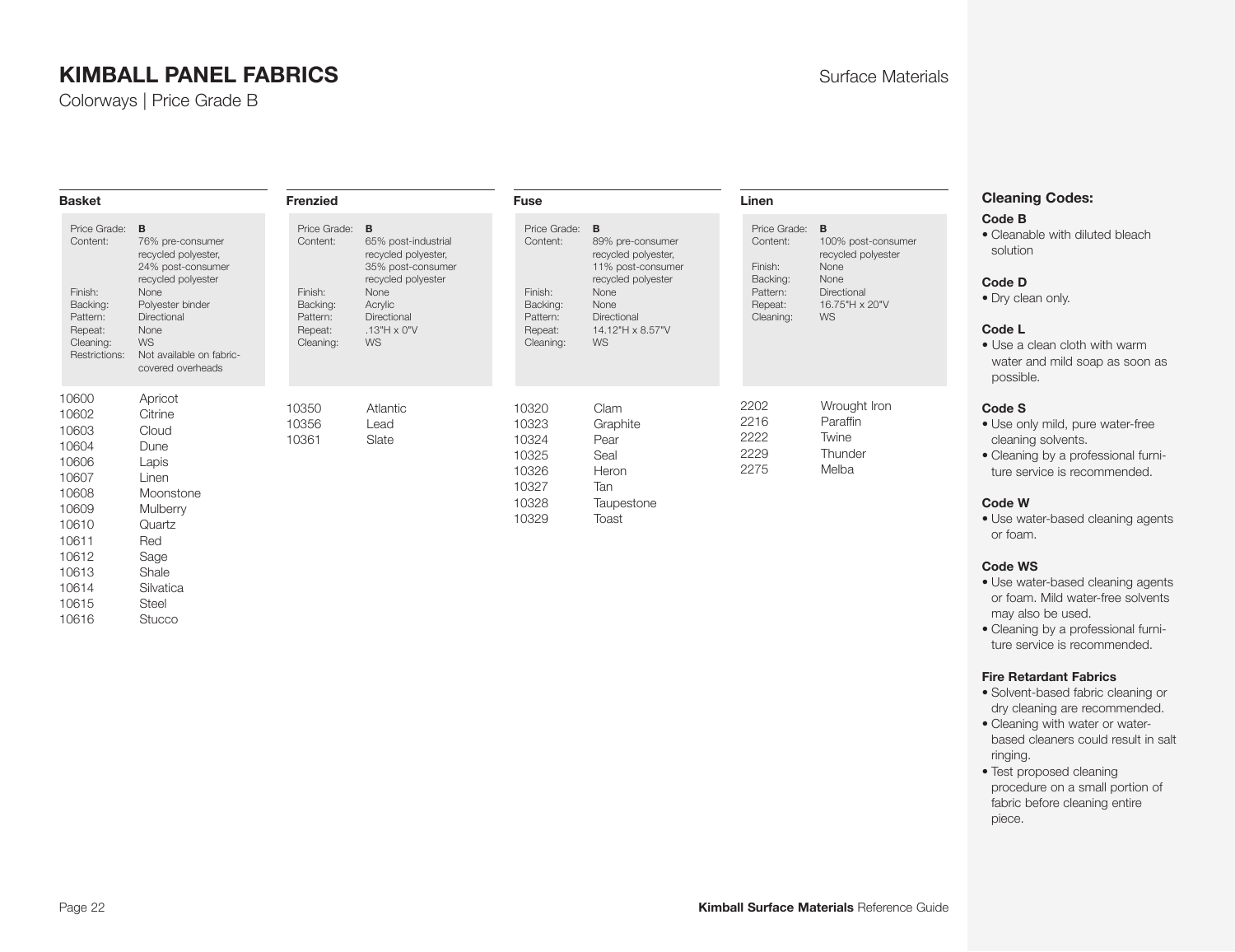Colorways | Price Grade B, continued

| Lyko                                                                                |                                                                                                                                                                        | Pact                                                                                                                                                  |                                                                                                                                                                  | Prose                                                                               |                                                                                                                                                                                                   | <b>Savile</b>                                                                       |                                                                                                                                                                                                                                                                                                                                                                                                   | <b>Cleaning Codes:</b>                                                                                                                                                                |
|-------------------------------------------------------------------------------------|------------------------------------------------------------------------------------------------------------------------------------------------------------------------|-------------------------------------------------------------------------------------------------------------------------------------------------------|------------------------------------------------------------------------------------------------------------------------------------------------------------------|-------------------------------------------------------------------------------------|---------------------------------------------------------------------------------------------------------------------------------------------------------------------------------------------------|-------------------------------------------------------------------------------------|---------------------------------------------------------------------------------------------------------------------------------------------------------------------------------------------------------------------------------------------------------------------------------------------------------------------------------------------------------------------------------------------------|---------------------------------------------------------------------------------------------------------------------------------------------------------------------------------------|
| Price Grade:<br>Content:<br>Finish:<br>Backing:<br>Pattern:<br>Repeat:<br>Cleaning: | B<br>76.5% post-industrial<br>recycled polyester,<br>23.5% post-consumer<br>recycled polyester<br>None<br>Acrylic<br>Directional<br>$.125$ "H x $.125$ "V<br><b>WS</b> | Price Grade:<br>Content:<br>Finish:<br>Backing:<br>Pattern:<br>Repeat:<br>Cleaning:                                                                   | B<br>65% pre-consumer<br>recycled polyester,<br>35% post-consumer<br>recycled polyester<br>None<br>None<br>Directional<br>0.125"H x 0.125"V<br><b>WS</b>         | Price Grade:<br>Content:<br>Finish:<br>Backing:<br>Pattern:<br>Repeat:<br>Cleaning: | $\overline{B}$<br>50.4% polyester,<br>32.2% post-industrial<br>recycled polyester,<br>17.4% post-consumer<br>recycled polyester<br>None<br>Acrylic<br>Directional<br>.063"H x .063"V<br><b>WS</b> | Price Grade:<br>Content:<br>Finish:<br>Backing:<br>Pattern:<br>Repeat:<br>Cleaning: | B<br>50.43% post-industrial<br>recycled polyester,<br>27.14% post-consumer<br>recycled polyester,<br>22.43% polyester<br>None<br>Acrylic<br>Directional<br>.063"H x .063"V<br>S                                                                                                                                                                                                                   | <b>Code B</b><br>• Cleanable with diluted bleach<br>solution<br>Code D<br>• Dry clean only.<br>Code L<br>• Use a clean cloth with warm<br>water and mild soap as soon as<br>possible. |
| 10630<br>10631<br>10633<br>10634<br>10635<br>10636<br>10637<br>10638                | Sandbar<br>Cobblestone<br>Pewter<br>Fleck<br>Iron<br>Tin<br>Cliff<br>Coal                                                                                              | 25401<br>25402<br>25403<br>25404<br>25405<br>25406<br>25409<br>25410<br>25411<br>25412<br>25413<br>25414<br>25415<br>25416<br>25418<br>25420<br>25422 | Aloe<br>Azure<br>Calla<br>Coastal<br>Delft<br>Dove<br>Fern<br>Harbour<br>Lily<br>Lime<br>Midnight<br>Nectar<br>Patina<br>Putty<br>Roma<br><b>Sketch</b><br>Taupe | 10520<br>10522<br>10528                                                             | Egyptian<br>Limestone<br>25302<br>Glacier<br>25306<br>Twill<br>Slate<br>25308<br>Angora<br>25309<br>Tweed                                                                                         |                                                                                     | Code S<br>• Use only mild, pure water-free<br>cleaning solvents.<br>• Cleaning by a professional furni-<br>ture service is recommended.<br><b>Code W</b><br>• Use water-based cleaning agents<br>or foam.<br><b>Code WS</b><br>• Use water-based cleaning agents<br>or foam. Mild water-free solvents<br>may also be used.<br>• Cleaning by a professional furni-<br>ture service is recommended. |                                                                                                                                                                                       |
|                                                                                     |                                                                                                                                                                        | 25423                                                                                                                                                 | Toasty                                                                                                                                                           |                                                                                     |                                                                                                                                                                                                   |                                                                                     |                                                                                                                                                                                                                                                                                                                                                                                                   | <b>Fire Retardant Fabrics</b>                                                                                                                                                         |

• Solvent-based fabric cleaning or dry cleaning are recommended. • Cleaning with water or waterbased cleaners could result in salt

• Test proposed cleaning procedure on a small portion of fabric before cleaning entire

ringing.

piece.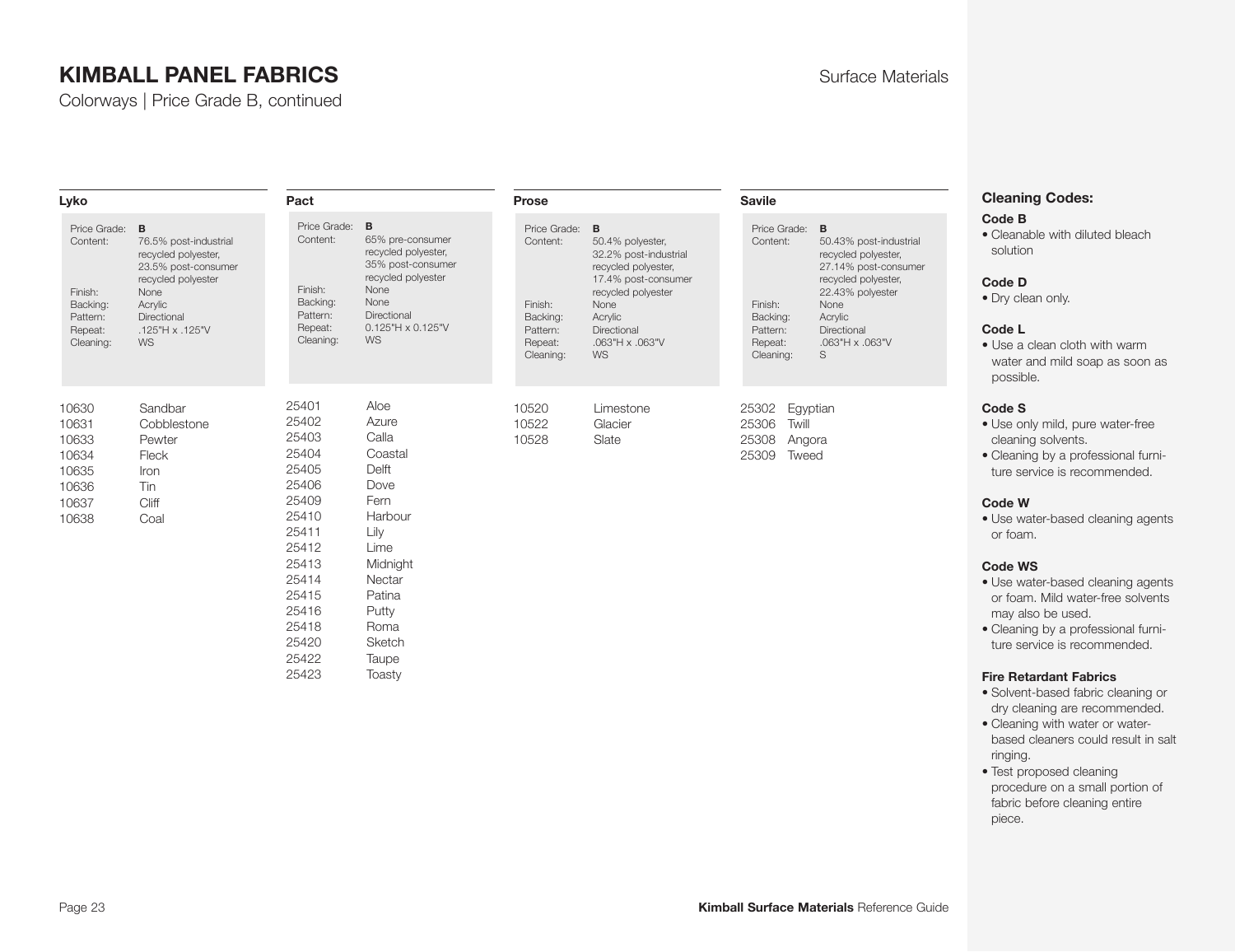Colorways | Price Grade B, continued

#### **Tenor**

| 10705 | <b>Bisque</b> |
|-------|---------------|
| 10707 | Chiffon       |
| 10708 | Rose Tan      |
| 10709 | Heatherglen   |
| 10710 | Driftwood     |

#### **Cleaning Codes:**

#### **Code B**

• Cleanable with diluted bleach solution

#### **Code D**

• Dry clean only.

#### **Code L**

• Use a clean cloth with warm water and mild soap as soon as possible.

#### **Code S**

- Use only mild, pure water-free cleaning solvents.
- Cleaning by a professional furniture service is recommended.

#### **Code W**

• Use water-based cleaning agents or foam.

#### **Code WS**

- Use water-based cleaning agents or foam. Mild water-free solvents may also be used.
- Cleaning by a professional furniture service is recommended.

- Solvent-based fabric cleaning or dry cleaning are recommended.
- Cleaning with water or waterbased cleaners could result in salt ringing.
- Test proposed cleaning procedure on a small portion of fabric before cleaning entire piece.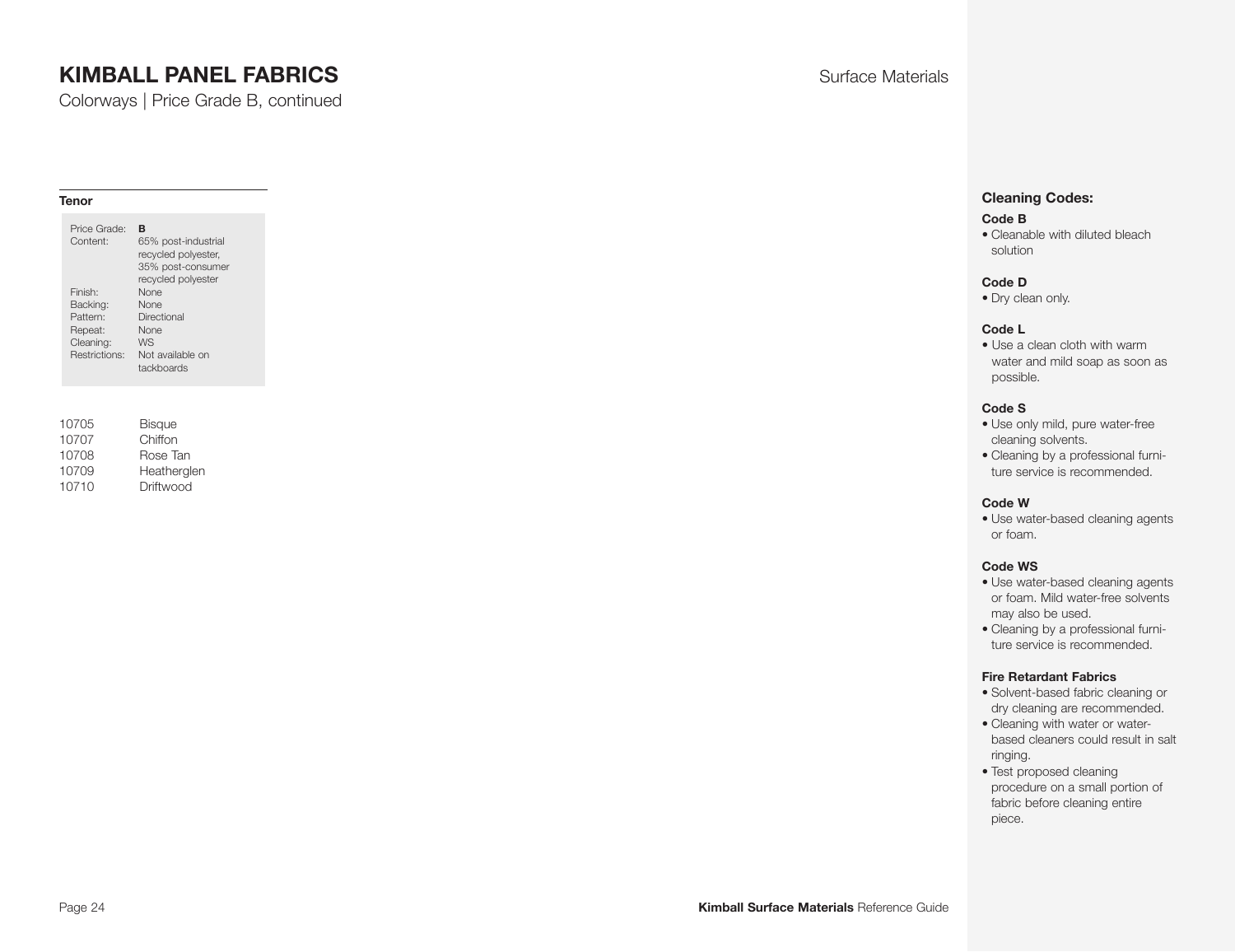Colorways | Price Grades C, D & E

No fabrics available in price grades C, D, or E at this time.

#### **Cleaning Codes:**

#### **Code B**

• Cleanable with diluted bleach solution

#### **Code D**

• Dry clean only.

#### **Code L**

• Use a clean cloth with warm water and mild soap as soon as possible.

#### **Code S**

- Use only mild, pure water-free cleaning solvents.
- Cleaning by a professional furniture service is recommended.

#### **Code W**

• Use water-based cleaning agents or foam.

#### **Code WS**

- Use water-based cleaning agents or foam. Mild water-free solvents may also be used.
- Cleaning by a professional furniture service is recommended.

- Solvent-based fabric cleaning or dry cleaning are recommended.
- Cleaning with water or waterbased cleaners could result in salt ringing.
- Test proposed cleaning procedure on a small portion of fabric before cleaning entire piece.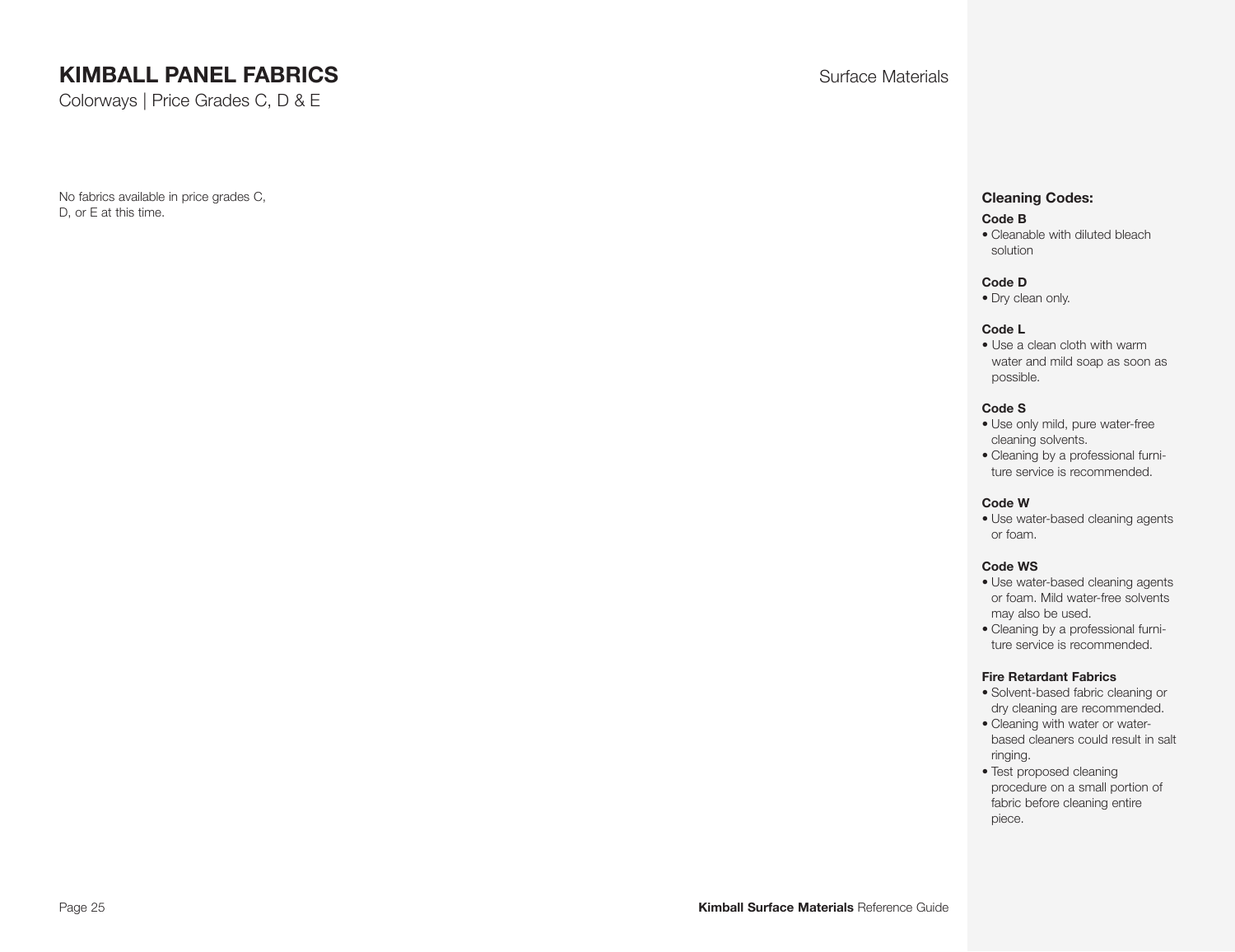#### **Characteristics:**

- Certain fabrics may relax over time (e.g., some woven fabrics) creating a loosely upholstered appearance.
- Some fabrics may wrinkle, pill, fuzz, or puddle as a normal, inherent characteristic. This does not indicate that the covering or application is deficient.
- Fabrics are cut to provide the best match possible when transitioning from piece to piece.
- Fabrics reflect light differently when viewed at various angles, creating a natural phenomenon called "flip." Flip is visible on all fabrics and is not considered a defect; it is more easily recognized on fabrics with a
- nap or shimmer and more apparent on crescent or corner units. • Kimball will always ship a satisfactory commercial match. Because of industry dye-lot variation, colors may
- not match exactly. • Fabrics are not warranted against fading and wear, discoloration from contact with liquids, or change in color or texture caused by application of finishes (flame proofing, stain resistance).
- Due to Bloom's three-dimensional back and arm design, comfort wrinkles (CW) are common with many upholsteries. This is especially true for leathers, vinyls, and denims.

➤See Bloom Upholstery Guideline at www.kimball.com/furniture/bloom

#### **Flammability Standard Regulation Testing:**

*California TB117–2013* California Flammability Regulation #117–2013 is a set of minimum allowable standards of flammability to which all upholstered furniture sold in the State of California must comply. It relates primarily to fabric coverings

#### **All shipments of Kimball upholstery comply with Regulation**

and resilient fillings.

**#117–2013** and our invoices and law labels for such goods bear certification that our upholstered products comply.

#### *UFAC*

**All Kimball seating is made in accordance with the Uphol stered Furniture Action Council (UFAC) criteria** to reduce chance of ignition by burning cigarettes. This applies to all Kimball upholstery patterns.

#### **TB133 Factor:**

TB133 factor is a full-scale fire test for furniture manufactured for public use in which an entire piece of furniture is tested as a unit. Kimball offers a wide variety of seating products that can be manufactured to meet TB133. ➤Please contact *By Design.*

#### **Advisory:**

Purchaser must consult local fire and code official to determine the suitability of product being selected for any particular application.

Certain jurisdictions may require the use of additional fire retardants or composite flammability testing. Kimball assumes no responsibility for composite testing or for compliance with any particular code or other flammability standards different than as contained in applicable catalog information unless such requirements are specified in writing by purchaser to Kimball prior to confirmation of order. Cost of additional flammability treatments or testing needs of purchaser shall be borne by purchaser.

#### <span id="page-25-0"></span>**Railroad Application:**

Railroad application of any fabric must be custom quoted. ➤Please contact *By Design.*

#### **Cut Yardage:**

Kimball upholstery is available in whole yards for fabric or faux leather and in half or whole hides for leather. List prices include freight.

|                | <b>List Price</b> |
|----------------|-------------------|
| Price Grade    | per yard          |
|                | \$46              |
| $\overline{2}$ | 67                |
| $\overline{3}$ | 90                |
| $\overline{4}$ | 118               |
| $\overline{5}$ | 154               |
| 6              | 206               |
| $\overline{7}$ | 264               |
|                |                   |

|         |                  | List Price per List Price per |
|---------|------------------|-------------------------------|
| Leather | <b>Half Hide</b> | <b>Full Hide</b>              |
| Grade   |                  | (25–28 sq ft) (50–57 sq ft)   |
| ۱7      | \$692            | \$1421                        |
| 18      | 822              | 1691                          |

#### **How to Specify**

- 1 Model number: **KOUPHCUTYDG** = fabric or faux leather **KOLTHRFHIDE** = leather (full hide) **KOLTHRHHIDE** = leather (half
- hide)
- 2 Upholstery grade
- 3 Upholstery number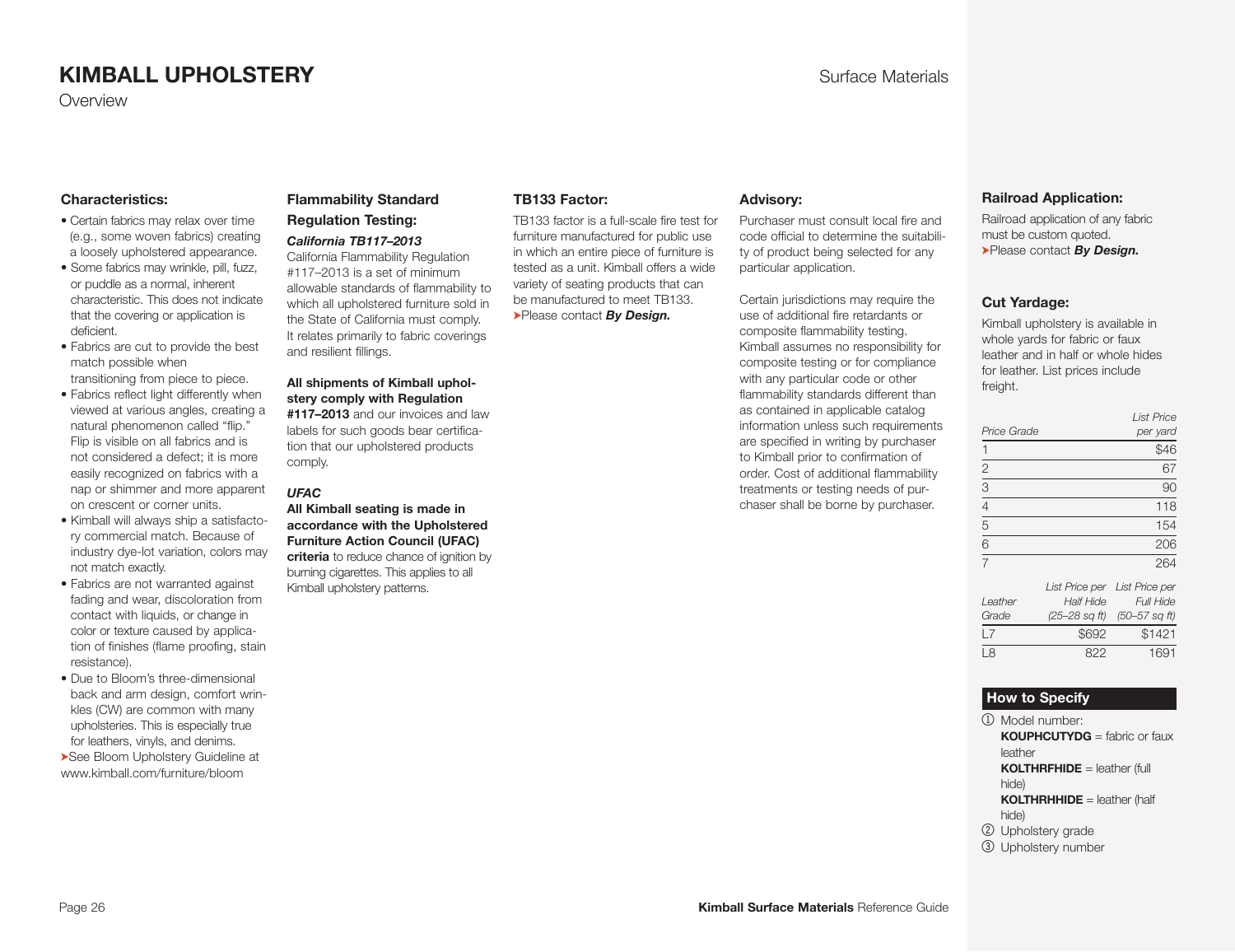Fabric Colorways | Price Grade 1

**Disperse** 

**Cali** 

**Input** 

#### <span id="page-26-0"></span>**Key:**

 $\Delta$  = Heavy duty upholstery  $\bullet$  = General contract upholstery

# **Cleaning Codes:**

#### **Code B**

• Cleanable with diluted bleach solution

#### **Code D**

• Dry clean only.

#### **Code L**

• Use a clean cloth with warm water and mild soap as soon as possible.

#### **Code S**

- Use only mild, pure water-free cleaning solvents.
- Cleaning by a professional furniture service is recommended.

#### **Code W**

• Use water-based cleaning agents or foam.

#### **Code WS**

- Use water-based cleaning agents or foam. Mild water-free solvents may also be used.
- Cleaning by a professional furniture service is recommended.

#### **Fire Retardant Fabrics**

- Solvent-based fabric cleaning or dry cleaning are recommended.
- Cleaning with water or waterbased cleaners could result in salt ringing.
- Test proposed cleaning procedure on a small portion of fabric before cleaning entire piece.

| Price Grade:<br>Content:<br>Finish:<br>Backing:<br>Width:<br>Pattern:<br>Repeat:<br>Abrasion:<br>Cleaning: | $\mathbf{1}$<br>79% polyester:<br>21% rayon<br>LiveSmart<br>100% polyester<br>54"W<br>Directional<br>None<br>4 75,000 double rubs<br>WS | Price Grade:<br>Content:<br>Finish:<br>Backing:<br>Width:<br>Pattern:<br>Repeat:<br>Abrasion:<br>Cleaning: | $\mathbf{1}$<br>100% polyester,<br>(62% recycled)<br>Stain repellant<br>Latex<br>54"W<br>Directional<br>None<br>4 100,000 double rubs<br><b>WS</b> | Price Grade:<br>Content:<br>Finish:<br>Backing:<br>Width:<br>Pattern:<br>Repeat:<br>Abrasion:<br>Cleaning:                                                     | $\mathbf{1}$<br>100% polyester<br>(60% post-consumer<br>recycled)<br>PFOA-free stain repellant<br>None<br>54"W<br>Non-directional<br>None<br>$\blacksquare$ 100,000 double rubs<br><b>WS</b> | Price Grade:<br>Content:<br>Finish:<br>Backing:<br>Width:<br>Pattern:<br>Repeat:<br>Abrasion:<br>Cleaning:                                                     | $\mathbf{1}$<br>94% post<br>recycled p<br>6% pre-c<br>recycled p<br>None<br>None<br>54"W<br>Directiona<br>12.25''H<br>$A_{100,00}$<br><b>WS</b>                         |
|------------------------------------------------------------------------------------------------------------|-----------------------------------------------------------------------------------------------------------------------------------------|------------------------------------------------------------------------------------------------------------|----------------------------------------------------------------------------------------------------------------------------------------------------|----------------------------------------------------------------------------------------------------------------------------------------------------------------|----------------------------------------------------------------------------------------------------------------------------------------------------------------------------------------------|----------------------------------------------------------------------------------------------------------------------------------------------------------------|-------------------------------------------------------------------------------------------------------------------------------------------------------------------------|
| 11601<br>11602<br>11603<br>11604<br>11605<br>11606<br>11607<br>11608<br>11609<br>11610<br>11611            | Cactus<br>Beach<br>Sand<br>Desert<br>Sunset<br>Boardwalk<br>Pier<br>Vineyard<br>Surf<br>Coast<br><b>Boulder</b>                         | 11750<br>11751<br>11752<br>11753<br>11754<br>11755<br>11756<br>11757<br>11758<br>11759<br>11760<br>11761   | Wasabi<br>Meadow<br>Oceanside<br>Aquamarine<br>Latte<br>Scarlet<br>Cocoa<br>Midnight Blue<br>Smoke<br>Ash<br>Cabernet<br>Noir                      | 13110<br>13111<br>13112<br>13113<br>13114<br>13115<br>13116<br>13117<br>13118<br>13119<br>13120<br>13121<br>13122<br>13123<br>13124<br>13125<br>13126<br>13127 | Iron<br>Driftwood<br>Pewter<br>Coconut<br>Khaki<br>Star<br>Sage<br>Deep Sea<br>Sky<br>Berry<br>Pistachio<br>Fatigue<br><b>Mykonos</b><br>Azure<br>Scarlet<br>Squash<br>Emerald<br>Harbor     | 14710<br>14720<br>14730<br>14740<br>14750<br>14760<br>14770<br>14780<br>14790<br>14800<br>14810<br>14820<br>14830<br>14840<br>14850<br>14860<br>14870<br>14880 | Cloud<br>Dove<br>Coal<br>Jet<br>Fossil<br><b>Bisque</b><br>Lime<br>Pine<br>Mint<br>Tiffany<br>Sky<br>Delft<br>Midnigh<br>Orchid<br>Raisin<br>Crimsor<br>Flame<br>Squash |

**Entwine** 

13128 Space 13129 Rose

Cloud Dove Coal Jet Fossil **Bisque** 1 ime Pine Mint **Tiffany** Sky Delft Midnight **Orchid** Raisin Crimson Flame

94% post-consumer recycled polyester; 6% pre-consumer recycled polyester None None 54"W Directional Repeat: 12.25"H x 2.5"V  $\overline{A}$  100,000 double rubs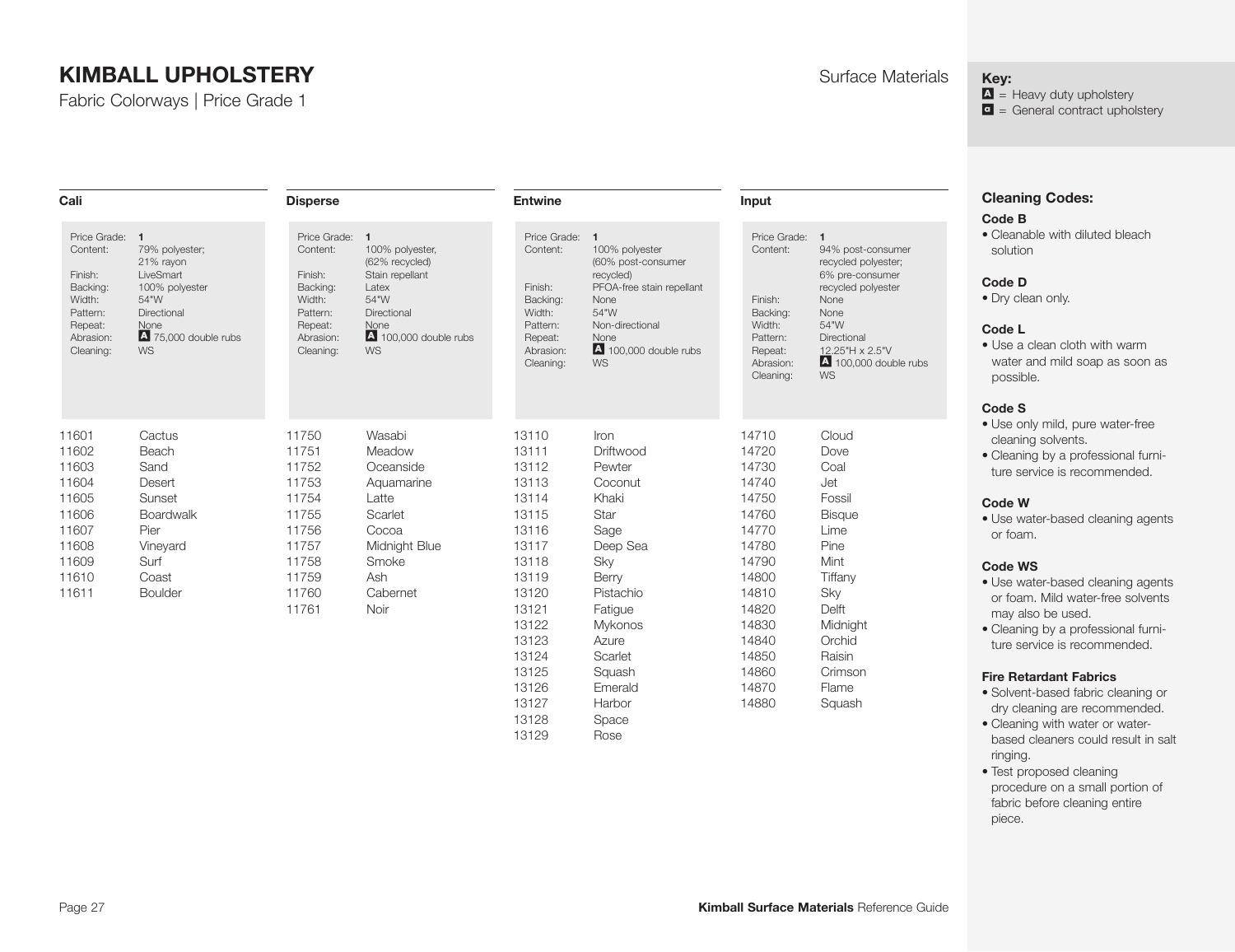14111 Ebony 14112 Stucco 14113 Pumice 14114 Coffee Bean 14115 Alloy 14116 Night Sky 14117 Aspen 14118 Red Pepper 14119 Aloe 14120 Dijon 14121 Pansy 14122 Cherry 14123 Leet 14124 Denim 14125 Wave

Fabric Colorways | Price Grade 1, continued

15011 Pistachio 15020 Carbon 15030 Merlot 15031 Rouge 15040 Denim 15041 Azure 15050 Pebble 15060 Paprika 15070 Surf

| Mélange                                                                                                      |                                                                                                                                                           | Moment                                                                                                       |                                                                                                                                                                                                                                                                        | <b>Spark</b>                                                                                               |                                                                                                                                                                 | <b>Vessel</b>                                                                                              |                                                                                                                | <b>Cleaning Codes:</b><br><b>Code B</b>                                                                                                                                        |
|--------------------------------------------------------------------------------------------------------------|-----------------------------------------------------------------------------------------------------------------------------------------------------------|--------------------------------------------------------------------------------------------------------------|------------------------------------------------------------------------------------------------------------------------------------------------------------------------------------------------------------------------------------------------------------------------|------------------------------------------------------------------------------------------------------------|-----------------------------------------------------------------------------------------------------------------------------------------------------------------|------------------------------------------------------------------------------------------------------------|----------------------------------------------------------------------------------------------------------------|--------------------------------------------------------------------------------------------------------------------------------------------------------------------------------|
| Price Grade: 1<br>Content:<br>Finish:<br>Backing:<br>Width:<br>Pattern:<br>Repeat:<br>Abrasion:<br>Cleaning: | 100% polyester (75%<br>post-consumer recycled)<br>PFOA-free stain repellant<br>Latex<br>54"W<br>Directional<br>None<br>4 100,000 double rubs<br><b>WS</b> | Price Grade: 1<br>Content:<br>Finish:<br>Backing:<br>Width:<br>Pattern:<br>Repeat:<br>Abrasion:<br>Cleaning: | 57% post-consumer<br>recycled polyester, 19%<br>pre-consumer recycled<br>polyester, 12% pre-<br>consumer recycled nylon,<br>12% nylon<br>Stain repellant<br>Acrylic<br>54"W<br><b>Directional</b><br>14"H x 31.2"V<br>$\blacksquare$ 100,000+ double rubs<br><b>WS</b> | Price Grade:<br>Content:<br>Finish:<br>Backing:<br>Width:<br>Pattern:<br>Repeat:<br>Abrasion:<br>Cleaning: | 100% polyester (70%<br>post-consumer recycled)<br>PFOA-free stain repellant<br>Latex<br>54"W<br>Directional<br>None<br>$\blacksquare$ 100,000 double rubs<br>WS | Price Grade:<br>Content:<br>Finish:<br>Backing:<br>Width:<br>Pattern:<br>Repeat:<br>Abrasion:<br>Cleaning: | -1<br>100% polyester<br>LiveSmart<br>Latex<br>54"W<br>Directional<br>None<br>4 95,000 double rubs<br><b>WS</b> | • Cleanable with diluted bleach<br>solution<br>Code D<br>• Dry clean only.<br>Code L<br>• Use a clean cloth with warm<br>water and mild soap as soon as<br>possible.<br>Code S |
| 14110                                                                                                        | Lead                                                                                                                                                      | 15010                                                                                                        | Taupe                                                                                                                                                                                                                                                                  | 15001                                                                                                      | Mallard                                                                                                                                                         | 11501                                                                                                      | Leaf                                                                                                           | • Use only mild, pure water-free<br>cleaning solvents                                                                                                                          |

15002 Marine 15003 Jam 15004 Boysenberry 15005 Holly 15006 Cloud 15007 Asphalt 15008 Jet 15009 Topaz 15110 Dill 15111 Lawn 15112 Mocha 15113 Clementine 15114 Sand

- cleaning solvents. • Cleaning by a professional furni-
- ture service is recommended.

#### **Code W**

• Use water-based cleaning agents or foam.

#### **Code WS**

- Use water-based cleaning agents or foam. Mild water-free solvents may also be used.
- Cleaning by a professional furniture service is recommended.

#### **Fire Retardant Fabrics**

- Solvent-based fabric cleaning or dry cleaning are recommended.
- Cleaning with water or waterbased cleaners could result in salt ringing.
- Test proposed cleaning procedure on a small portion of fabric before cleaning entire piece.

| <i>A</i> aterials |  |
|-------------------|--|
|                   |  |

#### **Key:**

 $\Delta$  = Heavy duty upholstery  $\blacksquare$  = General contract upholstery

| Page 28 | <b>Kimball Surface Materials Reference Guide</b> |
|---------|--------------------------------------------------|
|---------|--------------------------------------------------|

11502 Straw 11503 Sunset 11504 Berry 11505 Bark 11506 Sand 11507 Midnight 11508 Stormcloud 11509 Stone 11510 Coast 11511 Isle 11512 Peacock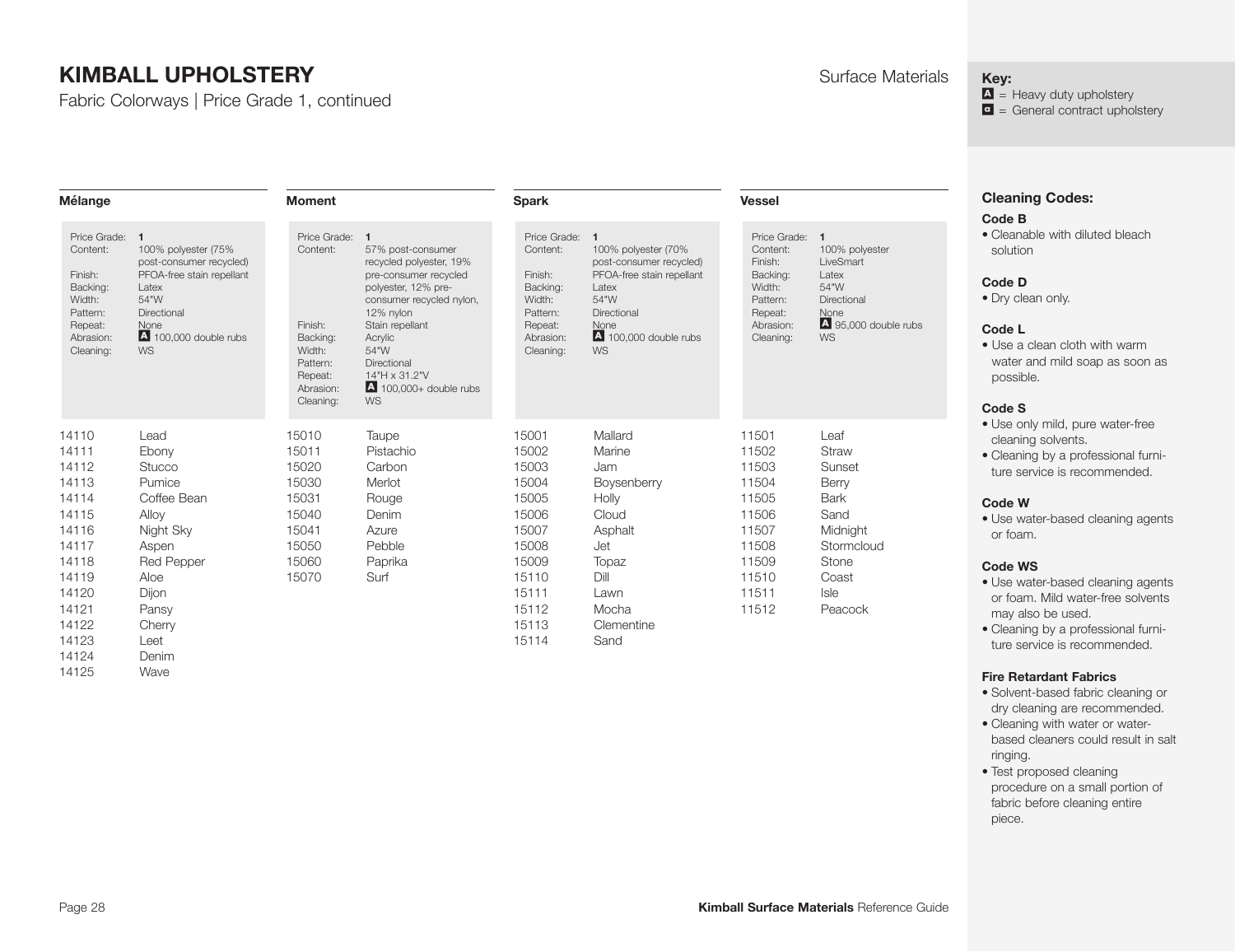Fabric Colorways | Price Grade 1, continued

#### **Zig Zag**

| Price Grade:<br>Content:<br>Finish:<br>Backing:<br>Width:<br>Pattern:<br>Repeat:<br>Abrasion:<br>Cleaning: | 1<br>100% polyester (63%<br>post-consumer recycled)<br>PFOA-free stain repellant<br>Latex<br>54"W<br>Directional<br>.18"H x .19"V<br>4 100,000 double rubs<br>W.S. |
|------------------------------------------------------------------------------------------------------------|--------------------------------------------------------------------------------------------------------------------------------------------------------------------|
| 12110<br>12111<br>12112                                                                                    | Cloud<br>Ecru<br>Sunny                                                                                                                                             |
| 12113                                                                                                      | Leaf                                                                                                                                                               |
| 12114                                                                                                      | Rouge                                                                                                                                                              |
| 12115                                                                                                      | Salmon                                                                                                                                                             |
| 12116                                                                                                      | Cocoa                                                                                                                                                              |
| 12117                                                                                                      | Marine                                                                                                                                                             |
| 12118<br>12119                                                                                             | Cardinal<br>Cinnamon                                                                                                                                               |
| 12120                                                                                                      | Granite                                                                                                                                                            |
| 12121                                                                                                      | lnk                                                                                                                                                                |
|                                                                                                            |                                                                                                                                                                    |

**Key:**

 $\Delta$  = Heavy duty upholstery  $\bullet$  = General contract upholstery

#### **Cleaning Codes:**

#### **Code B**

• Cleanable with diluted bleach solution

#### **Code D**

• Dry clean only.

#### **Code L**

• Use a clean cloth with warm water and mild soap as soon as possible.

#### **Code S**

- Use only mild, pure water-free cleaning solvents.
- Cleaning by a professional furniture service is recommended.

#### **Code W**

• Use water-based cleaning agents or foam.

#### **Code WS**

- Use water-based cleaning agents or foam. Mild water-free solvents may also be used.
- Cleaning by a professional furniture service is recommended.

- Solvent-based fabric cleaning or dry cleaning are recommended.
- Cleaning with water or waterbased cleaners could result in salt ringing.
- Test proposed cleaning procedure on a small portion of fabric before cleaning entire piece.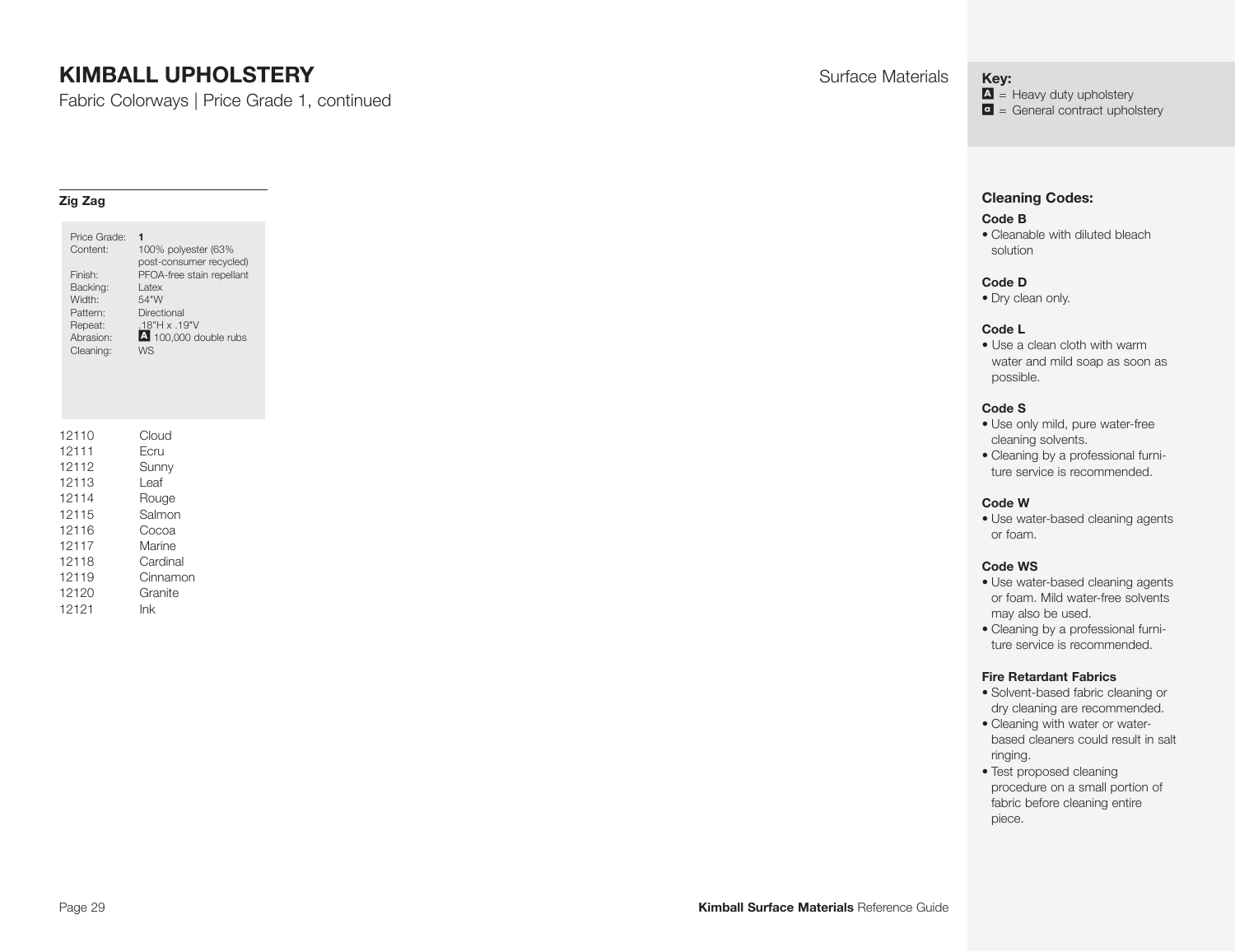Fabric Colorways | Price Grade 2

**Brilliant** 

**Dorset** 

#### **Key:**

 $\Delta$  = Heavy duty upholstery  $\bullet$  = General contract upholstery

# **Cleaning Codes:**

#### **Code B**

• Cleanable with diluted bleach solution

#### **Code D**

• Dry clean only.

#### **Code L**

• Use a clean cloth with warm water and mild soap as soon as possible.

#### **Code S**

- Use only mild, pure water-free cleaning solvents.
- Cleaning by a professional furniture service is recommended.

#### **Code W**

• Use water-based cleaning agents or foam.

#### **Code WS**

- Use water-based cleaning agents or foam. Mild water-free solvents may also be used.
- Cleaning by a professional furniture service is recommended.

#### **Fire Retardant Fabrics**

- Solvent-based fabric cleaning or dry cleaning are recommended.
- Cleaning with water or waterbased cleaners could result in salt ringing.
- Test proposed cleaning procedure on a small portion of fabric before cleaning entire piece.

| <b>Bliss</b>                                                                                               |                                                                                                                                                      | <b>Brilliant</b>                                                                                           |                                                                                                                                                                                                     | <b>Dolce</b>                                                                                                 |                                                                                                                                                                                                        | <b>Dorset</b>                                                                                                |                                                                                                                 |
|------------------------------------------------------------------------------------------------------------|------------------------------------------------------------------------------------------------------------------------------------------------------|------------------------------------------------------------------------------------------------------------|-----------------------------------------------------------------------------------------------------------------------------------------------------------------------------------------------------|--------------------------------------------------------------------------------------------------------------|--------------------------------------------------------------------------------------------------------------------------------------------------------------------------------------------------------|--------------------------------------------------------------------------------------------------------------|-----------------------------------------------------------------------------------------------------------------|
| Price Grade:<br>Content:<br>Finish:<br>Backing:<br>Width:<br>Pattern:<br>Repeat:<br>Abrasion:<br>Cleaning: | $\overline{2}$<br>80% polyester,<br>20% acrylic<br>LiveSmart<br>Latex<br>54"W<br>Non-directional<br>None<br>$\overline{A}$ 100.000 double rubs<br>WS | Price Grade:<br>Content:<br>Finish:<br>Backing:<br>Width:<br>Pattern:<br>Repeat:<br>Abrasion:<br>Cleaning: | $\overline{2}$<br>56% polyester,<br>44% post-consumer<br>recycled polyester<br>Stain and soil repellant<br>Acrylic<br>54"W<br>Non-directional<br>None<br>$\blacktriangle$ 140,000 double rubs<br>WS | Price Grade: 2<br>Content:<br>Finish:<br>Backing:<br>Width:<br>Pattern:<br>Repeat:<br>Abrasion:<br>Cleaning: | 100% polyurethane<br>Superior Abrasion/<br><b>SILVERGUARD®</b><br>100% rayon<br>54"W<br>Non-directional<br>None<br>$\overline{A}$ 100.000 double rubs<br>WS; cleanable with diluted<br>bleach solution | Price Grade: 2<br>Content:<br>Finish:<br>Backing:<br>Width:<br>Pattern:<br>Repeat:<br>Abrasion:<br>Cleaning: | 100% polyester<br>i-clean<br>100% polyester<br>54"W<br>Directional<br>None<br>4 55,000 double rubs<br><b>WS</b> |
| 21201<br>21202<br>21203                                                                                    | Jade<br>Shadow                                                                                                                                       | 22501<br>22502<br>22503                                                                                    | Parrot<br>Kiwi                                                                                                                                                                                      | 11900<br>11901                                                                                               | <b>Black</b><br>Mocha<br>Meteor                                                                                                                                                                        | 20501<br>20502<br>20503                                                                                      | Ash<br>Avocado                                                                                                  |
| 21204                                                                                                      | Spice<br>Wool                                                                                                                                        | 22504                                                                                                      | Marigold<br>Azalea                                                                                                                                                                                  | 11902<br>11903                                                                                               | Artesian                                                                                                                                                                                               | 20504                                                                                                        | <b>Balsa</b><br><b>Black</b>                                                                                    |
| 21205                                                                                                      | Root                                                                                                                                                 | 22505                                                                                                      | Amaryllis                                                                                                                                                                                           | 11904                                                                                                        | Indigo                                                                                                                                                                                                 | 20505                                                                                                        | <b>Black Indigo</b>                                                                                             |
| 21206                                                                                                      | Hearth                                                                                                                                               | 22506                                                                                                      | Cattail                                                                                                                                                                                             | 11905                                                                                                        | Peacock                                                                                                                                                                                                | 20506                                                                                                        | Blueberry                                                                                                       |
| 21207                                                                                                      | lnk                                                                                                                                                  | 22507                                                                                                      | Ebony                                                                                                                                                                                               | 11906                                                                                                        | Grass                                                                                                                                                                                                  | 20507                                                                                                        | Camel                                                                                                           |
| 21208                                                                                                      | Stream                                                                                                                                               | 22508                                                                                                      | Eldeberry                                                                                                                                                                                           | 11907                                                                                                        | Citron                                                                                                                                                                                                 | 20508                                                                                                        | Cayenne                                                                                                         |
| 21209                                                                                                      | Azure                                                                                                                                                | 22509                                                                                                      | Gravel                                                                                                                                                                                              | 11908                                                                                                        | Fuchsia                                                                                                                                                                                                | 20509                                                                                                        | Charcoal                                                                                                        |
| 21210                                                                                                      | Icicle                                                                                                                                               | 22510                                                                                                      | Indigo                                                                                                                                                                                              | 11909                                                                                                        | Poppy                                                                                                                                                                                                  | 20510                                                                                                        | Cherry                                                                                                          |
| 21211                                                                                                      | Slate                                                                                                                                                | 22511                                                                                                      | Moss                                                                                                                                                                                                | 11910                                                                                                        | Tangelo                                                                                                                                                                                                | 20511                                                                                                        | Copper                                                                                                          |
| 21212                                                                                                      | Terra Cotta                                                                                                                                          | 22512                                                                                                      | Cinder                                                                                                                                                                                              | 11912                                                                                                        | Chocolate                                                                                                                                                                                              | 20512                                                                                                        | Denim                                                                                                           |
| 21213                                                                                                      | Malbec                                                                                                                                               | 22513                                                                                                      | Almond                                                                                                                                                                                              | 11914                                                                                                        | Latte                                                                                                                                                                                                  | 20513                                                                                                        | Flax                                                                                                            |
| 21214                                                                                                      | <b>Breeze</b>                                                                                                                                        | 22514                                                                                                      | <b>Bluegrass</b>                                                                                                                                                                                    | 11915                                                                                                        | <b>Ivory</b>                                                                                                                                                                                           | 20514                                                                                                        | Mulberry                                                                                                        |
| 21215                                                                                                      | Nautical                                                                                                                                             | 22515                                                                                                      | Cobalt                                                                                                                                                                                              | 11916                                                                                                        | White                                                                                                                                                                                                  | 20515                                                                                                        | Ocean Blue                                                                                                      |
| 21216                                                                                                      | Verdite                                                                                                                                              | 22516                                                                                                      | Currant                                                                                                                                                                                             | 11917                                                                                                        | Camel                                                                                                                                                                                                  | 20516                                                                                                        | Platinum                                                                                                        |
| 21217                                                                                                      | Eclipse                                                                                                                                              | 22517                                                                                                      | Coffee                                                                                                                                                                                              | 11918                                                                                                        | Mushroom                                                                                                                                                                                               | 20517                                                                                                        | Silver                                                                                                          |
| 21218                                                                                                      | Cliff                                                                                                                                                |                                                                                                            |                                                                                                                                                                                                     | 11919                                                                                                        | Ecru                                                                                                                                                                                                   | 20518                                                                                                        | Smoke Blue                                                                                                      |
| 21219                                                                                                      | Raven                                                                                                                                                |                                                                                                            |                                                                                                                                                                                                     | 11920                                                                                                        | Dune                                                                                                                                                                                                   | 20519                                                                                                        | Soda                                                                                                            |
|                                                                                                            |                                                                                                                                                      |                                                                                                            |                                                                                                                                                                                                     | 11922                                                                                                        | Cumin                                                                                                                                                                                                  | 20520                                                                                                        | Taupe                                                                                                           |
|                                                                                                            |                                                                                                                                                      |                                                                                                            |                                                                                                                                                                                                     | 11923                                                                                                        | Russet                                                                                                                                                                                                 |                                                                                                              |                                                                                                                 |
|                                                                                                            |                                                                                                                                                      |                                                                                                            |                                                                                                                                                                                                     | 11926                                                                                                        | Moss                                                                                                                                                                                                   |                                                                                                              |                                                                                                                 |
|                                                                                                            |                                                                                                                                                      |                                                                                                            |                                                                                                                                                                                                     | 11927                                                                                                        | Jet                                                                                                                                                                                                    |                                                                                                              |                                                                                                                 |

**Dolce**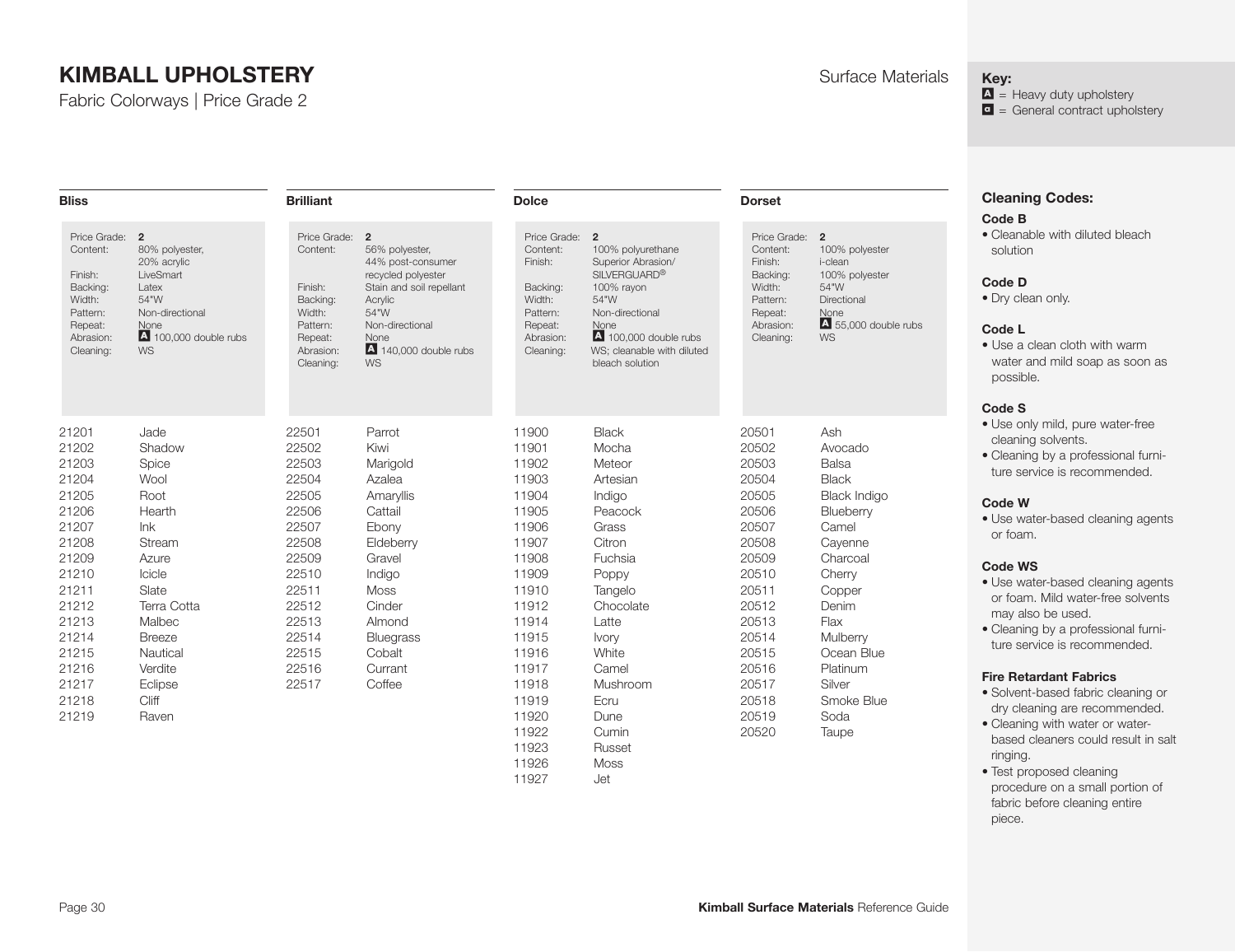**Intuition** 

Fabric Colorways | Price Grade 2, continued

**Phrase** 

**Reason** 

#### **Key:**

 $\Delta$  = Heavy duty upholstery  $\bullet$  = General contract upholstery

| <b>Cleaning Codes:</b> |  |
|------------------------|--|
| Code B                 |  |

• Cleanable with diluted bleach solution

#### **Code D**

• Dry clean only.

#### **Code L**

• Use a clean cloth with warm water and mild soap as soon as possible.

#### **Code S**

- Use only mild, pure water-free cleaning solvents.
- Cleaning by a professional furniture service is recommended.

#### **Code W**

• Use water-based cleaning agents or foam.

#### **Code WS**

- Use water-based cleaning agents or foam. Mild water-free solvents may also be used.
- Cleaning by a professional furniture service is recommended.

#### **Fire Retardant Fabrics**

- Solvent-based fabric cleaning or dry cleaning are recommended.
- Cleaning with water or waterbased cleaners could result in salt ringing.
- Test proposed cleaning procedure on a small portion of fabric before cleaning entire piece.

| Price Grade:<br>Content:<br>Finish:<br>Backing:<br>Width:<br>Pattern:<br>Repeat:<br>Abrasion:<br>Cleaning:                 | $\overline{2}$<br>55% post-consumer<br>recycled polyester;<br>34% pre-consumer<br>recycled polyester,<br>11% polyester<br>Stain repellant<br>Acrylic<br>54"W<br>Directional<br>None<br>4 100,000 double rubs<br>WS | Price Grade: 2<br>Content:<br>Finish:<br>Backing:<br>Width:<br>Pattern:<br>Repeat:<br>Abrasion:<br>Cleaning: | 100% post-consumer<br>recycled polyester<br>None<br>Acrylic<br>54"W<br>Directional<br>0"H x 1.1875"V<br>$\triangle$ 100,000+ double rubs<br><b>WS</b> | Price Grade: 2<br>Content:<br>Finish:<br>Backing:<br>Width:<br>Pattern:<br>Repeat:<br>Abrasion:<br>Cleaning:      | 100% polyurethane<br>i-clean<br>85% polyester,<br>15% cotton<br>54"W<br>Non-directional<br><b>None</b><br>$\triangle$ 200,000 double rubs<br><b>WS</b>      | Price Grade:<br>Content:<br>Finish:<br>Backing:<br>Width:<br>Pattern:<br>Repeat:<br>Abrasion:<br>Cleaning: | $\overline{2}$<br>53% pre-consumer<br>recycled polyester,<br>47% post-consumer<br>recycled polyester<br>None<br>Acrylic<br>54"W<br>Directional<br>.1875"H x .1875"V<br>$\triangle$ 100,000+ double rubs<br><b>WS</b> |
|----------------------------------------------------------------------------------------------------------------------------|--------------------------------------------------------------------------------------------------------------------------------------------------------------------------------------------------------------------|--------------------------------------------------------------------------------------------------------------|-------------------------------------------------------------------------------------------------------------------------------------------------------|-------------------------------------------------------------------------------------------------------------------|-------------------------------------------------------------------------------------------------------------------------------------------------------------|------------------------------------------------------------------------------------------------------------|----------------------------------------------------------------------------------------------------------------------------------------------------------------------------------------------------------------------|
| 31711<br>31712<br>31713<br>31714<br>31715<br>31716<br>31717<br>31718<br>31719<br>31720<br>31721<br>31722<br>31723<br>31724 | <b>Bisque</b><br>Charcoal<br>Sand<br>Coral<br>Hickory<br>Honey<br>Platinum<br>Ochre<br>Slate<br>Scarlet<br>Sage<br>Peacock<br>Viridian<br>Admiral                                                                  | 23011<br>23022<br>23031<br>23036<br>23048<br>23055<br>23056<br>23057<br>23060<br>23070<br>23071              | Maize<br>Sprout<br>Poolside<br>Marine<br>Cayenne<br>Shiraz<br>Truffle<br>Nutmeg<br>Soapstone<br>Shale<br>Admiral                                      | 20201<br>20202<br>20203<br>20204<br>20205<br>20206<br>20207<br>20208<br>20209<br>20210<br>20211<br>20212<br>20213 | Lime<br>Honey<br>Orange<br>Caramel<br>Cinnamon<br>Chocolate<br>Blackberry<br>Vanilla<br><b>Blue Raspberry</b><br>Blueberry<br>Malt<br>Licorice<br>Root Beer | 23010<br>23040<br>23041<br>23042<br>23050<br>23051<br>23053                                                | Silver<br><b>Black</b><br>Grey<br>Aqua<br>Navy<br>Blue<br>Olive                                                                                                                                                      |

**Pixie**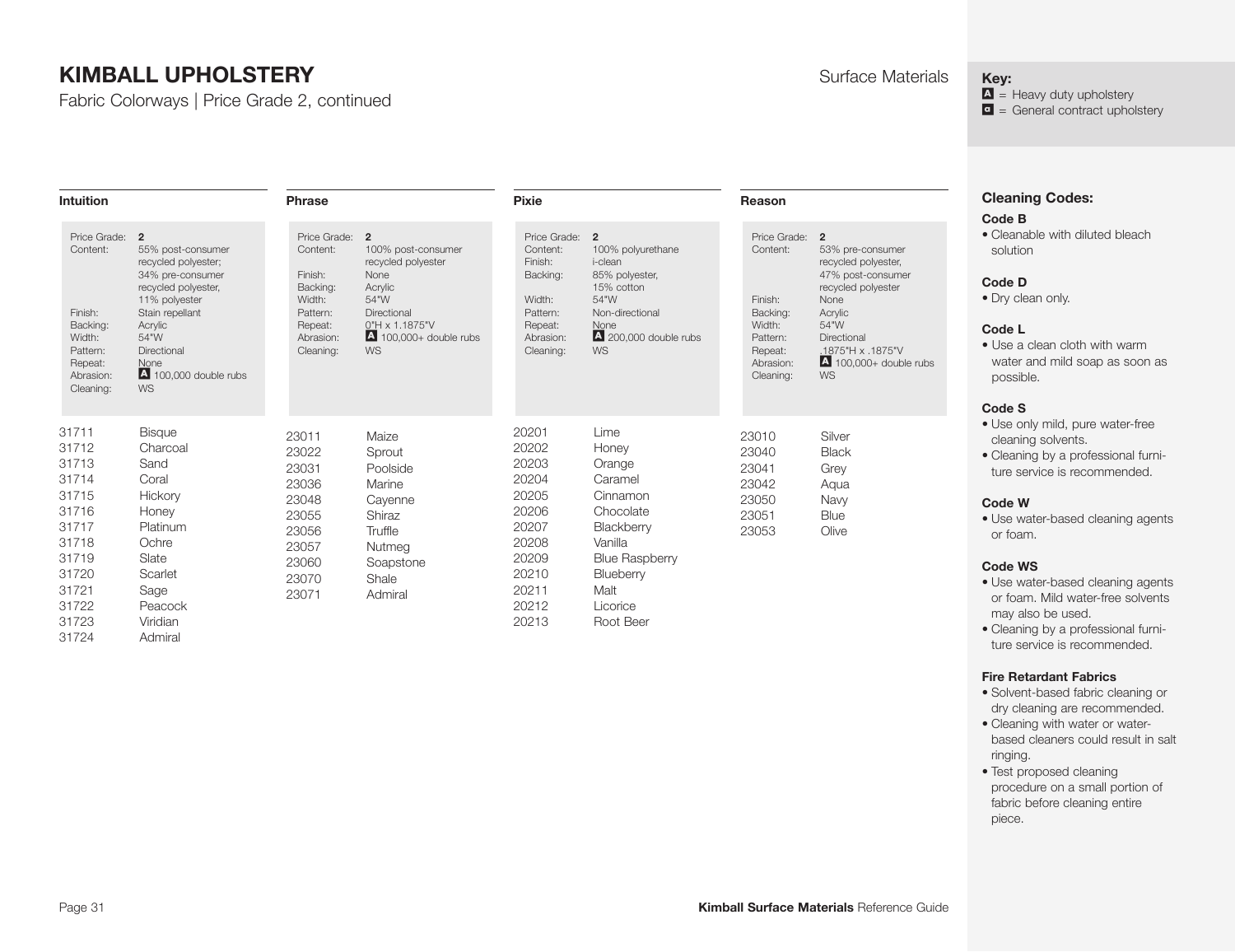Fabric Colorways | Price Grade 2, continued

| Sedona                                                                                                                                                                                                                                 |                                                                                                                                                                                                                                                                                                    | 22172<br>22173          | Ochre<br>Mahogany              | Spectrum                                                                                                                            |                                                                                                                                                                              | <b>Stancil</b>                                                                                           |                                                                  |                                                                                                                                                    | <b>Cleaning Codes:</b><br>Code B                                                                                                                                                                                                                                                                                                                                                                                                                                                                                                                                                                                                                                                         |
|----------------------------------------------------------------------------------------------------------------------------------------------------------------------------------------------------------------------------------------|----------------------------------------------------------------------------------------------------------------------------------------------------------------------------------------------------------------------------------------------------------------------------------------------------|-------------------------|--------------------------------|-------------------------------------------------------------------------------------------------------------------------------------|------------------------------------------------------------------------------------------------------------------------------------------------------------------------------|----------------------------------------------------------------------------------------------------------|------------------------------------------------------------------|----------------------------------------------------------------------------------------------------------------------------------------------------|------------------------------------------------------------------------------------------------------------------------------------------------------------------------------------------------------------------------------------------------------------------------------------------------------------------------------------------------------------------------------------------------------------------------------------------------------------------------------------------------------------------------------------------------------------------------------------------------------------------------------------------------------------------------------------------|
| Price Grade: 2<br>Content:<br>Finish:<br>Backing:<br>Width:<br>Pattern:<br>Repeat:<br>Abrasion:<br>Cleaning:                                                                                                                           | 100% vinyl<br>Nappa<br>100% polyester Hi-Loft <sup>2™</sup><br>54"W<br>Non-directional<br>None<br>$\overline{A}$ 100.000 double rubs<br>WS/B                                                                                                                                                       | 22174<br>22177<br>22185 | Truffle<br>Canyon<br>Nighthawk | Price Grade: 2<br>Content:<br>Finish:<br>Backing:<br>Width:<br>Pattern:<br>Repeat:<br>Abrasion:<br>Cleaning:                        | 100% post-consumer<br>recycled polyester<br>PFOA-free stain repellant<br>Latex<br>54"W<br>Non-directional<br><b>None</b><br>$\overline{A}$ 100.000+ double rubs<br><b>WS</b> | Finish:<br>Width:<br>Pattern:<br>Repeat:                                                                 | Price Grade: 2<br>Content:<br>Backing:<br>Abrasion:<br>Cleaning: | 100% polyester<br>i-clean<br>Synthetic latex blend<br>54"W<br>Non-directional<br>None<br>4 95,000 double rubs<br><b>WS</b>                         | • Cleanable with diluted bleach<br>solution<br>Code D<br>• Dry clean only.<br>Code L<br>• Use a clean cloth with warm<br>water and mild soap as soon as<br>possible.<br>Code S                                                                                                                                                                                                                                                                                                                                                                                                                                                                                                           |
| 22115<br>22123<br>22126<br>22129<br>22131<br>22132<br>22133<br>22134<br>22135<br>22136<br>22137<br>22138<br>22139<br>22140<br>22141<br>22142<br>22143<br>22145<br>22147<br>22151<br>22157<br>22162<br>22166<br>22167<br>22168<br>22169 | Tumbleweed<br>Sierra<br>Poppy<br>Mirage<br>Adobe<br>Succulents<br>Sassafras<br>Zest<br><b>Brick Red</b><br>Sunset<br>Molten<br>Botanical<br>Midnight<br>Paradise<br>Sand<br>Terra Cotta<br>Earth<br><b>Buckskin</b><br>Mesa<br>Plateau<br>Horizon<br>Indigo<br>Sagebrush<br>Fog<br>Pewter<br>Putty |                         |                                | 20001<br>20003<br>20020<br>20022<br>20033<br>20039<br>20040<br>20045<br>20050<br>20062<br>20067<br>20072<br>20079<br>20081<br>20095 | Mimosa<br>Lime<br><b>Black</b><br>Burgundy<br>Pine<br>Cornflower<br>Ruby<br>Chocolate<br>Camel<br>Grey<br>Navy<br><b>Breeze</b><br>Tangerine<br>Charcoal<br>Red              | 20625<br>20626<br>20627<br>20628<br>20629<br>20630<br>20631<br>20632<br>20633<br>20634<br>20635<br>20636 |                                                                  | Amethyst<br>Barley<br>Belgian Flax<br><b>Blue Coral</b><br>Cayenne<br>Dijon<br>Lemon Grass<br>Marble<br>Midnight<br>Platinum<br>Slate<br>Turquoise | · Use only mild, pure water-free<br>cleaning solvents.<br>· Cleaning by a professional furni-<br>ture service is recommended.<br>Code W<br>• Use water-based cleaning agents<br>or foam.<br><b>Code WS</b><br>· Use water-based cleaning agents<br>or foam. Mild water-free solvents<br>may also be used.<br>• Cleaning by a professional furni-<br>ture service is recommended.<br><b>Fire Retardant Fabrics</b><br>· Solvent-based fabric cleaning or<br>dry cleaning are recommended.<br>• Cleaning with water or water-<br>based cleaners could result in salt<br>ringing.<br>• Test proposed cleaning<br>procedure on a small portion of<br>fabric before cleaning entire<br>piece. |

## **Key:**

 $\mathbf{A}$  = Heavy duty upholstery **a** = General contract upholstery

22170 Storm 22171 Fawn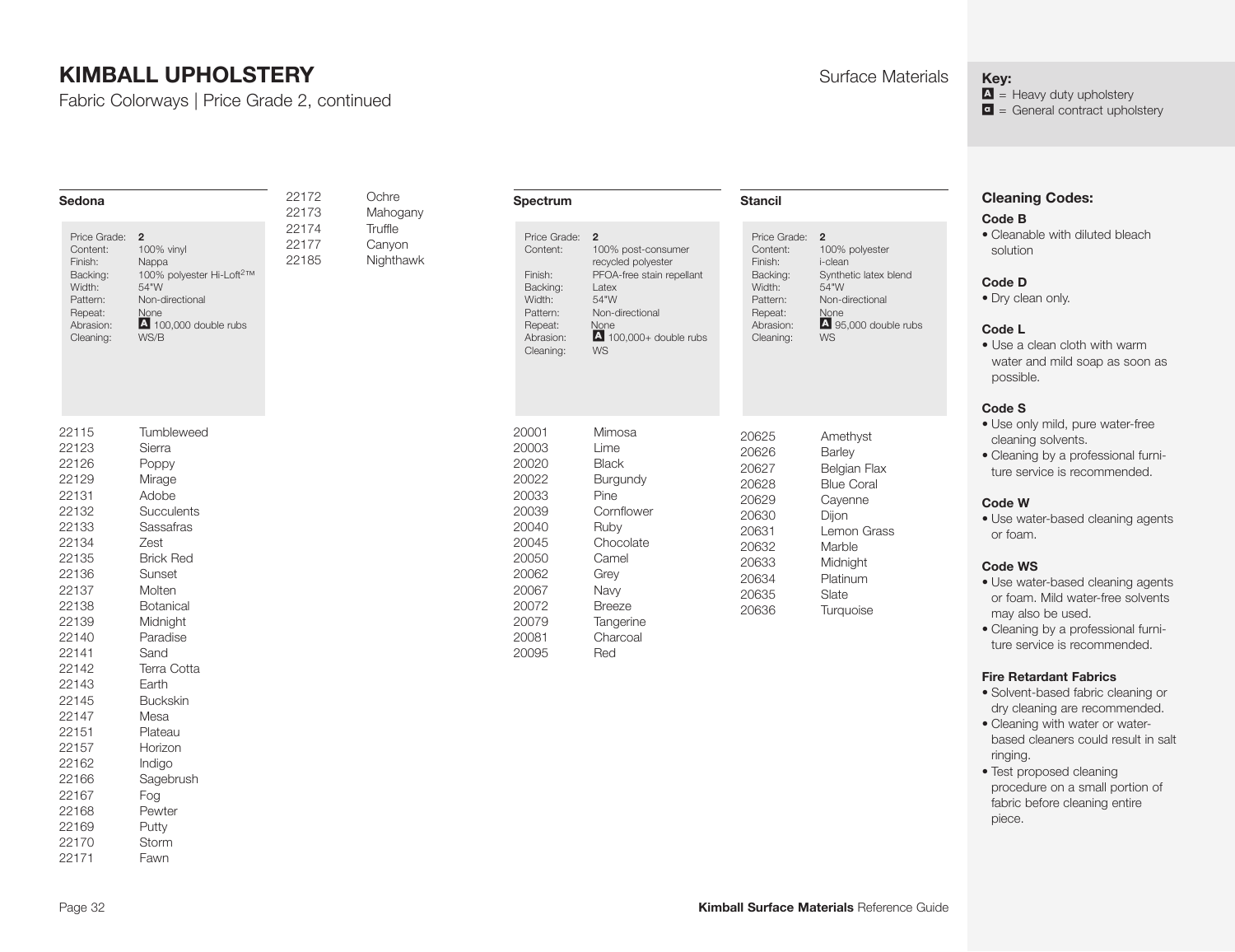Fabric Colorways | Price Grade 3

| <b>Silvertex</b> |                                      |
|------------------|--------------------------------------|
| Price Grade:     | 3                                    |
| Content:         | 100% vinyl                           |
| Finish:          | PERMABLOK <sup>3®</sup>              |
| Backing:         | 100% polyester Hi-Loft <sup>2™</sup> |
| Width:           | 54"W                                 |
| Pattern:         | Directional                          |
| Repeat:          | <b>None</b>                          |
| Abrasion:        | 4 100,000 double rubs                |
| Cleaning:        | WS/B                                 |

41329 Creme de Menthe 41330 Acid 41331 Peat 41332 Bazaar 41333 Imperial 41334 Plata 41335 Sterling 41336 Zest 41337 Limoncello

| 41301 | Basil          |
|-------|----------------|
| 41302 | lce            |
| 41303 | Mandarin       |
| 41304 | Raspberry      |
| 41305 | Poppy          |
| 41306 | Mocha          |
| 41307 | Carbon         |
| 41308 | Jet            |
| 41309 | Storm          |
| 41310 | Sapphire       |
| 41311 | Champagne      |
| 41312 | Celery         |
| 41313 | Meteor         |
| 41314 | Cream          |
| 41315 | Chestnut       |
| 41316 | Luggage        |
| 41317 | Taupe          |
| 41318 | <b>Borscht</b> |
| 41319 | Lagoon         |
| 41320 | Turquoise      |
| 41321 | Marine Blue    |
| 41322 | Umber          |
| 41323 | Blackberry     |
| 41324 | Sage           |
| 41325 | <b>Bottle</b>  |
| 41326 | Neutra         |
| 41327 | Marsh          |
| 41328 | Bronze         |

**Key:**

 $\Delta$  = Heavy duty upholstery  $\bullet$  = General contract upholstery

#### **Cleaning Codes:**

#### **Code B**

• Cleanable with diluted bleach solution

#### **Code D**

• Dry clean only.

#### **Code L**

• Use a clean cloth with warm water and mild soap as soon as possible.

#### **Code S**

- Use only mild, pure water-free cleaning solvents.
- Cleaning by a professional furniture service is recommended.

#### **Code W**

• Use water-based cleaning agents or foam.

#### **Code WS**

- Use water-based cleaning agents or foam. Mild water-free solvents may also be used.
- Cleaning by a professional furniture service is recommended.

- Solvent-based fabric cleaning or dry cleaning are recommended.
- Cleaning with water or waterbased cleaners could result in salt ringing.
- Test proposed cleaning procedure on a small portion of fabric before cleaning entire piece.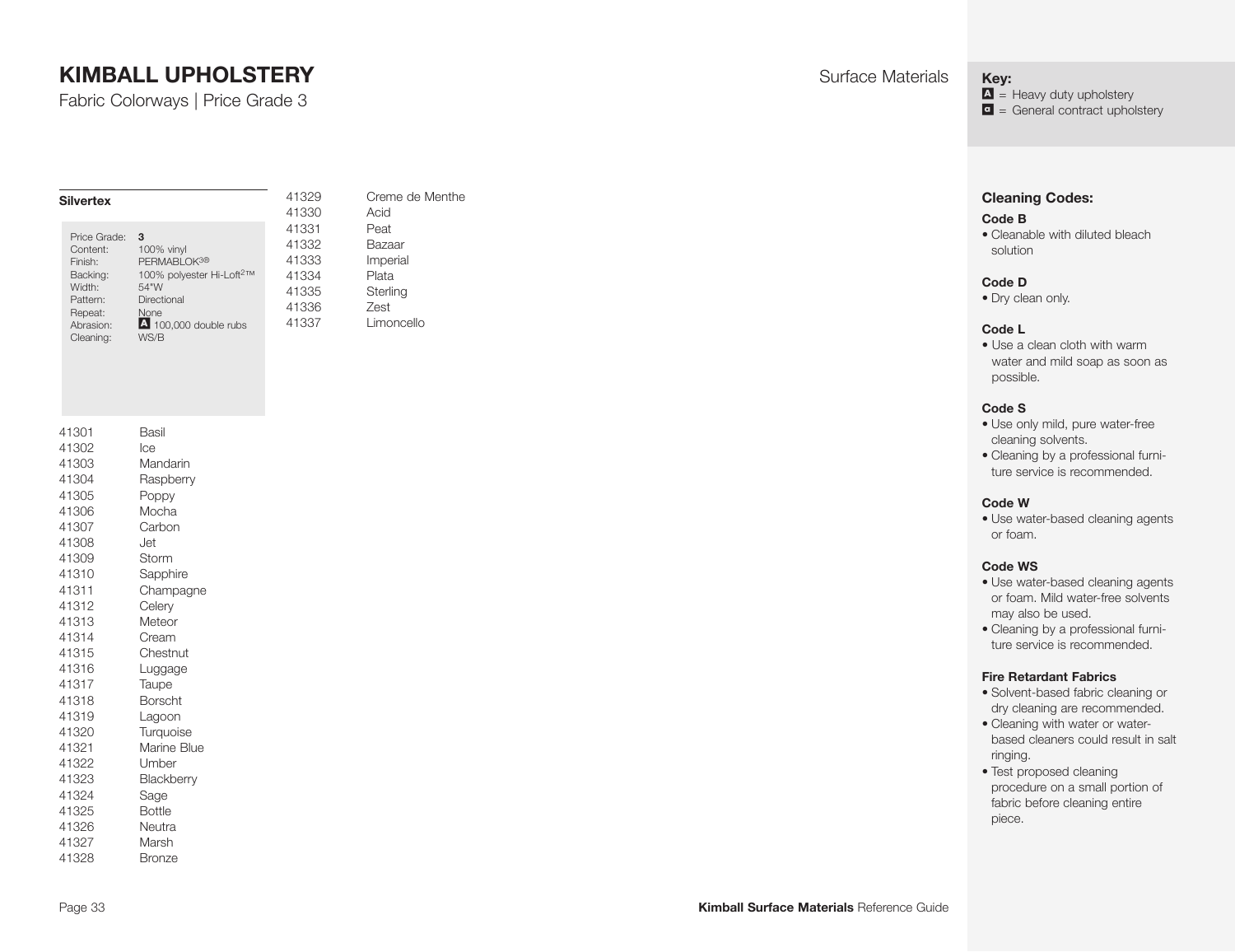Fabric Colorways | Price Grade 4

#### **Masquerade**

| Price Grade:<br>Content:<br>Finish:<br>Backing:<br>Width:<br>Pattern:<br>Repeat:<br>Abrasion:<br>Cleaning: | 4<br>100% vinyl<br>PERMABLOK <sup>3®</sup><br>100% polyester Hi-Loft <sup>2™</sup><br>54"W<br>Non-directional<br>None<br>4 100,000 double rubs<br><b>WS</b> |
|------------------------------------------------------------------------------------------------------------|-------------------------------------------------------------------------------------------------------------------------------------------------------------|
| 41600                                                                                                      | Alaska                                                                                                                                                      |
| 41601                                                                                                      | Sage                                                                                                                                                        |
| 41602                                                                                                      | Goldenrod                                                                                                                                                   |
| 41603                                                                                                      | Coral                                                                                                                                                       |
| 41604                                                                                                      | Clay                                                                                                                                                        |
| 41605                                                                                                      | Rose                                                                                                                                                        |
| 41606                                                                                                      | Truffle                                                                                                                                                     |
| 41607                                                                                                      | Thunder                                                                                                                                                     |
| 41608                                                                                                      | Wisteria                                                                                                                                                    |
| 41609                                                                                                      | Indigo                                                                                                                                                      |
| 41610                                                                                                      | Sapphire                                                                                                                                                    |
| 41611                                                                                                      | Desert                                                                                                                                                      |
| 41612                                                                                                      | Vanilla                                                                                                                                                     |
| 41613                                                                                                      | Virdian                                                                                                                                                     |
| 41614                                                                                                      | Aegean                                                                                                                                                      |
| 41615                                                                                                      | Sky                                                                                                                                                         |
| 41616                                                                                                      | Aqua                                                                                                                                                        |
| 41617                                                                                                      | Driftwood                                                                                                                                                   |

**Key:**

 $\Delta$  = Heavy duty upholstery  $\bullet$  = General contract upholstery

#### **Cleaning Codes:**

#### **Code B**

• Cleanable with diluted bleach solution

#### **Code D**

• Dry clean only.

#### **Code L**

• Use a clean cloth with warm water and mild soap as soon as possible.

#### **Code S**

- Use only mild, pure water-free cleaning solvents.
- Cleaning by a professional furniture service is recommended.

#### **Code W**

• Use water-based cleaning agents or foam.

#### **Code WS**

- Use water-based cleaning agents or foam. Mild water-free solvents may also be used.
- Cleaning by a professional furniture service is recommended.

- Solvent-based fabric cleaning or dry cleaning are recommended.
- Cleaning with water or waterbased cleaners could result in salt ringing.
- Test proposed cleaning procedure on a small portion of fabric before cleaning entire piece.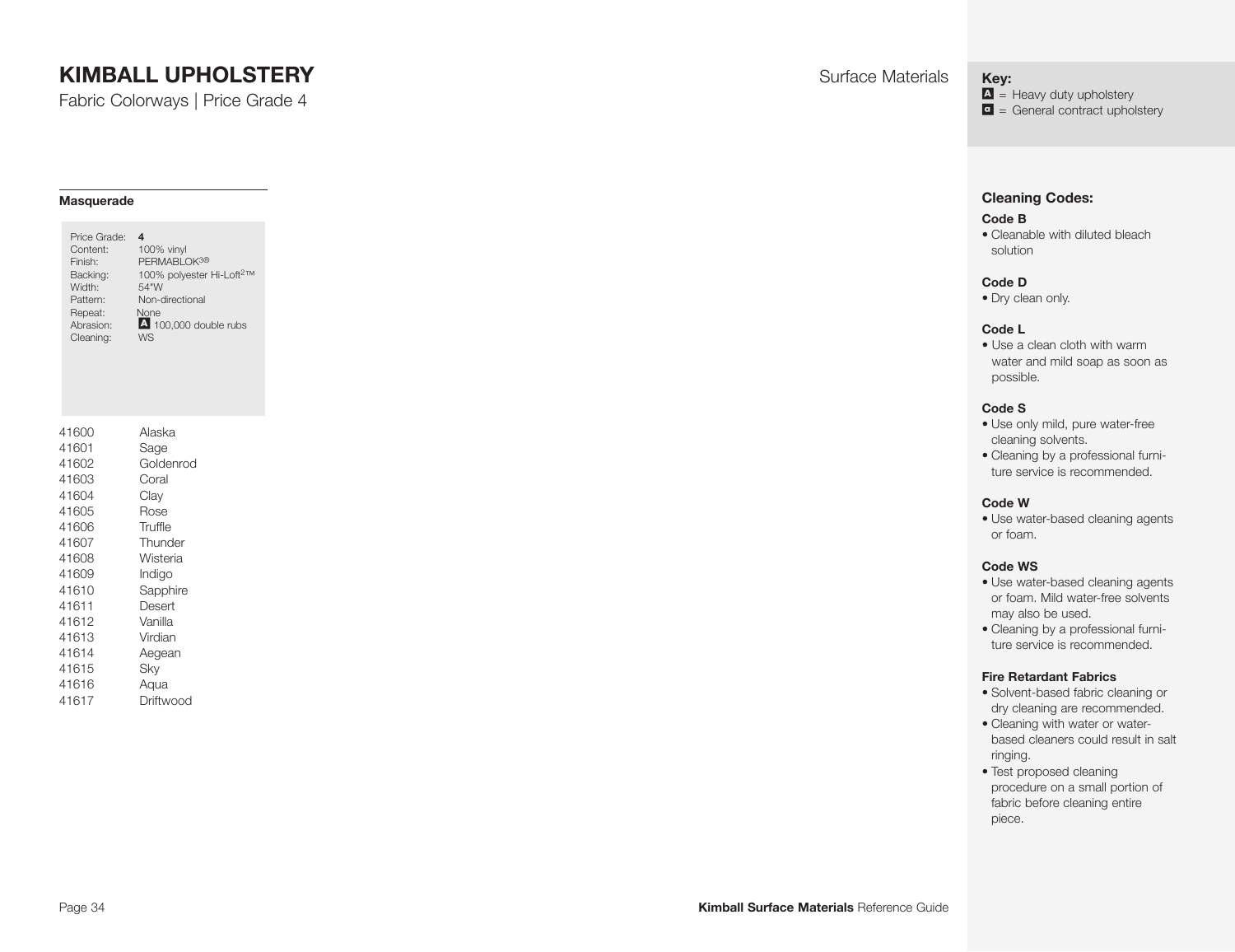Fabric Colorways | Price Grade 5

#### **Mode**

| Price Grade:<br>Content:<br>Finish:<br>Backing:<br>Width:<br>Pattern:<br>Repeat:<br>Abrasion:<br>Cleaning: | 5<br>80% post-consumer<br>recycled polyester, 20%<br>polyester<br>PFOA-free stain resistant<br>None<br>54"W<br>Non-directional<br>None<br>4 100,000 double rubs<br>W.S |
|------------------------------------------------------------------------------------------------------------|------------------------------------------------------------------------------------------------------------------------------------------------------------------------|
| 51803                                                                                                      | Carotene                                                                                                                                                               |
| 51804                                                                                                      | Kermes                                                                                                                                                                 |
| 51806                                                                                                      | Talus                                                                                                                                                                  |
| 51807                                                                                                      | Crush                                                                                                                                                                  |
| 51808                                                                                                      | Saltwater                                                                                                                                                              |
| 51809                                                                                                      | Denim                                                                                                                                                                  |
| 51810                                                                                                      | Intaglio                                                                                                                                                               |
| 51811                                                                                                      | Clavicle                                                                                                                                                               |
| 51812                                                                                                      | Billygoat                                                                                                                                                              |
| 51813                                                                                                      | Sycamore                                                                                                                                                               |
| 51814                                                                                                      | Hollow                                                                                                                                                                 |
| 51815                                                                                                      | Ominous                                                                                                                                                                |
| 51816                                                                                                      | Sassafras                                                                                                                                                              |

**Key:**

 $\Delta$  = Heavy duty upholstery

 $\bullet$  = General contract upholstery

#### **Cleaning Codes:**

#### **Code B**

• Cleanable with diluted bleach solution

#### **Code D**

• Dry clean only.

#### **Code L**

• Use a clean cloth with warm water and mild soap as soon as possible.

#### **Code S**

- Use only mild, pure water-free cleaning solvents.
- Cleaning by a professional furniture service is recommended.

#### **Code W**

• Use water-based cleaning agents or foam.

#### **Code WS**

- Use water-based cleaning agents or foam. Mild water-free solvents may also be used.
- Cleaning by a professional furniture service is recommended.

- Solvent-based fabric cleaning or dry cleaning are recommended.
- Cleaning with water or waterbased cleaners could result in salt ringing.
- Test proposed cleaning procedure on a small portion of fabric before cleaning entire piece.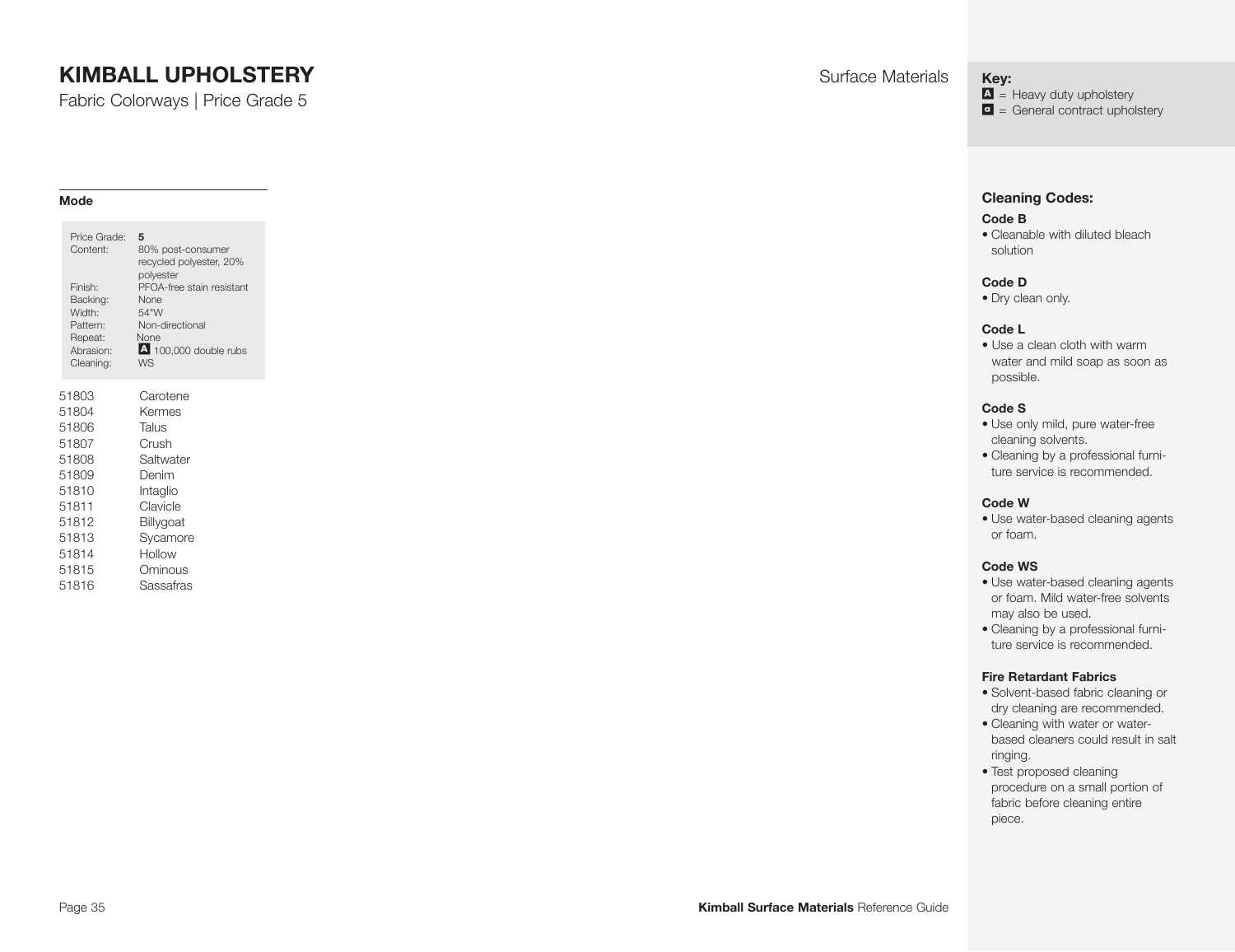Fabric Colorways | Price Grade 6

#### **Essence/Ultraleather**™

| Content:<br>Backing:<br>Width:<br>Pattern:<br>Repeat:<br>Abrasion:<br>Cleaning: | Price Grade: | 6<br>100% polyurethane<br>100% reinforced rayon<br>54"W<br>Non-directional<br>None<br>400,000 double rubs<br>WS/B |
|---------------------------------------------------------------------------------|--------------|-------------------------------------------------------------------------------------------------------------------|
| 3612<br>3614                                                                    |              | Red<br>Stone                                                                                                      |
| 3615                                                                            |              | Dove Grev                                                                                                         |
| 3617                                                                            |              | White                                                                                                             |
| 3628                                                                            |              | Midnight                                                                                                          |
| 3636                                                                            |              | Chamois                                                                                                           |
| 3640                                                                            |              | Garnet                                                                                                            |
| 3663                                                                            |              | Walnut                                                                                                            |
| 3667                                                                            |              | Taupe                                                                                                             |
| 3679                                                                            |              | Raven                                                                                                             |
| 3683                                                                            |              | Pecan                                                                                                             |
| 3684                                                                            |              | Charcoal                                                                                                          |
| 3690                                                                            |              | Papyrus                                                                                                           |
| 3691                                                                            |              | Pelican                                                                                                           |
| 3692                                                                            |              | Admiral                                                                                                           |
| 3693                                                                            |              | Pine Cone                                                                                                         |

**Key:**

 $\Delta$  = Heavy duty upholstery  $\bullet$  = General contract upholstery

#### **Cleaning Codes:**

#### **Code B**

• Cleanable with diluted bleach solution

#### **Code D**

• Dry clean only.

#### **Code L**

• Use a clean cloth with warm water and mild soap as soon as possible.

#### **Code S**

- Use only mild, pure water-free cleaning solvents.
- Cleaning by a professional furniture service is recommended.

#### **Code W**

• Use water-based cleaning agents or foam.

#### **Code WS**

- Use water-based cleaning agents or foam. Mild water-free solvents may also be used.
- Cleaning by a professional furniture service is recommended.

- Solvent-based fabric cleaning or dry cleaning are recommended.
- Cleaning with water or waterbased cleaners could result in salt ringing.
- Test proposed cleaning procedure on a small portion of fabric before cleaning entire piece.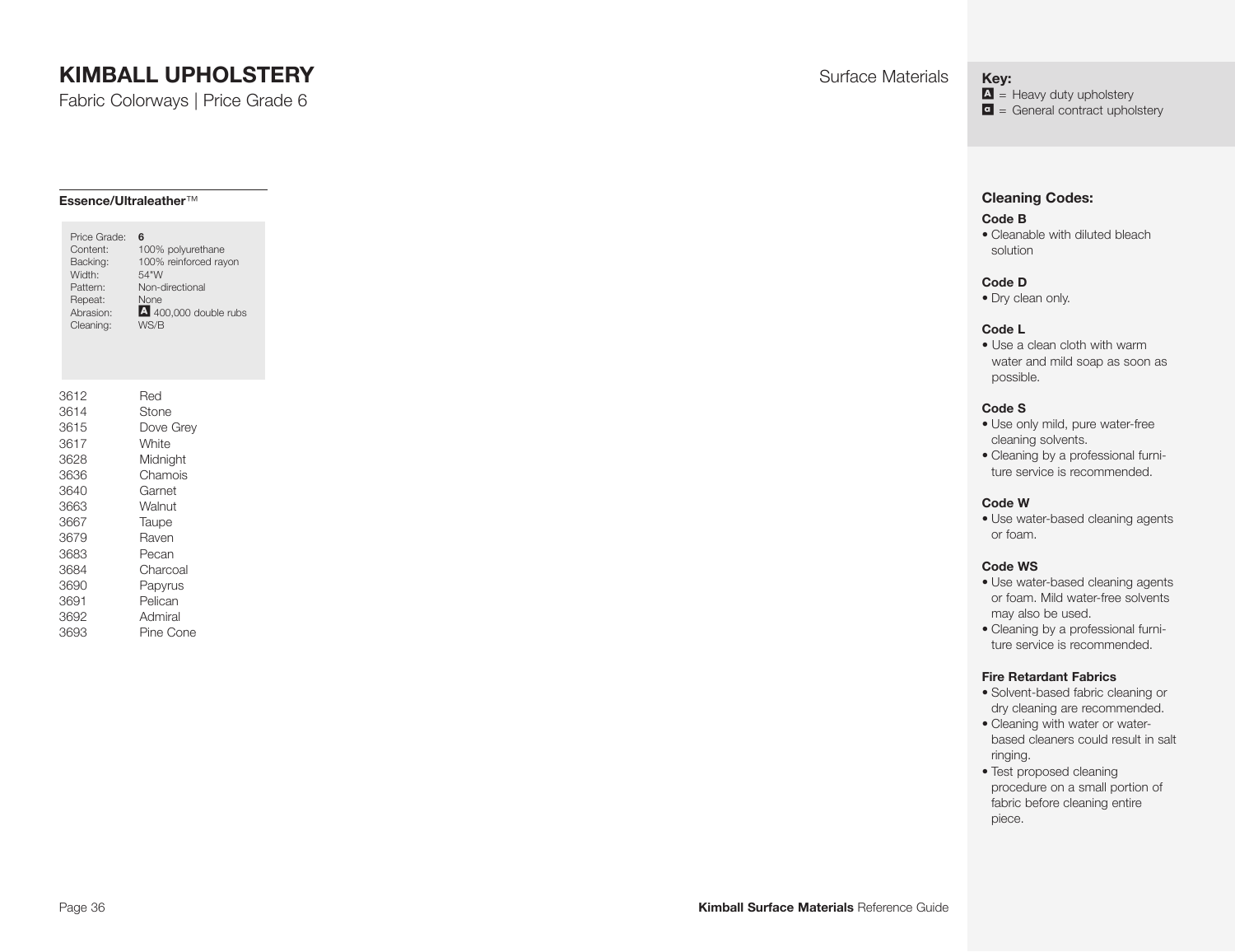Fabric Colorways | Price Grade 7

#### **Key:**

 $\Delta$  = Heavy duty upholstery  $\bullet$  = General contract upholstery

| <b>Cleaning Codes:</b> |  |
|------------------------|--|
| - - -                  |  |

#### **Code B**

• Cleanable with diluted bleach solution

#### **Code D**

• Dry clean only.

#### **Code L**

• Use a clean cloth with warm water and mild soap as soon as possible.

#### **Code S**

- Use only mild, pure water-free cleaning solvents.
- Cleaning by a professional furniture service is recommended.

#### **Code W**

• Use water-based cleaning agents or foam.

#### **Code WS**

- Use water-based cleaning agents or foam. Mild water-free solvents may also be used.
- Cleaning by a professional furniture service is recommended.

#### **Fire Retardant Fabrics**

- Solvent-based fabric cleaning or dry cleaning are recommended.
- Cleaning with water or waterbased cleaners could result in salt ringing.
- Test proposed cleaning procedure on a small portion of fabric before cleaning entire piece.

| <b>Brisa</b>                                                                                                 |                                                                                                                                                 | <b>Brisa Distressed</b>                                                                                    |                                                                                                                                                            | <b>Reef Pro</b>                                                                                              |                                                                                                                                                        | <b>Silica</b>                                                                                              |                                                                                                                                                           |
|--------------------------------------------------------------------------------------------------------------|-------------------------------------------------------------------------------------------------------------------------------------------------|------------------------------------------------------------------------------------------------------------|------------------------------------------------------------------------------------------------------------------------------------------------------------|--------------------------------------------------------------------------------------------------------------|--------------------------------------------------------------------------------------------------------------------------------------------------------|------------------------------------------------------------------------------------------------------------|-----------------------------------------------------------------------------------------------------------------------------------------------------------|
| Price Grade: 7<br>Content:<br>Finish:<br>Backing:<br>Width:<br>Pattern:<br>Repeat:<br>Abrasion:<br>Cleaning: | 100% polycarbonate<br>polyurethane<br>None<br>65% polyester, 35% rayon<br>54"W<br>Non-directional<br>None<br>4 200,000 double rubs<br><b>WS</b> | Price Grade:<br>Content:<br>Finish:<br>Backing:<br>Width:<br>Pattern:<br>Repeat:<br>Abrasion:<br>Cleaning: | $\overline{7}$<br>100% polycarbonate<br>polyurethane<br>None<br>65% polyester, 35% rayon<br>54"W<br>Non-directional<br>None<br>4 200,000 double rubs<br>WS | Price Grade: 7<br>Content:<br>Finish:<br>Backing:<br>Width:<br>Pattern:<br>Repeat:<br>Abrasion:<br>Cleaning: | 100% polycarbonate<br>polyurethane<br>None<br>65% polyester, 35% rayon<br>54"W<br>Non-directional<br><b>None</b><br>4 200,000 double rubs<br><b>WS</b> | Price Grade:<br>Content:<br>Finish:<br>Backing:<br>Width:<br>Pattern:<br>Repeat:<br>Abrasion:<br>Cleaning: | $\overline{7}$<br>100% silicone<br>None<br>100% polyester<br>54"W<br>Non-directional<br>None<br>4 365,000 double rubs<br>B (4:1 bleach solution)<br>or WS |
| 71001<br>71002<br>71005<br>71006<br>71007<br>71008<br>71011<br>71012<br>71013                                | <b>Black Onyx</b><br>Cambridge Blue<br>Ash<br>Celery<br><b>Bark</b><br>Truffle<br>Desert Clay<br><b>Sterling Blue</b><br>Canyon                 | 72003<br>72005<br>72007<br>72008<br>72009<br>72010                                                         | Lasso<br>Iron<br>Moccasin<br>Stormy<br>Shield<br>Steerhide                                                                                                 | 71201<br>71202<br>71203<br>71204<br>71205<br>71206<br>71207<br>71208                                         | Captain<br><b>Boardwalk</b><br>Beluga<br>Hammerhead<br>Stingray<br>Squid<br>Lionfish<br>Saltwater                                                      | 70901<br>70906<br>70907<br>70908<br>70909<br>70910<br>70912<br>70915<br>70917<br>70919                     | Appletini<br>Terra<br>Nero<br>Skyward<br>Cumulus<br>Gallant<br>Ginger<br>Quartz<br>Alloy<br>Haze                                                          |

70920 Tropic 70922 Eclipse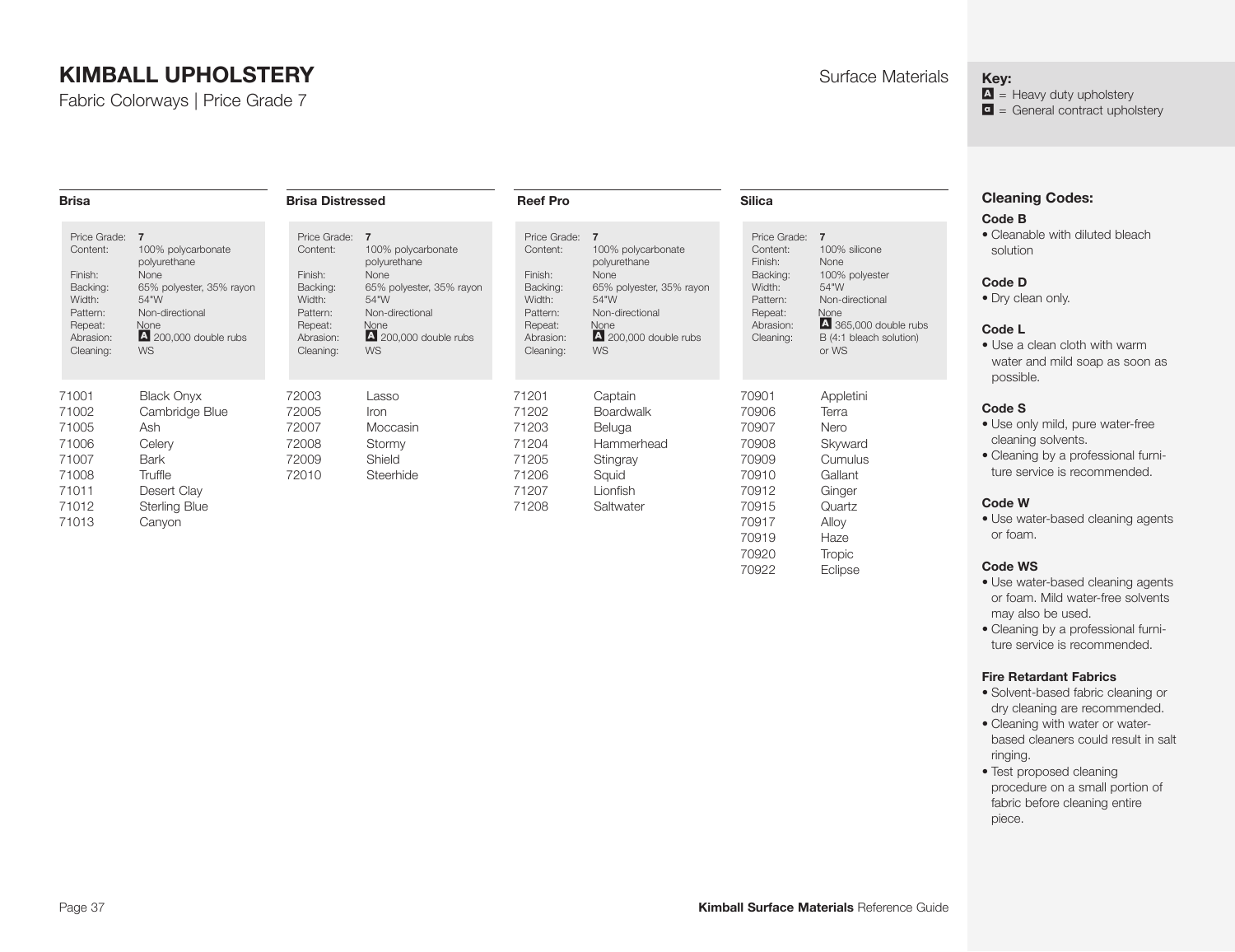Fabric Colorways | Price Grade 7, continued

| Silica Etch                                                                                                |                                                                                                                                                           | <b>Tottori</b>                                                                                                    |                                                                                                                                                                                                                   |
|------------------------------------------------------------------------------------------------------------|-----------------------------------------------------------------------------------------------------------------------------------------------------------|-------------------------------------------------------------------------------------------------------------------|-------------------------------------------------------------------------------------------------------------------------------------------------------------------------------------------------------------------|
| Price Grade:<br>Content:<br>Finish:<br>Backing:<br>Width:<br>Pattern:<br>Repeat:<br>Abrasion:<br>Cleaning: | $\overline{7}$<br>100% silicone<br>None<br>100% polyester<br>54"W<br>Non-directional<br>None<br>4 270,000 double rubs<br>B (4:1 bleach solution)<br>or WS | Price Grade:<br>Content:<br>Finish:<br>Backing:<br>Width:<br>Pattern:<br>Repeat:<br>Abrasion:<br>Cleaning:        | $\overline{7}$<br>100% polycarbonate<br>polyurethane<br>None<br>65% polyester, 35% rayon<br>54"W<br>Non-directional<br>None<br>400,000 double rubs<br>WS                                                          |
| 70701<br>70702<br>70703<br>70704<br>70705<br>70706<br>70707<br>70708                                       | Flint<br>lnk<br>Juniper<br>Manta<br>Mink<br>Rain<br>Slate<br>Wistful                                                                                      | 71401<br>71402<br>71403<br>71404<br>71405<br>71406<br>71407<br>71408<br>71409<br>71410<br>71411<br>71412<br>71413 | Gingeng<br>Terrain<br><b>Rice Paper</b><br>Tatami Mat<br>Desert Dune<br>Soba<br>Soy Sauce<br><b>Blue Mirage</b><br><b>Hot Spring</b><br>Shibori Blue<br>Sand Castle<br><b>Classic Grey</b><br><b>Black Sesame</b> |

**Key:**

 $\Delta$  = Heavy duty upholstery  $\bullet$  = General contract upholstery

#### **Cleaning Codes:**

#### **Code B**

• Cleanable with diluted bleach solution

#### **Code D**

• Dry clean only.

#### **Code L**

• Use a clean cloth with warm water and mild soap as soon as possible.

#### **Code S**

- Use only mild, pure water-free cleaning solvents.
- Cleaning by a professional furniture service is recommended.

#### **Code W**

• Use water-based cleaning agents or foam.

#### **Code WS**

- Use water-based cleaning agents or foam. Mild water-free solvents may also be used.
- Cleaning by a professional furniture service is recommended.

- Solvent-based fabric cleaning or dry cleaning are recommended.
- Cleaning with water or waterbased cleaners could result in salt ringing.
- Test proposed cleaning procedure on a small portion of fabric before cleaning entire piece.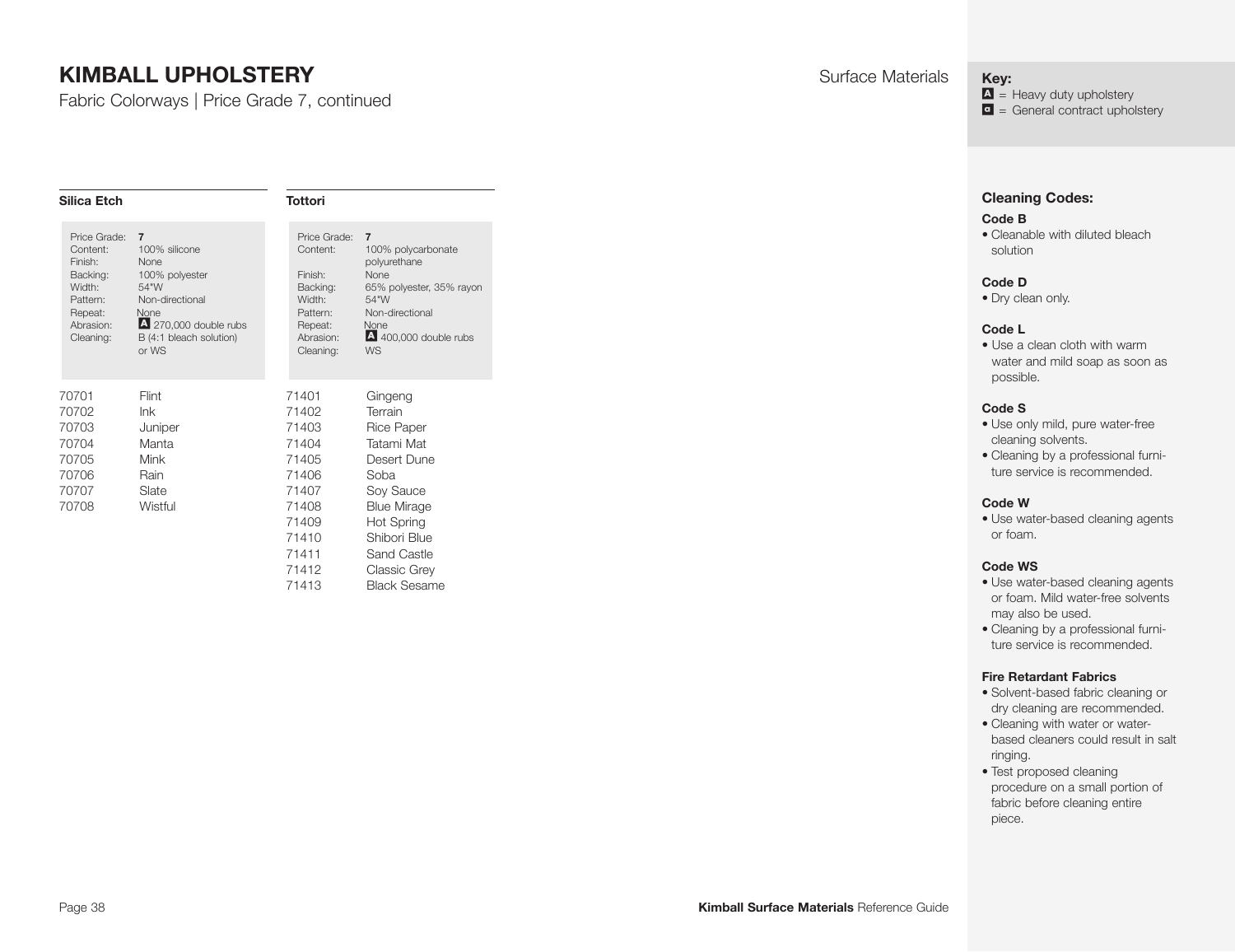Leather Colorways | Price Grades L7 & L8

| <b>Davenport</b>                                                                                |                                                                                                                   | <b>Florence</b>                                                                                 |                                                                                                                                                                     |
|-------------------------------------------------------------------------------------------------|-------------------------------------------------------------------------------------------------------------------|-------------------------------------------------------------------------------------------------|---------------------------------------------------------------------------------------------------------------------------------------------------------------------|
| Price Grade:<br>Content:<br>Finish:<br>Backing:                                                 | L7<br>Top grain leather<br>Semi-aniline<br><b>None</b>                                                            | Price Grade:<br>Content:<br>Finish:<br>Backing:<br>Abrasion:                                    | L <sub>8</sub><br>Top grain leather; aniline<br>drum dyed<br>Aniline Waxy, Powered by<br>Crypton<br>None<br>4 500 cycles,<br>500 gram weight<br>(CS-10 Wheel Taber) |
| 70102<br>70103<br>70105<br>70110<br>70111<br>70112<br>70113<br>70114<br>70115<br>70116<br>70117 | Camel<br>Earthy<br>Bark<br>Olive<br><b>Brown</b><br>Atlantis<br>Yonder<br>Tomato<br><b>Black</b><br>Plum<br>Smoke | 82001<br>82002<br>82003<br>82004<br>82005<br>82006<br>82007<br>82008<br>82009<br>82010<br>82011 | Red Lily<br>Almond Biscotti<br><b>Brick Path</b><br>Oceano<br><b>Boboli Gardens</b><br>Terra<br>Vino Rosso<br>Mezza Luna<br>Strusso<br>Espresso<br>Duomo            |
| 70118<br>70119<br>70120<br>70121<br>70122<br>70123<br>70124<br>70125                            | Dusk<br>Spring<br>Porcellana<br>Cream<br>Wet Sand<br>Berry<br>Bayview<br>Fog                                      | 82012<br>82013<br>82014<br>82015<br>82016                                                       | Scorza<br>Lorenza<br>Bascilica<br>Loggia<br><b>Black Pearl</b>                                                                                                      |

<span id="page-38-0"></span>**Key:**

 $\Delta$  = Heavy duty upholstery  $\bullet$  = General contract upholstery

# **Cleaning Leather:**

#### **Regular Cleaning**

- Remove as much soil or staining as possible by carefully vacuuming or brushing.
- Dust with a dry or damp cloth.

#### **Deep Cleaning**

- Use mild non-detergent soap or cleaner. Repeat with clean water.
- Do not soak leather.
- Air dry.

#### **For Florence Leather Only**

• Cleaning solutions with up to 10% bleach solution may be used with caution.

*Note: Never use furniture polishes, oils, solvents, varnishes, abrasive cleaners, ammonia, wax, or saddle soaps on leather.* 

#### **Characteristics:**

• Leather is a natural product. Healed scars, scratches, cuts, and stretch marks are natural markings and are characteristic of leather.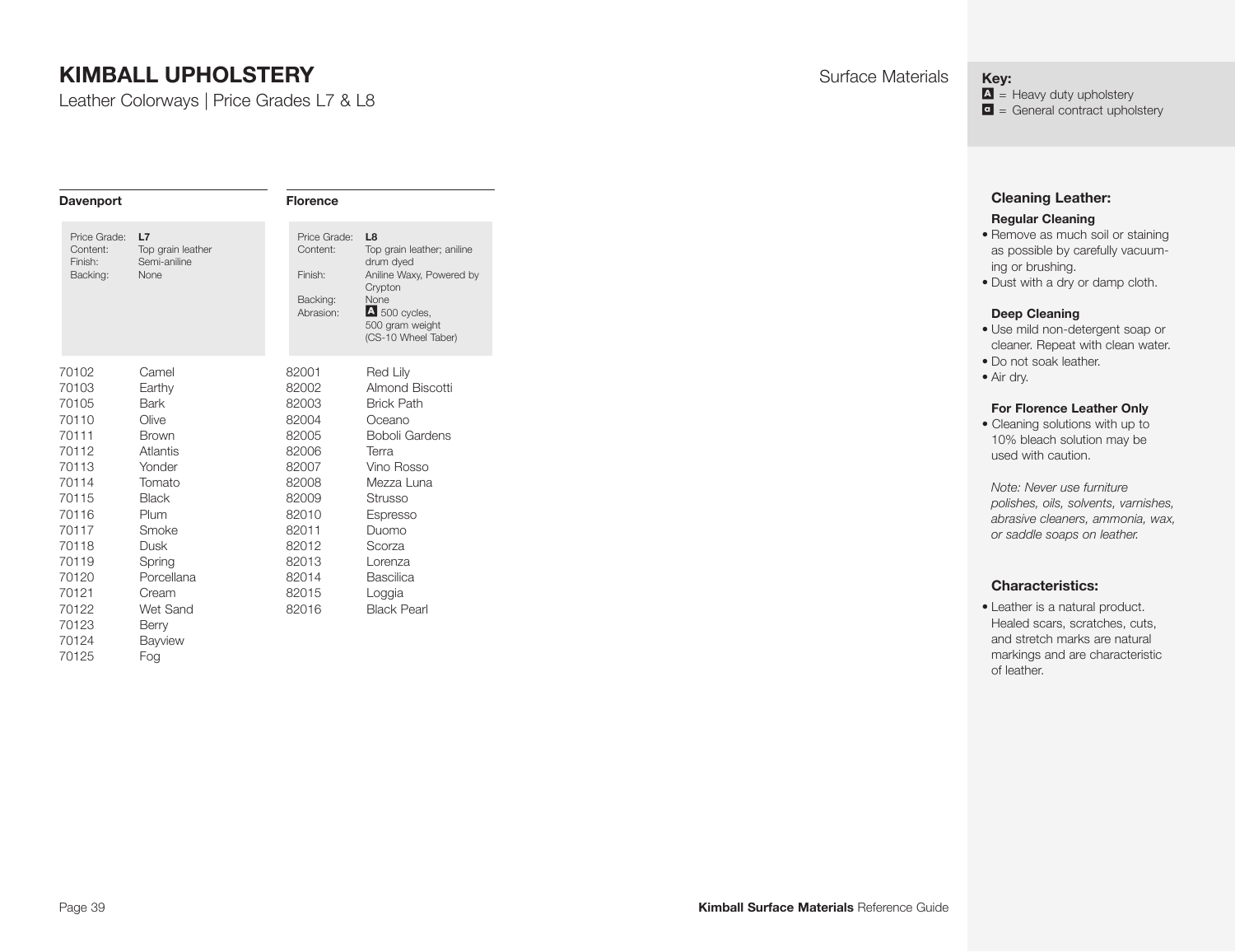Contrasting Upholstery and Piping Options

#### **Contrasting Upholstery:**

Contrasting upholstery is defined by entire back and seat upholstery application. Contrasting upholstery is available on the following seating series:

- Beo • Bloom
- Boyd (all models)
- Event (all models)
- Nate & Natty (all models)
- Pose (lounge models)
- Villa (lounge, corner, and wedge models)
- Wish (upholstered-back models)
- Wish Classic (all models)

Select any contrasting Kimball, Alliance Program, COM, or COL upholstery.

IMPORTANT: When specifying contrasting fabric, use an electronic specification tools for pricing. If one is not available, you may contact Customer Service.

#### Special Applications:

• Pose contrasting back upholstery applies to the cushion back only. Remainder of the chair (seat, arms, and outer shell) is contrasting.

#### **Contrasting Button:**

Contrasting button is available on the following seating series at no upcharge:

• Beo (button back model)

Kimball fabric or leather MUST be specified if you desire a contrasting upholstery on the button; Alliance program upholstery is not available for contrasting button.

#### **Contrasting Piping:**

Contrasting piping is available on the following Kimball seating at no upcharge:

- Arpeggio (all models)
- Pose (lounge models)

Kimball fabric or leather MUST be specified; Alliance program upholstery is not available for contrasting piping.

#### <span id="page-39-0"></span>**How to Specify**

1 Follow the "How to Specify" steps on the appropriate pricing pages for the seating model, indicating the contrasting fabric, button, or piping information in the order outlined.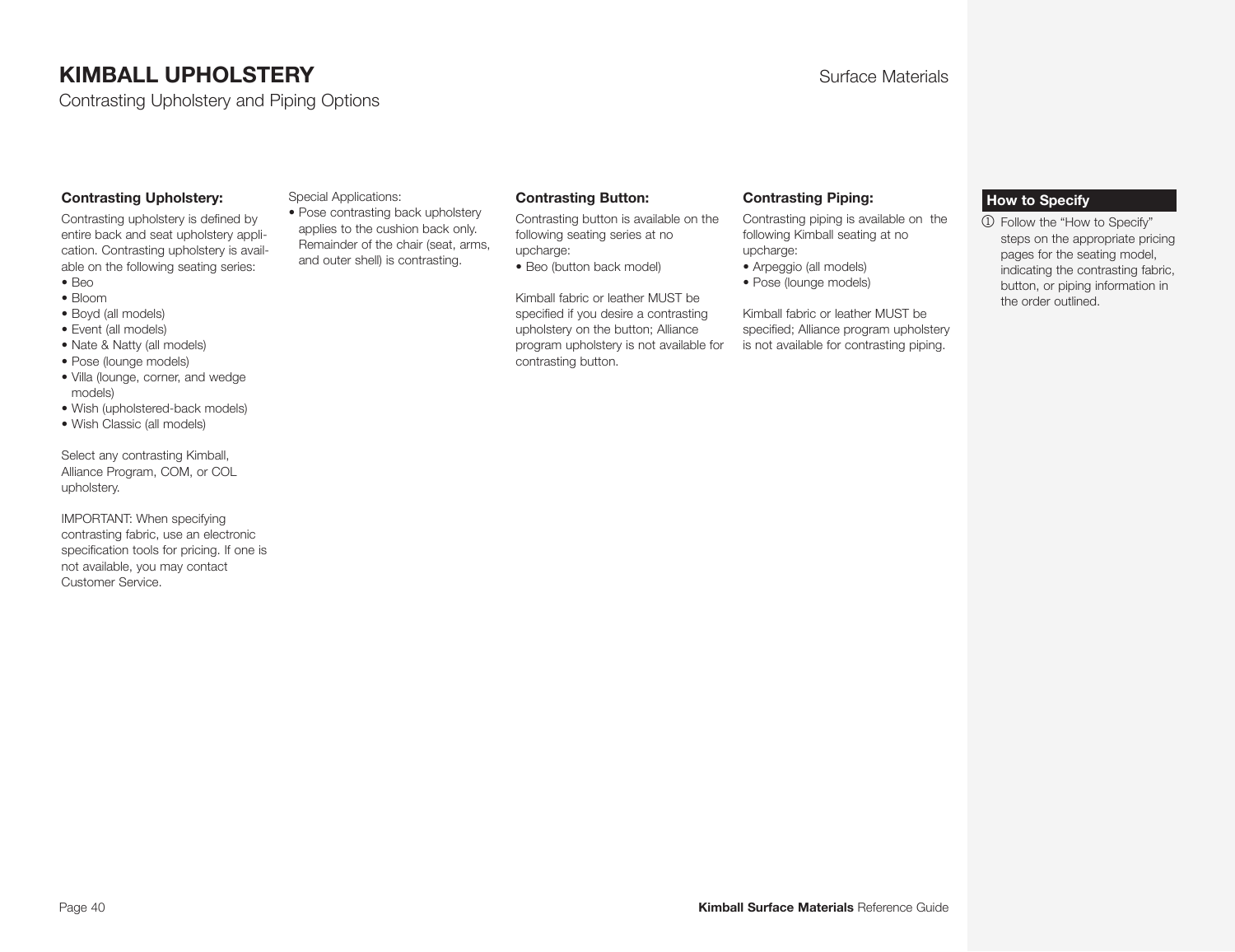# **ALLIANCE PROGRAM UPHOLSTERY Surface Materials**

**Overview** 

Kimball has formed partnerships with the top textile companies in the industry to provide a broad range of design-oriented fabrics. These fabrics can be specified using our standard ordering process, eliminating the need for additional expense and efforts required for COMs.

Patterns from Arc-Com, Carnegie, CF Stinson, Designtex, Maharam, Mayer Fabrics, Momentum, and Ultrafabrics are available in a variety of design aesthetics and price points to meet all of your fabric needs. ➤See Surface Materials at www.kimball.com for a list of gradedin fabrics from our alliance program partners.

IMPORTANT: Orders cannot be cancelled for alliance program fabrics.

Application of Alliance Program fabrics will be as depicted on the website or memo sample unless otherwise instructed on the order.

Directional fabrics, such as stripes, patterns, and plaids, may not be suitable for chairs with contoured shapes, tufting, or decorative stitching. Every effort is made to upholster all chairs as expertly as possible; however such orders are not subject to return.

Fabric that requires non-stock special treatments such as flame proofing, anti-microbial treatment, electrical conductive backing, water repellent, stain repellent, or acrylic backing are not part of this program. Such orders should be specified as a COM.

Alliance graded pricing includes the cost of the material. Repeat is also accounted for and no additional upcharge is required.

Different fabrics and seating constructions will respond better than others to specific seating applications. Certain fabric constructions are more prone to relaxing over time and may demonstrate characteristics such as wrinkling, pilling, fuzzing, or puddling. This does not indicate that the fabric or application is deficient, but is considered normal behavior as an inherent characteristic of the fabric.

IMPORTANT: The information provided in this section of the price list is the most current information available at the time this reference guide was published.

➤Contact Customer Service before finalizing any orders to check availability.

#### **Lead Time:**

Lead times for alliance fabrics are based on supplier availability. Pre-planning orders can help facilitate arrival of products as needed. Each supplier reserves the right to discontinue patterns or colors. Kimball will not be held responsible for supplying discontinued patterns/colors or when minimum order quantities apply. Contact Customer Service for availability before finalizing orders.

#### **TB133:**

Contact *By Design* about TB133 requirements. *Note: Many of these fabrics may pass additional flammability tests. Please inquire about com pliance with specific regulations.*

#### **Samples:**

For memo samples, contact our alliance partners directly.

**Arc-Com** 800.223-5466 www.arc-com.com

**Carnegie** 800.727.6770 www.carnegiefabrics.com

**CF Stinson** 800.841.6279 www.cfstinson.com

**Designtex** 800.221.1540 www.designtex.com

#### **Maharam**

800.645.3943 www.maharam.com

**Mayer Fabrics**

800.428.4415 www.mayerfabrics.com

**Momentum Textiles**

800.366.6839 www.themomgroup.com

**Ultrafabrics®**

877.309.6648 www.ultrafabricsllc.com

#### <span id="page-40-0"></span>**How to Specify**

- 1 Follow the "How to Specify" steps listed on the alliance upholstery pricing page within each section.
- 2 For the "upholstery grade" step, add the appropriate three-letter supplier prefix to the fabric grade:

**ARC**[grade] = Arc-Com **CAR**[grade] = Carnegie

**CFS**[grade] = CF Stinson

**DT**[grade] = Designtex

**MHM**[grade] = Maharam

**MAF**[grade] = Mayer Fabrics

- **MOM**[grade] = Momentum
- **ULT**[grade] = Ultrafabrics
- 3 For the "upholstery designator" use the designator for the pattern/color:

Example:

 $1 2 3 4$  K46CC **CARJ** 6136\_10 STD 5 MC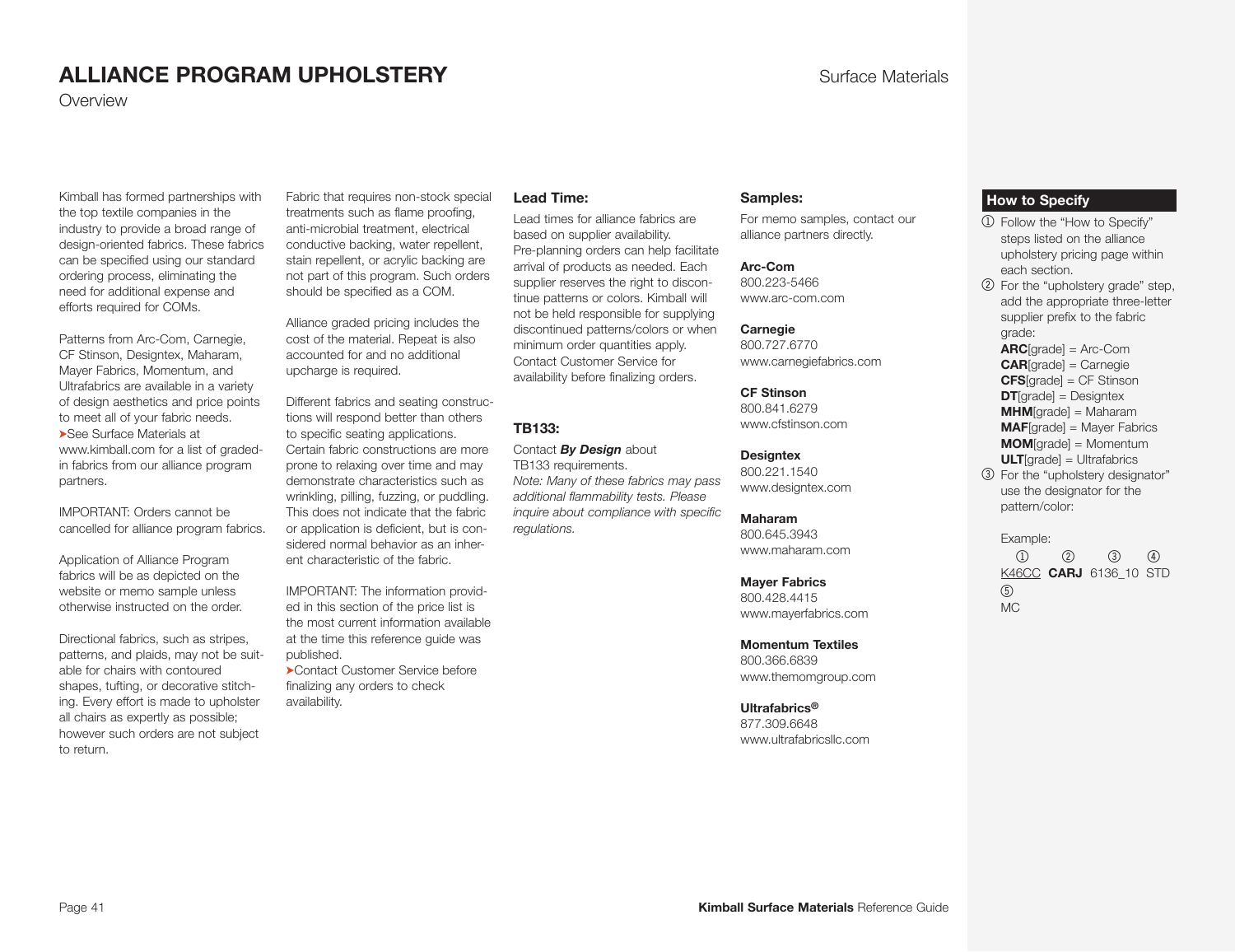# **ALLIANCE PROGRAM UPHOLSTERY Surface Materials**

Applicability by Seating Line

Kimball has listed general applicability guidelines for each seating frame due to application constraints or aesthetic concerns in the matrix at right.

Appearance quidelines indicate characteristics that may be apparent when certain types of fabrics are applied; these are not restrictions, but are intended to educate customers on the potential appearance of their product. Guidelines 1 through 4 are explanations of what you may see on your chair. We can still upholster fabrics associated with these guidelines, but you may see some of the characteristics described.

Restrictions indicate types of fabrics that cannot be used on the indicated seating line. Fabrics associated with guidelines 5 and 6 prevent us from upholstering them on the applicable chair series.

*Note: Specific seating and fabric combinations that are not possible are noted for applicable graded-in Alliance fabrics on the following pages.* 

Due to Bloom's three-dimensional back and arm design, comfort wrinkles are common with many upholsteries. This is especially true for leathers, vinyls, and denims. ➤See Bloom Upholstery Guideline at www.kimball.com/furniture/bloom

IMPORTANT: These guidelines do not constitute any responsibility nor any warranty on the part of Kimball as to appearance, behavior, or durability of a material.

|              | <b>Guidelines</b> |   |           | <b>Restrictions</b> |   |           |           |  |
|--------------|-------------------|---|-----------|---------------------|---|-----------|-----------|--|
| Group        | $\mathcal I$      | 2 | 3         | 4                   | 5 | 6         | 7         |  |
| Abbott       | ٠                 |   | $\bullet$ | $\bullet$           |   | ٠         |           |  |
| Anora        |                   |   |           |                     |   | ٠         |           |  |
| Aspen        | ٠                 |   | $\bullet$ | ٠                   |   | $\bullet$ | ٠         |  |
| Aussie       |                   |   |           |                     |   |           |           |  |
| Beo          |                   |   |           |                     |   | ٠         |           |  |
| Bloom        |                   |   | ٠         |                     |   | $\bullet$ | ٠         |  |
| Chip         |                   |   |           |                     |   |           |           |  |
| Circ         |                   |   |           |                     |   | ٠         |           |  |
| Collage      | ٠                 |   |           |                     |   |           |           |  |
| Eager        |                   |   |           |                     |   | $\bullet$ |           |  |
| Entourage    |                   |   |           |                     |   |           |           |  |
| Event        |                   |   |           |                     |   | ٠         |           |  |
| Flip         |                   |   |           |                     |   | ٠         | ٠         |  |
| Fight Club   |                   |   |           |                     |   | ٠         |           |  |
| Geo          |                   |   | $\bullet$ |                     |   | $\bullet$ | $\bullet$ |  |
| Helio        |                   |   |           |                     |   |           |           |  |
| Independence |                   | ٠ | ٠         |                     |   | ٠         |           |  |
| Jelsen       |                   |   | ٠         | ٠                   |   | ٠         |           |  |
| Joelle       |                   |   |           |                     |   |           |           |  |
| Joya         |                   | ٠ | ٠         |                     |   | ٠         |           |  |
| Lolita       | ٠                 |   |           | ٠                   |   | $\bullet$ | $\bullet$ |  |

|                                        |              | <b>Guidelines</b> |   |                |   | <b>Restrictions</b> |   |
|----------------------------------------|--------------|-------------------|---|----------------|---|---------------------|---|
| Group                                  | $\mathcal I$ | 2                 | 3 | $\overline{4}$ | 5 | 6                   | 7 |
| <b>LSM</b>                             |              | ٠                 |   |                |   | ٠                   |   |
| Melora                                 |              |                   | ٠ |                |   | ٠                   |   |
| Nash                                   |              | ٠                 | ٠ |                |   | ٠                   |   |
| Nate & Natty                           | ٠            | ٠                 | ٠ |                |   | ٠                   |   |
| Otto                                   |              |                   |   |                |   |                     |   |
| Pairings                               |              |                   |   |                |   |                     |   |
| Pose                                   |              | ٠                 | ٠ | ٠              |   | ٠                   |   |
| Smile                                  |              |                   | ٠ | ٠              |   | $\bullet$           |   |
| Stature<br>-with accent<br>-all others |              |                   |   |                |   |                     |   |
| Superkool                              |              |                   |   |                |   |                     |   |
| Thatcher                               |              |                   | ٠ |                |   | ٠                   |   |
| Theo                                   |              |                   |   |                |   |                     |   |
| Tri                                    | ٠            |                   | ٠ |                |   | ٠                   |   |
| Tucker                                 |              |                   |   |                |   | ٠                   |   |
| Villa                                  |              | ٠                 |   |                |   | ٠                   |   |
| Whittaker                              |              |                   |   |                |   |                     |   |
| Wilder                                 |              |                   |   |                |   |                     |   |
| Wish                                   |              |                   |   |                |   |                     |   |
| <b>Wish Classic</b>                    | a            |                   |   | ٠              |   | ٠                   |   |

#### **Key:**

 $\bullet$  = Guideline or restriction applies to seating line.

#### **Appearance Guidelines:**

- **1** Thick or stiff textiles may result in gathers and puckers around corners, contours and certain seams.
- **2** Matched directional textiles such as stripes, plaids, and patterns, may not align properly (e.g., decorative stitching, tufting, buttons, seams, seat-toback match, etc.)
- **3** Textiles with high nylon or wool content (more than 50%) may show signs of material stretch and lack of rebound when room temperatures fluctuate.
- **4** Mohair, velvet, and chenille may be easily bruised or have the potential for crooked seams due to the heavy nap and flip.

#### **Restrictions:**

- **5** Textiles that are not approved for glue application cannot be used. Potential issues could include poor adhesion quality to the mating surface, separation of the fabric face from the backing, or glue bleeding through the fabric.
- **6** Thin and/or loosely woven textiles cannot be used due to potential fabric separation at the seams.
- **7** Textiles that have an uneven or irregular surface cannot be used with topstitched upholstery. The topstitch disrupts the visual appearance of the upholstery. Contact *ByDesign* to see if it is possible to eliminate the topstitch in order to use the fabric.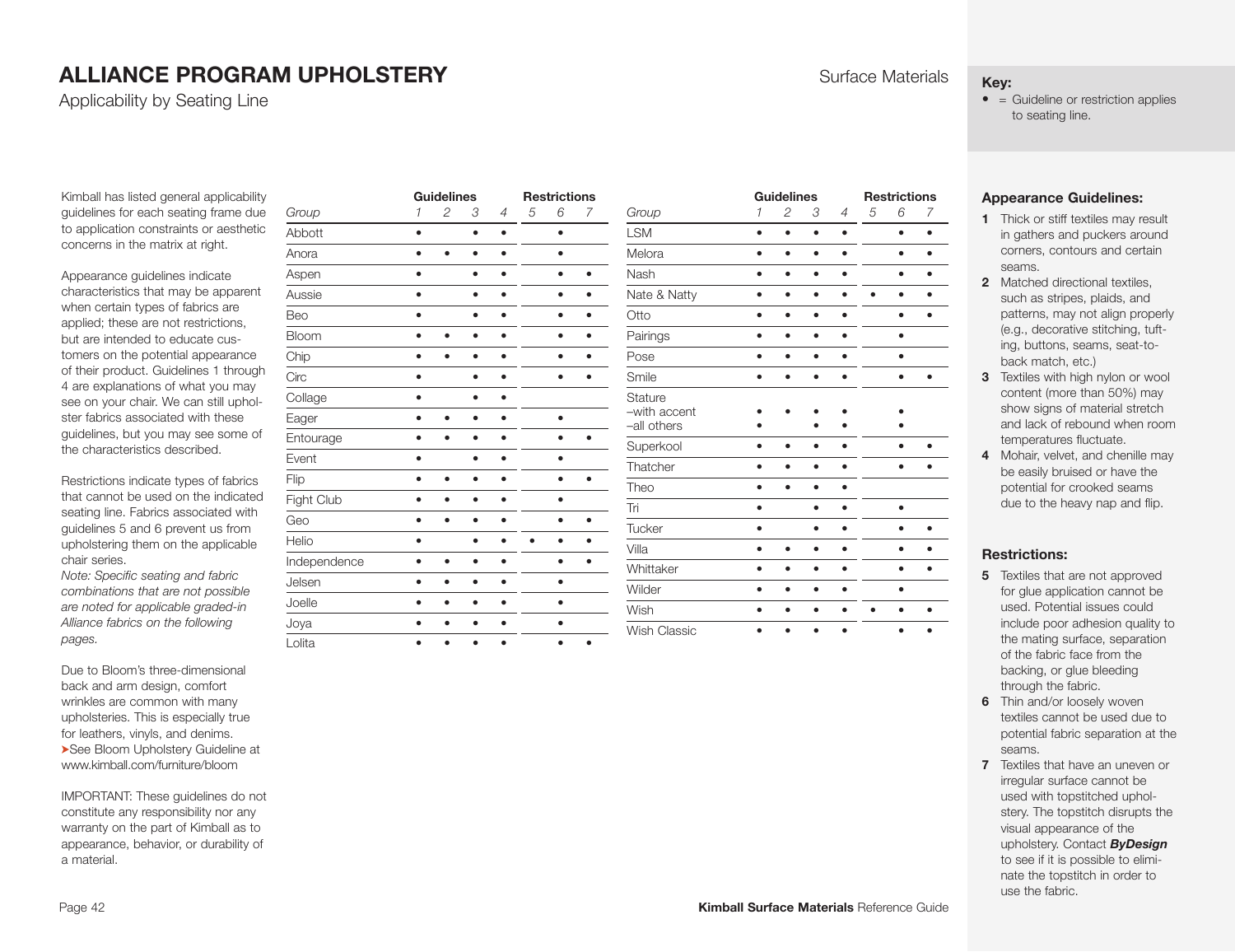# **CUSTOMER'S OWN MATERIAL CUSTOMER'S OWN MATERIAL Surface Materials**

For Panels, Tiles, Screens, Overhead Storage, and Highback Organizers Geanness CSA Non-Contract

#### **Kimball COM Policy:**

While Kimball inspects fabrics for mill imperfections, some are difficult to recognize. Kimball is solely responsible for upholstery workmanship and cannot assume responsibility or liability for the durability, tailoring, appearance, or other qualities such as color inaccuracies, dye lot variations, and other such flaws or defects of customer furnished coverings.

Customers are responsible for ordering COM fabrics and expediting delivery of the material to Kimball.

IMPORTANT: Kimball reserves the right to decline a fabric that may not be suitable for application to product.

#### **COM Application Testing:**

Application testing is required for non-preapproved fabrics on panels, tiles, screens, overhead storage, and highback organizers.

➤Contact your Customer Service Team for the appropriate forms to initiate application testing.

The application test will render your fabric either:

- Approved
- Not recommended
- Restricted

A "not recommended" result is usually due to questionable construction of the material or pattern that is difficult to align. You will be required to sign a waiver to use any "not recommended" COM.

#### **Preapproved COM:**

➤Contact your Customer Service Team to obtain information on preapproved COMs.

#### **U.L. Listing/Flammability:**

Before Kimball accepts and enters an order that will have COM fabrics, COM must be UL listed for use on: • Cetra

- Interworks EQ
- Narrate
- Xsite

As well, COM must be UL listed, meet ASTM E84 Class A, NFPA 701, or GSA 100% Polyester Waiver Program for use on:

- EverySpace center screens and privacy screens
- Kore
- Perks
- Priority
- Stow
- Tackboards (Definition, EverySpace, Perks, President, Priority, Senator, **Transcend**
- Traxx tiles
- Xsede

All COM testing and processing costs are the responsibility of the customer. A minimum of 2 yards of production run yardage is required for U.L. testing and flammability testing. Approval of a COM fabric may result in extended lead times. For cost estimates, yardage requirements and project lead times, consult your Customer Service Team.

#### **Yardage/Measurements**

Directional and non-directional yardage requirements have been calculated based on 66"W directional, 66"W non-directional, and 54"W directional (where applicable). If your fabric is less than 66"W, some size restrictions may apply.

➤Refer to t[he a](#page-47-0)pplicable price list chapter for yardage requirements for specific models.

#### **Shipment of COM**

After the fabric has passed the approval process described, Kimball will enter the product order and send an acknowledgement of the tentative ship date. A notification will be sent giving the date the COM must be received. If it is not received by the specified date, your ship date will be reassigned.

Ship your material to the appropriate location based on the product you are ordering. ➤See page 48.

#### **Production of Order:**

When COM production yardage is received, COM is cut for the order and inspected for flaws. If flaws are found, you will be notified of the additional fabric required.

A return tag (e.g. COD shipment, UPS call tag) is required from the specifier within 45 days of the acknowledged ship date or all excess COM yardage will be discarded.

#### <span id="page-42-0"></span>**Repeat Fabrics:**

It is Kimball standard process to match repeat fabrics on fabric covered overhead and highback organizer doors.

Repeat fabrics will be matched in what Kimball deems the best possible application of the pattern.

Additional COM yardage is required for repeat fabrics.

|             | Additional Yardage<br>required per |
|-------------|------------------------------------|
| Repeat      | Overhead Door                      |
| 0–6"        | None                               |
| $6"$ –12"   | $0.166$ yards                      |
| $12" - 18"$ | $0.500$ vards                      |
| $18" - 24"$ | $0.666$ yards                      |
| 24" or more | 1.000 yard                         |

*Note: If the customer requires that the repeat fabric be applied in a random fashion, Kimball requires written notification in advance of order processing to that effect.* 

➤Contact your Customer Service Team to obtain necessary waiver.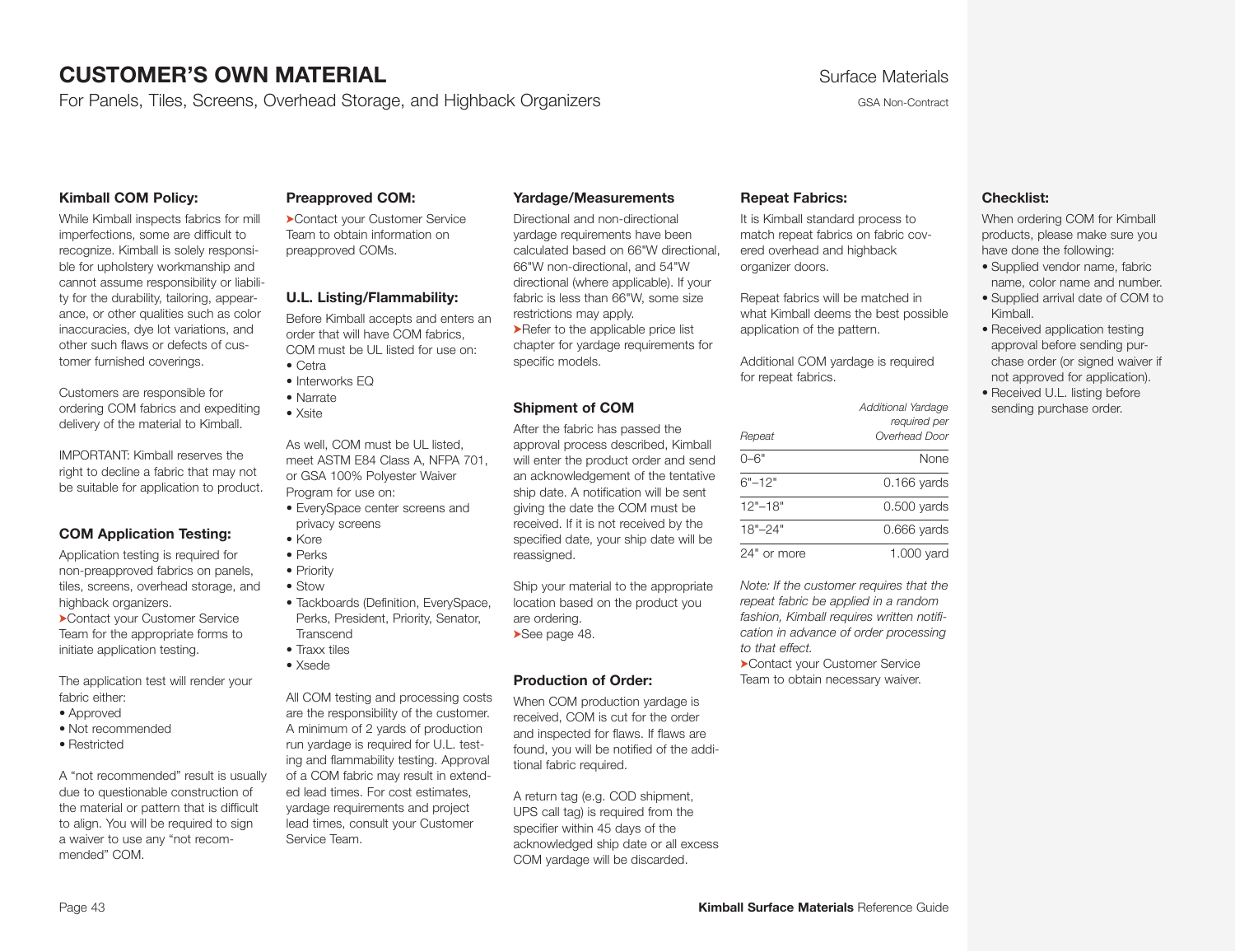# **CUSTOMER'S OWN MATERIAL CUSTOMER'S OWN MATERIAL Surface Materials**

For Tackboards and Cushion-Top Pedestals GSA Non-Contract GSA Non-Contract GSA Non-Contract

<span id="page-43-0"></span>

#### **Kimball COM Policy:**

While Kimball inspects fabrics for mill imperfections, some are difficult to recognize. Kimball is solely responsible for upholstery workmanship and cannot assume responsibility or liability for the durability, tailoring, appearance, or other qualities such as color inaccuracies, dye lot variations, and other such flaws or defects of customer furnished coverings.

Customers are responsible for ordering COM fabrics and expediting delivery of the material to Kimball.

IMPORTANT: Kimball reserves the right to decline a fabric that may not be suitable for application to product.

Materials with heavy backings and vinylized fabrics are not recommended for application to tackboards or cushion-top pedestals.

#### **COM Application Testing:**

Kimball *recommends* that a sample be submitted for application approval prior to an order being placed.

*For cushion-top pedestals—* Sample should be no smaller than 5" x 7". Include a list of model numbers on which you wish to use the COM. Reference "application approval" and send to: Kimball Attn: COM Administration 1600 Royal Street Jasper, IN 47546

*For tackboards—* Contact Customer Service to confirm yardage required (yardage varies by series). Reference "application approval" and send to: Kimball International Attn: COM Department Docks 12-13 Plant 5 1037 E 15th Street

Jasper, IN 47546

Kimball approval signifies only that such materials can be applied to the products for which intended. Such approval does not constitute any responsibility nor any warranty on the part of Kimball as to appearance, behavior, or durability of the material.

Orders will be acknowledged with a tentative ship date. A notification will be sent with the date the COM must be received. If material is not received by the specified date, your ship date will be reassigned. It is the responsibility of the purchaser to expedite delivery of the material.

#### **Preapproved COM:**

➤Contact your Customer Service Team to obtain information on preapproved COMs.

#### **Yardage/Measurements**

Directional and non-directional yardage requirements have been calculated based on 66"W panel fabrics and 54"W seating fabrics for tackboards. If your fabric is less than 66"W, some size restrictions may apply.

➤Refer to the applicable price list chapter for yardage requirements for specific models.

#### **Shipment of COM**

Ship your material to the appropriate location based on the product you are ordering. ➤See page 48.

#### **Production of Order:**

When COM production yardage is received, COM is cut for the order and inspected for flaws. If flaws are found, you will be notified of the additional fabric required.

A return tag (e.g. COD shipment, UPS call tag) is required from the specifier within 45 days of the acknowledged ship date or all excess COM yardage will be discarded.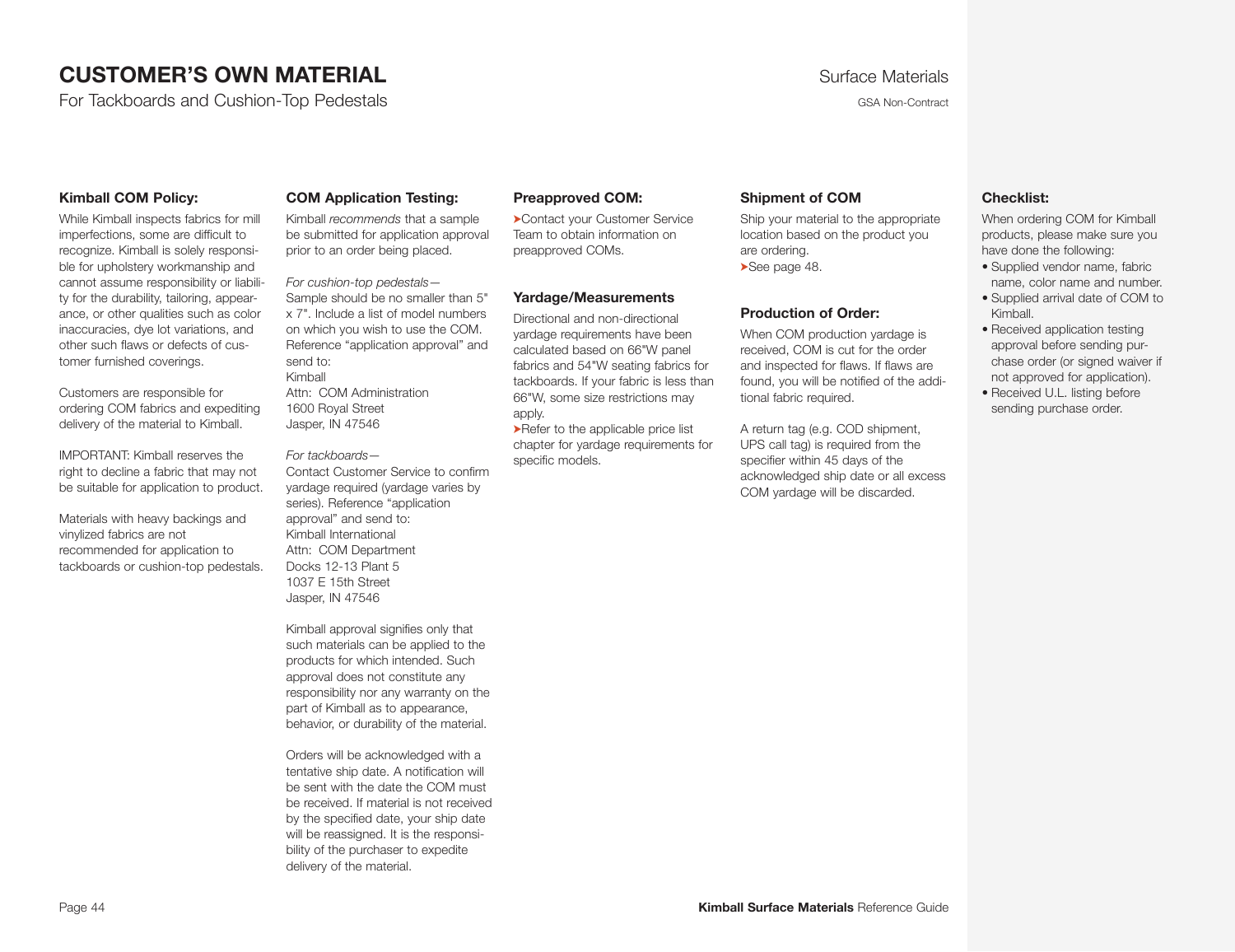For Kimball Seating Gallerian Contract Contract Contract Contract Contract Contract Contract Contract Contract Contract Contract Contract Contract Contract Contract Contract Contract Contract Contract Contract Contract Con

#### **Kimball COM Policy:**

Kimball inspects fabrics for mill imperfections, but some are difficult to recognize. Kimball is solely responsible for upholstery workmanship and cannot assume responsibility or liability for the durability, tailoring appearance or other qualities such as color inaccuracies, dye lot variations, and other such flaws or defects of customer furnished coverings.

Different fabrics and seating constructions will respond better than others to specific seating applications. Certain fabric constructions are more prone to relaxing over time and may demonstrate characteristics such as wrinkling, pilling, fuzzing, or puddling. This does not indicate that the fabric or application is deficient, but is considered normal behavior as an inherent characteristic of the fabric.

Directional upholstery, such as stripes, patterns, and plaids may not be suitable for chairs with contoured shapes, tufting, or decorative stitching. Every effort is made to upholster all chairs as expertly as possible; however such orders are not subject to return. If in doubt about an upholstery application, please contact Customer Service prior to placing the order.

#### **Yardage/Measurements:**

Kimball has analyzed each model to most accurately reflect the yardage requirements. The yardage requirement for each model is based on

54"W fabric and cutting the fabric up the roll.

➤Refer to the applicable price list chapter for yardage requirements for specific models.

For widths other than 54", increase the yardage requirement by the factors below:

| Fabric width | Increase yardage |
|--------------|------------------|
| $50" - 53"$  | 15%              |
| $48" - 49"$  | 30%              |
| $45" - 47"$  | 45%              |

When ordering 10 or more chairs in the same COM, yardage requirements may be reduced. ➤Contact Customer Service.

#### **Decorative Fabric Patterns:**

Yardage requirements are greatly affected by not only the size of repeats, but also by the print or pattern. Kimball cuts all seating patterns with aesthetic concerns in mind for high quality and consistency. ➤Refer to the applicable price list chapter for yardage requirements for specific models.



The illustration above depicts two seat cushions in the proper

place ment on a piece of decorative fabric. Please note the unusable fabric. It is not always appropriate to place a seat pattern at the edge of the fabric. Due to this circumstance, please include an additional one-half yard per order. *Note: If repeats are not to be matched, please contact Customer Service.* 

#### **Directional Fabrics:**

Some COM fabrics are considered directional that may not be considered directional by the fabric supplier due to the upholstering process used by Kimball.



"Up the Roll"



"Railroaded"

Application of COM fabrics—"up the roll" or "railroaded"—will be as depict-

ed on the swatch card or website. If a different application is desired, the pattern must be custom quoted. ➤Please contact *By Design.* 

#### **Customer's Own Leather:**

Customer's own leather yardage (size) requirements for Kimball seating are based on an average hide size of 45– 50 sq. feet. Consult Customer Service for requirements for other hide sizes.

The shape of a hide and the usable, clean square footage may make it necessary for us to request more leather after COL is received.

Calf hides must be at least 30 square feet of clean, usable, matching hides. When specifying calf hides, add 15% to COL requirements.

Leather is a natural product and variation in texture is a pleasing quality belonging exclusively to high grade, full top grain leathers.

#### **COM/COL Storage:**

Kimball will store excess COM/COL for 6 weeks after completion of order for Kimball seating. Unallocated COM fabric will be stored for three months.

Kimball must be advised if COM is to be retained longer than three months for a future order or if it is to be returned.

#### <span id="page-44-0"></span>**Flammability Compliance:**

All COM/COL must meet application codes and regulations, including TB117-2013, California Proposition 65, and California AB 2998.

➤www.p65warnings.ca.gov/ products/furniture-products ➤leginfo.legislature.ca.gov (search for bill AB2998; session 2017-2018)

By selecting COM/COL, customer certifies that the material meets such codes and regulations. Customer is solely responsible for compliance and may contact the fabric manufacturer to confirm certification or Kimball for assistance.

Kimball strives to create upholstered products with no added fire retardants. Written documentation, preferably from the material manufacturer, is required confirming that fabric or leather (COM/COL) provided by the customer does NOT contain any added fire retardant chemicals. Kimball will label the product(s) with "Contains no added flame retardant chemicals."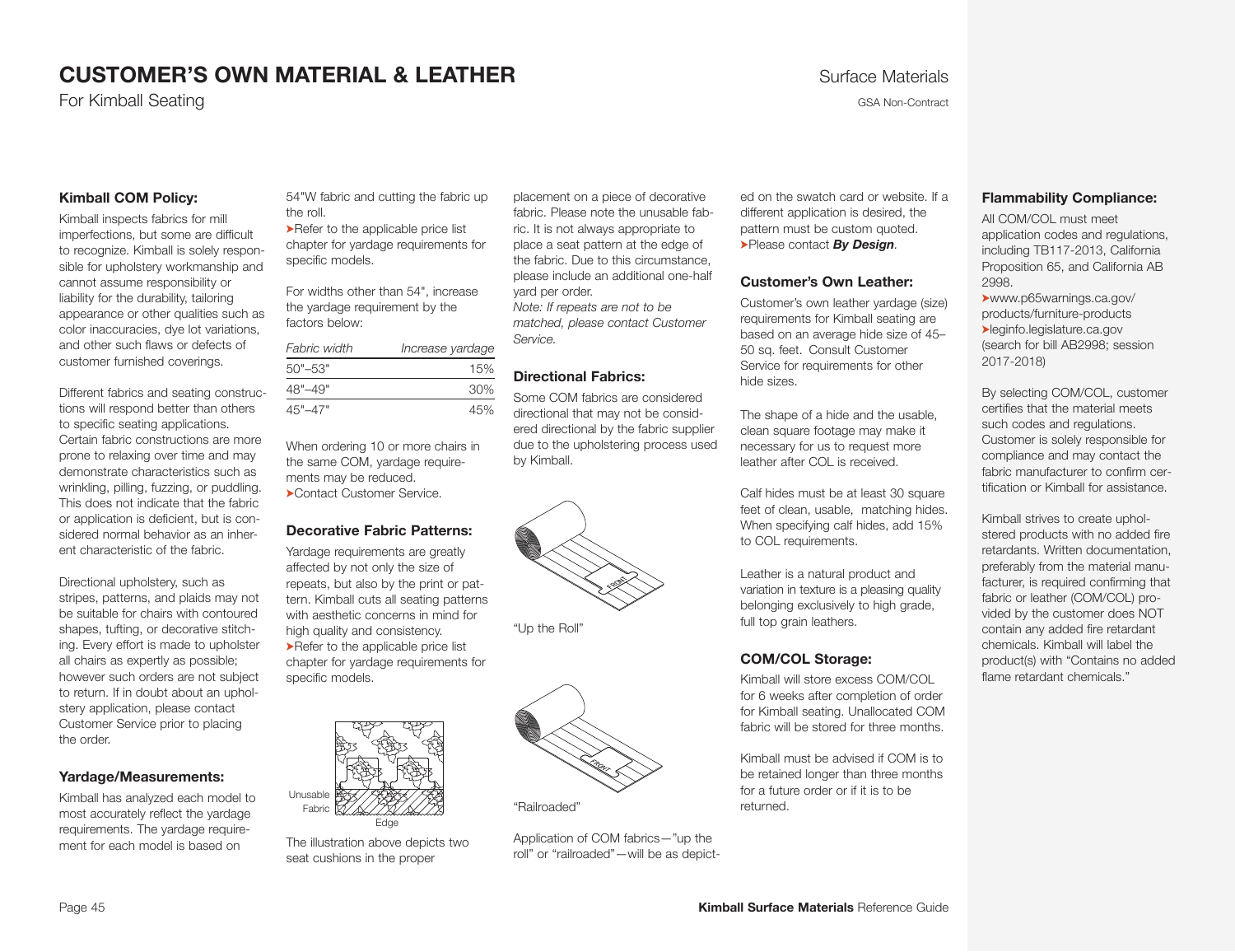Process for Kimball Seating GSA Non-Contract Contract Contract Contract Contract Contract Contract Contract Contract Contract Contract Contract Contract Contract Contract Contract Contract Contract Contract Contract Contra

#### **Step**  $\circled{1}$

Review applicability guidelines and restrictions for the seating frame, if applicable. ➤See page 47.

#### **Step** 2

Send a sample to Kimball for application testing/approval. Sample should be no smaller than 5" x 7" for fabric or 4" x 4" for leather. Include a list of model numbers on which you wish to use the COM. Reference "application approval" and send to:

Kimball Attn: COM Administration 1600 Royal Street Jasper, IN 47546

Kimball will advise of approval or disapproval. Approval signifies only that such fabric or leather can be applied to the products for which intended. Such approval does not constitute any responsibility nor any warranty on the part of Kimball as to appearance, behavior, or durability of the fabric or leather.

#### **Step**  $\circled{3}$

Verify yardage requirements.

#### **Step**  $\circled{4}$

Prepare and send your purchase order. Purchase order must include: • Fabric vendor

- 
- Pattern number and name
- Color number and name
- Application instructions (i.e., direction of pattern) for striped, plaid, patterned, or unusual fabrics and which face to use if fabric is reversible.

*Note: If you do not supply application instructions, Kimball will apply the fabric in what it determines to be the best manner, and cannot be held responsible after the upholstery is applied.*

Kimball will send an acknowledgement of your order with a tentative order ship date and the date by which your COM or COL must be received. If your material is not received by the specified date, your ship date will be reassigned.

#### **Step**  $\circledcirc$

After you receive order acknowledgement from Kimball, ship your material to the appropriate location based on the product you are ordering. ➤See page 48.

Please include:

- Dealer name and p.o. number
- Kimball seating model number
- Quantity of chairs
- Kimball acknowledgement number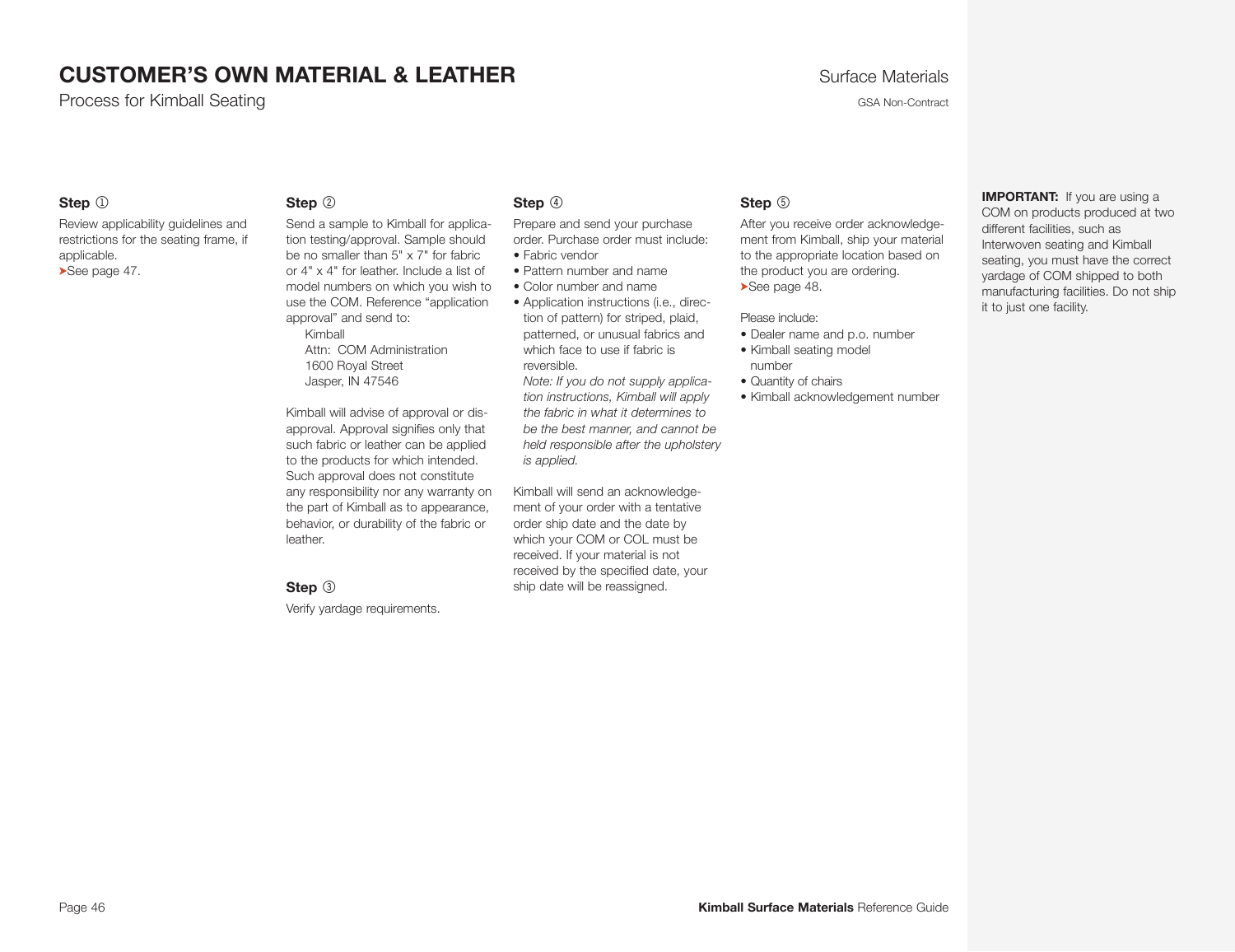Applicability by Kimball Seating Line GSA Non-Contract Contract Contract Contract Contract Contract Contract Contract Contract Contract Contract Contract Contract Contract Contract Contract Contract Contract Contract Contr

#### **Key:**

 $\bullet$  = Guideline or restriction applies to seating line.

Kimball has listed general applicability guidelines for each seating frame due to application constraints or aesthetic concerns in the matrix at right.

Appearance guidelines indicate characteristics that may be apparent when certain types of fabrics are applied; these are not restrictions, but are intended to educate customers on the potential appearance of their product. Guidelines 1 through 4 are explanations of what you may see on your chair. We can still upholster fabrics associated with these guidelines, but you may see some of the characteristics described.

Restrictions indicate types of fabrics that cannot be used on the indicated seating line. Fabrics associated with guidelines 5 and 6 prevent us from upholstering them on the applicable chair series.

Due to Bloom's three-dimensional back and arm design, comfort wrinkles are common with many upholsteries. This is especially true for leathers, vinyls, and denims. ➤See *Bloom Upholstery Guideline* at www.kimball.com/furniture/bloom

IMPORTANT: These guidelines do not constitute any responsibility nor any warranty on the part of Kimball as to appearance, behavior, or durability of a material.

|              |           | <b>Guidelines</b> |           |                |   | <b>Restrictions</b> |           |
|--------------|-----------|-------------------|-----------|----------------|---|---------------------|-----------|
| Group        | 1         | 2                 | 3         | $\overline{4}$ | 5 | 6                   | 7         |
| Abbott       | ٠         |                   | $\bullet$ | ٠              |   | $\bullet$           |           |
| Anora        | ∙         |                   | ٠         |                |   | ٠                   |           |
| Aspen        | $\bullet$ |                   | ٠         |                |   |                     |           |
| Aussie       |           |                   | ٠         |                |   | ٠                   |           |
| Beo          | $\bullet$ |                   | ٠         |                |   | ٠                   |           |
| Bloom        |           |                   |           |                |   |                     |           |
| Chip         |           |                   | ٠         |                |   |                     |           |
| Circ         | ٠         |                   | ٠         |                |   | ٠                   |           |
| Collage      | $\bullet$ |                   | ٠         |                |   |                     |           |
| Eager        |           |                   | ٠         |                |   | ō                   |           |
| Entourage    | ٠         |                   | ٠         |                |   | ٠                   |           |
| Event        | ٠         |                   | $\bullet$ |                |   | ٠                   |           |
| Flip         | ٠         |                   | ٠         |                |   | ٠                   |           |
| Fight Club   | ٠         | ٠                 | ٠         |                |   | ٠                   |           |
| Geo          | $\bullet$ |                   | $\bullet$ |                |   | ٠                   | ٠         |
| Helio        | ٠         |                   |           |                |   | ۰                   |           |
| Independence | $\bullet$ | ٠                 | ٠         |                |   | ٠                   |           |
| Jelsen       | $\bullet$ |                   | $\bullet$ | ٠              |   | $\bullet$           |           |
| Joelle       |           |                   |           |                |   | $\bullet$           |           |
| Joya         | ٠         |                   | ٠         |                |   | ٠                   |           |
| Lolita       | $\bullet$ | ٠                 | $\bullet$ | $\bullet$      |   | $\bullet$           | $\bullet$ |

|                                               |              | <b>Guidelines</b> |           |   |   | <b>Restrictions</b> |   |
|-----------------------------------------------|--------------|-------------------|-----------|---|---|---------------------|---|
| Group                                         | $\mathcal I$ | 2                 | 3         | 4 | 5 | 6                   | 7 |
| <b>LSM</b>                                    |              | $\bullet$         | $\bullet$ |   |   | $\bullet$           |   |
| Melora                                        |              | ٠                 | ٠         |   |   | $\bullet$           | ٠ |
| Nash                                          |              | ٠                 | ٠         |   |   | $\bullet$           |   |
| Nate & Natty                                  |              | ٠                 |           |   |   | $\bullet$           |   |
| Otto                                          |              |                   |           |   |   | $\bullet$           |   |
| Pairings                                      |              | ٠                 | ٠         |   |   | ٠                   |   |
| Pose                                          |              | ٠                 | ٠         |   |   | ٠                   |   |
| Smile                                         |              |                   |           |   |   |                     |   |
| <b>Stature</b><br>-with accent<br>-all others |              |                   |           |   |   |                     |   |
| Superkool                                     |              |                   |           |   |   |                     |   |
| Thatcher                                      |              |                   |           |   |   |                     |   |
| Theo                                          |              | ∙                 | ٠         | ∙ |   |                     |   |
| Tri                                           |              |                   |           |   |   |                     |   |
| Tucker                                        |              |                   | ٠         |   |   | ٠                   |   |
| Villa                                         |              |                   |           |   |   | ٠                   |   |
| Whittaker                                     | ٠            | ٠                 | ٠         | ٠ |   | $\bullet$           | ٠ |
| Wilder                                        |              | ٠                 | ٠         |   |   | ٠                   |   |
| Wish                                          |              | ٠                 | ٠         |   |   | ٠                   |   |
| <b>Wish Classic</b>                           |              |                   |           | ٠ |   |                     |   |

#### **Appearance Guidelines:**

- **1** Thick or stiff textiles may result in gathers and puckers around corners, contours and certain seams.
- **2** Matched directional textiles such as stripes, plaids, and patterns, may not align properly (e.g., decorative stitching, tufting, buttons, seams, seat-toback match, etc.)
- **3** Textiles with high nylon or wool content (more than 50%) may show signs of material stretch and lack of rebound when room temperatures fluctuate.
- **4** Mohair, velvet, and chenille may be easily bruised or have the potential for crooked seams due to the heavy nap and flip.

#### **Restrictions:**

- **5** Textiles that are not approved for glue application cannot be used. Potential issues could include poor adhesion quality to the mating surface, separation of the fabric face from the backing, or glue bleeding through the fabric.
- **6** Thin and/or loosely woven textiles cannot be used due to potential fabric separation at the seams.
- **7** Textiles that have an uneven or irregular surface cannot be used with topstitched upholstery. The topstitch disrupts the visual appearance of the upholstery. Contact *ByDesign* to see if it is possible to eliminate the topstitch in order to use the fabric.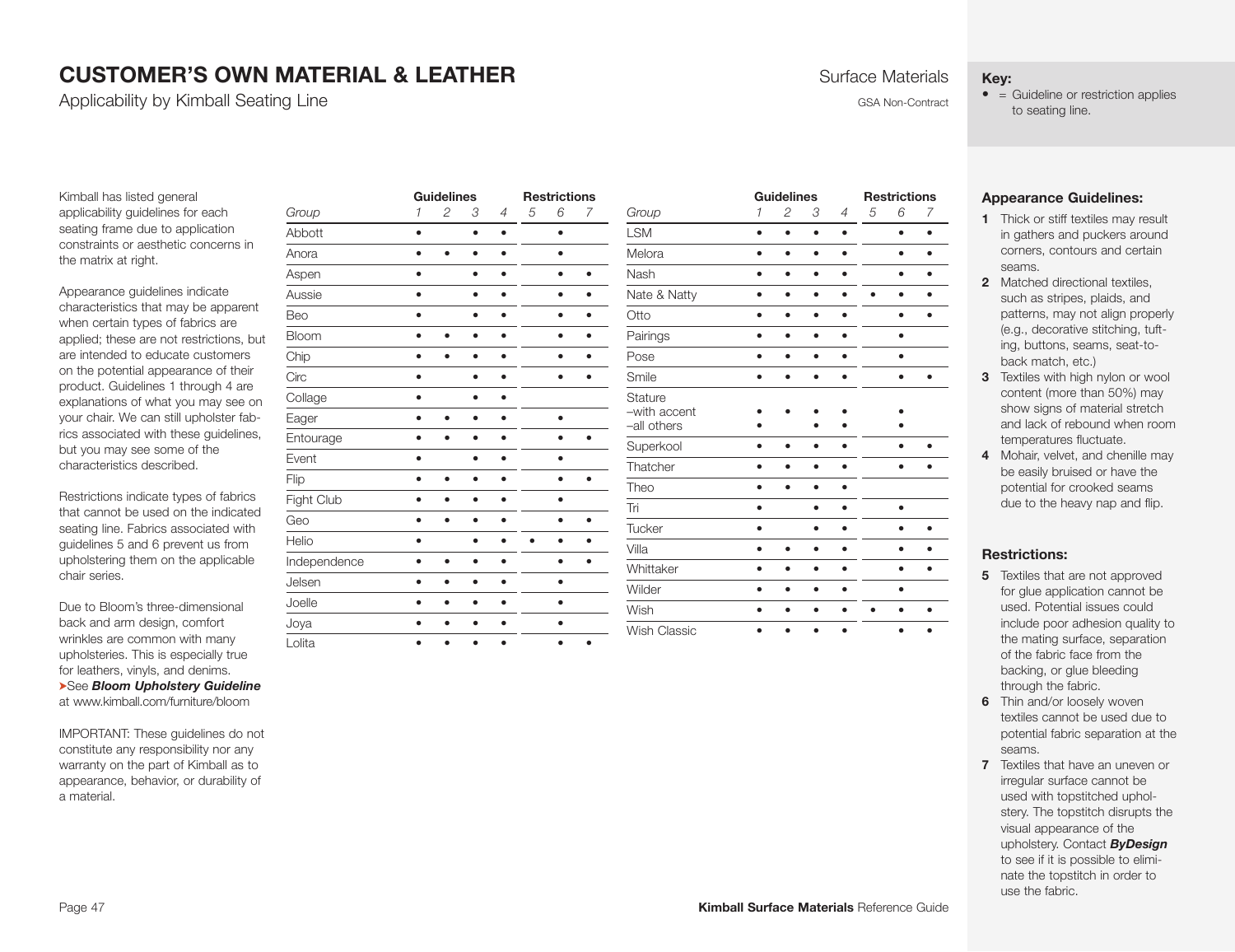where to Ship GSA Non-Contract the Ship GSA Non-Contract the Ship GSA Non-Contract the Ship GSA Non-Contract the Ship GSA Non-Contract the Ship GSA Non-Contract the Ship GSA Non-Contract the Ship GSA Non-Contract the Ship

#### **Kimball—Jasper 11th Avenue**

#### *Applies to:*

- All Kimball seating and pillows
- David Edward Collection seating
- All Interwoven seating and Alterna bench cushions
- fiXt bench cushions
- Kore cart backs and bench cushions
- All cushion-top pedestals

#### **Kimball—Jasper 15th Street, Docks 12–13**

- *Applies to:*
- Cetra
- Interworks EQ
- Kore frameless/framed screens
- Narrate
- Perks
- Work|Able
- Xsede
- Xsite
- All tackboards

#### **Kimball—Jasper 16th Street, Dock 17**

*Applies to:* • President leather

*Ship to:*  Kimball International Attn: COM Department 1180 E 16th Street Jasper, IN 47546

<span id="page-47-0"></span>**IMPORTANT:** If you are using COM or COL on products produced at two different facilities, you must have the correct yardage or square footage amounts shipped to both manufacturing facitilies. Do not ship it to just one facility.

**IMPORTANT:** Include the following information with all COM/COL shipments:

- Dealer name
- Dealer PO number
- Model number(s) for application
- Sales order number, if applicable

#### **Codes & Regulations:**

All COM/COL must meet application codes and regulations, including TB117-2013, California Proposition 65, and California AB 2998.

➤www.p65warnings.ca.gov/ products/furniture-products ➤leginfo.legislature.ca.gov (search for bill AB2998; session 2017-2018)

By selecting COM/COL, customer certifies that the material meets such codes and regulations. Customer is solely responsible for compliance and may contact the fabric manufacturer to confirm certification or Kimball for assistance.

Kimball strives to create upholstered products with no added fire retardants. Written documentation, preferably from the material manufacturer, is required confirming that fabric or leather (COM/COL) provided by the customer does NOT contain any added fire retardant chemicals. Kimball will label the product(s) with "Contains no added flame retardant chemicals."

#### *Ship to:*  Kimball International Attn: COM Department 340 E 11th Avenue

Jasper, IN 47546

*Ship to:* 

Kimball International Attn: COM Department Docks 12-13 Plant 5 1037 E 15th Street Jasper, IN 47546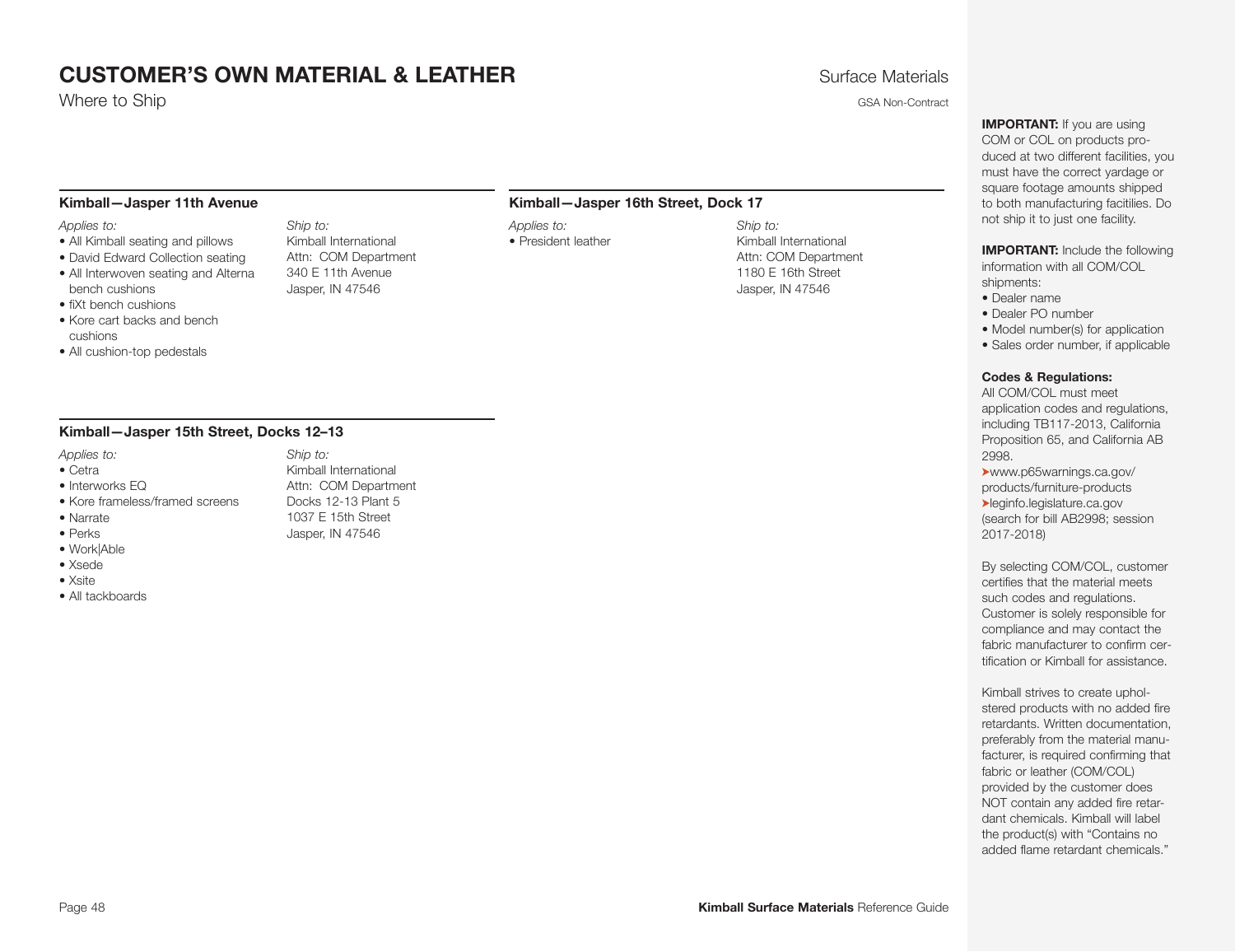# **TB133 PROCESS OVERVIEW TB133 PROCESS OVERVIEW Surface Materials**

for COM, COL, and Alliance Program Upholstery COM/COL GSA Non-Contract

<span id="page-48-0"></span>

Kimball provides TB133 testing services for COM (Customers Own Material), COL (Customers Own Leather), and Alliance Program upholstery orders. We require that COM, COL, or Alli[anc](#page-49-0)e Program upholstery first be evaluated for application approval, then for TB133 approval.

California Technical Bulletin No. 133—Flammability Test Procedure for Seating Furniture for Use in Public Occupancies—provides guidelines for a full-scale, composite burn test. To obtain TB133 certification, a specific model/upholstery combination must be subjected to and pass TB133 testing.

IMPORTANT: The CAL TB133 Seating Fabric Inquiry Form must be submitted prior to order entry for all seating with COM, COL, or Alliance Program upholstery specified to meet TB133. ➤See page 50.

#### **The Process:**

- 1 If specifying Alliance Program upholstery for TB133, contact Customer Service to receive a custom quote for your seating order.
- 2 Complete the CAL TB133 Seating Fabric Inquiry Form and submit it to Customer Service.
- 3 Kimball will determine:
	- If the fabric is similar in content to a previously approved fabric for the chair model;
	- If additional testing is required because no similar test documentation was found for the model/upholstery combination; or
	- If the combination will not meet TB133 requirements, based on previous testing.
- 4 If a burn test is required, pricing for the testing will be as follows:
	- \$1300 (including shipping) for testing services; plus the
	- Chair price (test sample) *Note: COM price is invoiced at Kimball Upholstery price grade 1, plus the cost of the COM; COL is invoiced at price grade 3 plus the cost of the leather. All Alliance Program upholstery orders must be custom quoted.*
- 5 If the model/upholstery combination passes testing, you will receive proof of TB133 certification, at which time you may place your seating order.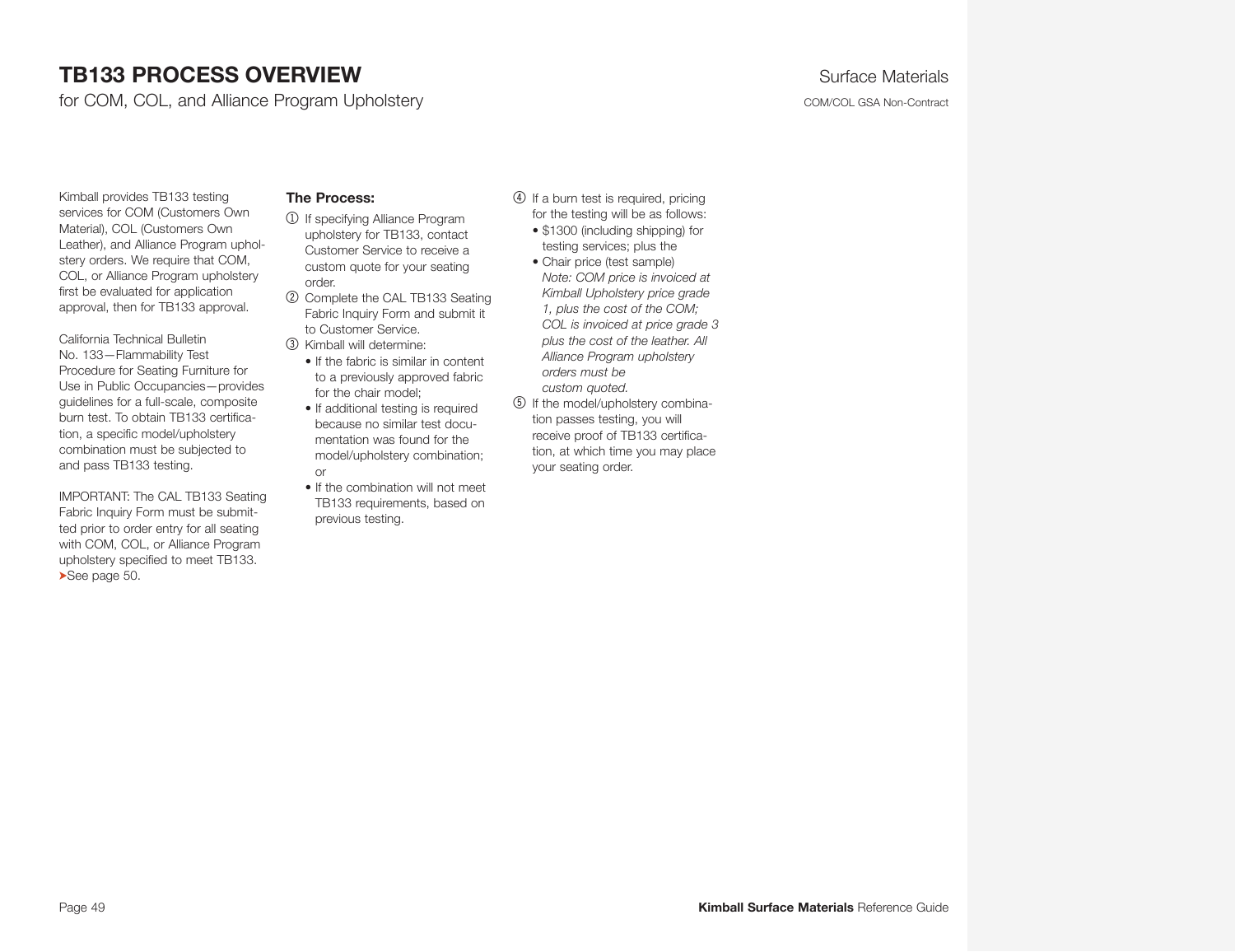<span id="page-49-0"></span>

# CAL TB133 COM/COL/ALLIANCE SEATING FABRIC INQUIRY FORM

| (Customer's Own Material), COL (Customer's Own Leather) or Alliance Partner pattern orders. TB133 Certification is based on actual<br>testing. As there are a wide array of materials and chair models it is inconceivable to test all possible material and model combinations.<br>testing. Approval can also be determined by similar, previously tested fabrics on similar chair models by experts familiar with TB133<br>Fabric is similar in content to a previously approved fabric for this chair model and will not require a full<br>content/model. To proceed with TB133 testing, please submit a purchase order and yardage needed for a<br>NOTE: California Technical Bulletin No. TB133 is a full scale burn test. Kimball will provide TB133 testing services for COM<br>Weight (oz/linear yd):<br>Fabric Treatment:<br>°⊾<br>□<br>Additional testing will be required because no similar test documentation was found for this<br>Letter Needed:<br>Form Number:<br>All COM, COL and Alliance patterns must first be evaluated for application approval, then for TB133 approval.<br>$\Box$ Yes<br>Finish:<br>Fax:<br><b>Burn Facility Address:</b><br>(Dealer is responsible for accuracy of information)<br>Based on previously tested models, this will not meet TB133 requirements<br>Client/Project Name and Location:<br>COM APPROVAL INFORMATION<br>If no, please provide quote #:<br>MATERIAL INFORMATION<br>Customer Service Contact:<br><b>Phone Number</b><br>Pattern Name & Number:<br><b>Contact Name</b><br>specific model. Certification Letter is available upon request.<br>scale burn test. Letter of Assurance is available upon request<br>For Internal Use Only<br>$\sum_{i=1}^{n}$<br>Fabric Content:<br>Email Address:<br><b>KIMBALL</b><br>New Request:<br>□ Yes<br>□ N<br>City/State:<br>Ship Date:<br>Backing:<br>Phone:<br>Width:<br>Quote #: (If Applicable)<br>Approval/Disapproval Date:<br>Chair Model Number(s):<br>Dealer Contact Name:<br>PO# (if applicable):<br>Dealer Account#:<br>Dealer/Specifier:<br>Fabric Supplier:<br>Sales Order #:<br>Comments:<br>Inquiry Date:<br><b>Approver:</b><br>4.<br>$\dot{\mathcal{E}}$<br>$\sim$ |  | DEALER INFORMATION |  |
|-----------------------------------------------------------------------------------------------------------------------------------------------------------------------------------------------------------------------------------------------------------------------------------------------------------------------------------------------------------------------------------------------------------------------------------------------------------------------------------------------------------------------------------------------------------------------------------------------------------------------------------------------------------------------------------------------------------------------------------------------------------------------------------------------------------------------------------------------------------------------------------------------------------------------------------------------------------------------------------------------------------------------------------------------------------------------------------------------------------------------------------------------------------------------------------------------------------------------------------------------------------------------------------------------------------------------------------------------------------------------------------------------------------------------------------------------------------------------------------------------------------------------------------------------------------------------------------------------------------------------------------------------------------------------------------------------------------------------------------------------------------------------------------------------------------------------------------------------------------------------------------------------------------------------------------------------------------------------------------------------------------------------------------------------------------------------------------------------------------------------------------------------------------------------------------------|--|--------------------|--|
|                                                                                                                                                                                                                                                                                                                                                                                                                                                                                                                                                                                                                                                                                                                                                                                                                                                                                                                                                                                                                                                                                                                                                                                                                                                                                                                                                                                                                                                                                                                                                                                                                                                                                                                                                                                                                                                                                                                                                                                                                                                                                                                                                                                         |  |                    |  |
|                                                                                                                                                                                                                                                                                                                                                                                                                                                                                                                                                                                                                                                                                                                                                                                                                                                                                                                                                                                                                                                                                                                                                                                                                                                                                                                                                                                                                                                                                                                                                                                                                                                                                                                                                                                                                                                                                                                                                                                                                                                                                                                                                                                         |  |                    |  |
|                                                                                                                                                                                                                                                                                                                                                                                                                                                                                                                                                                                                                                                                                                                                                                                                                                                                                                                                                                                                                                                                                                                                                                                                                                                                                                                                                                                                                                                                                                                                                                                                                                                                                                                                                                                                                                                                                                                                                                                                                                                                                                                                                                                         |  |                    |  |
|                                                                                                                                                                                                                                                                                                                                                                                                                                                                                                                                                                                                                                                                                                                                                                                                                                                                                                                                                                                                                                                                                                                                                                                                                                                                                                                                                                                                                                                                                                                                                                                                                                                                                                                                                                                                                                                                                                                                                                                                                                                                                                                                                                                         |  |                    |  |
|                                                                                                                                                                                                                                                                                                                                                                                                                                                                                                                                                                                                                                                                                                                                                                                                                                                                                                                                                                                                                                                                                                                                                                                                                                                                                                                                                                                                                                                                                                                                                                                                                                                                                                                                                                                                                                                                                                                                                                                                                                                                                                                                                                                         |  |                    |  |
|                                                                                                                                                                                                                                                                                                                                                                                                                                                                                                                                                                                                                                                                                                                                                                                                                                                                                                                                                                                                                                                                                                                                                                                                                                                                                                                                                                                                                                                                                                                                                                                                                                                                                                                                                                                                                                                                                                                                                                                                                                                                                                                                                                                         |  |                    |  |
|                                                                                                                                                                                                                                                                                                                                                                                                                                                                                                                                                                                                                                                                                                                                                                                                                                                                                                                                                                                                                                                                                                                                                                                                                                                                                                                                                                                                                                                                                                                                                                                                                                                                                                                                                                                                                                                                                                                                                                                                                                                                                                                                                                                         |  |                    |  |
|                                                                                                                                                                                                                                                                                                                                                                                                                                                                                                                                                                                                                                                                                                                                                                                                                                                                                                                                                                                                                                                                                                                                                                                                                                                                                                                                                                                                                                                                                                                                                                                                                                                                                                                                                                                                                                                                                                                                                                                                                                                                                                                                                                                         |  |                    |  |
|                                                                                                                                                                                                                                                                                                                                                                                                                                                                                                                                                                                                                                                                                                                                                                                                                                                                                                                                                                                                                                                                                                                                                                                                                                                                                                                                                                                                                                                                                                                                                                                                                                                                                                                                                                                                                                                                                                                                                                                                                                                                                                                                                                                         |  |                    |  |
|                                                                                                                                                                                                                                                                                                                                                                                                                                                                                                                                                                                                                                                                                                                                                                                                                                                                                                                                                                                                                                                                                                                                                                                                                                                                                                                                                                                                                                                                                                                                                                                                                                                                                                                                                                                                                                                                                                                                                                                                                                                                                                                                                                                         |  |                    |  |
|                                                                                                                                                                                                                                                                                                                                                                                                                                                                                                                                                                                                                                                                                                                                                                                                                                                                                                                                                                                                                                                                                                                                                                                                                                                                                                                                                                                                                                                                                                                                                                                                                                                                                                                                                                                                                                                                                                                                                                                                                                                                                                                                                                                         |  |                    |  |
|                                                                                                                                                                                                                                                                                                                                                                                                                                                                                                                                                                                                                                                                                                                                                                                                                                                                                                                                                                                                                                                                                                                                                                                                                                                                                                                                                                                                                                                                                                                                                                                                                                                                                                                                                                                                                                                                                                                                                                                                                                                                                                                                                                                         |  |                    |  |
|                                                                                                                                                                                                                                                                                                                                                                                                                                                                                                                                                                                                                                                                                                                                                                                                                                                                                                                                                                                                                                                                                                                                                                                                                                                                                                                                                                                                                                                                                                                                                                                                                                                                                                                                                                                                                                                                                                                                                                                                                                                                                                                                                                                         |  |                    |  |
|                                                                                                                                                                                                                                                                                                                                                                                                                                                                                                                                                                                                                                                                                                                                                                                                                                                                                                                                                                                                                                                                                                                                                                                                                                                                                                                                                                                                                                                                                                                                                                                                                                                                                                                                                                                                                                                                                                                                                                                                                                                                                                                                                                                         |  |                    |  |
|                                                                                                                                                                                                                                                                                                                                                                                                                                                                                                                                                                                                                                                                                                                                                                                                                                                                                                                                                                                                                                                                                                                                                                                                                                                                                                                                                                                                                                                                                                                                                                                                                                                                                                                                                                                                                                                                                                                                                                                                                                                                                                                                                                                         |  |                    |  |
|                                                                                                                                                                                                                                                                                                                                                                                                                                                                                                                                                                                                                                                                                                                                                                                                                                                                                                                                                                                                                                                                                                                                                                                                                                                                                                                                                                                                                                                                                                                                                                                                                                                                                                                                                                                                                                                                                                                                                                                                                                                                                                                                                                                         |  |                    |  |
|                                                                                                                                                                                                                                                                                                                                                                                                                                                                                                                                                                                                                                                                                                                                                                                                                                                                                                                                                                                                                                                                                                                                                                                                                                                                                                                                                                                                                                                                                                                                                                                                                                                                                                                                                                                                                                                                                                                                                                                                                                                                                                                                                                                         |  |                    |  |
|                                                                                                                                                                                                                                                                                                                                                                                                                                                                                                                                                                                                                                                                                                                                                                                                                                                                                                                                                                                                                                                                                                                                                                                                                                                                                                                                                                                                                                                                                                                                                                                                                                                                                                                                                                                                                                                                                                                                                                                                                                                                                                                                                                                         |  |                    |  |
|                                                                                                                                                                                                                                                                                                                                                                                                                                                                                                                                                                                                                                                                                                                                                                                                                                                                                                                                                                                                                                                                                                                                                                                                                                                                                                                                                                                                                                                                                                                                                                                                                                                                                                                                                                                                                                                                                                                                                                                                                                                                                                                                                                                         |  |                    |  |
|                                                                                                                                                                                                                                                                                                                                                                                                                                                                                                                                                                                                                                                                                                                                                                                                                                                                                                                                                                                                                                                                                                                                                                                                                                                                                                                                                                                                                                                                                                                                                                                                                                                                                                                                                                                                                                                                                                                                                                                                                                                                                                                                                                                         |  |                    |  |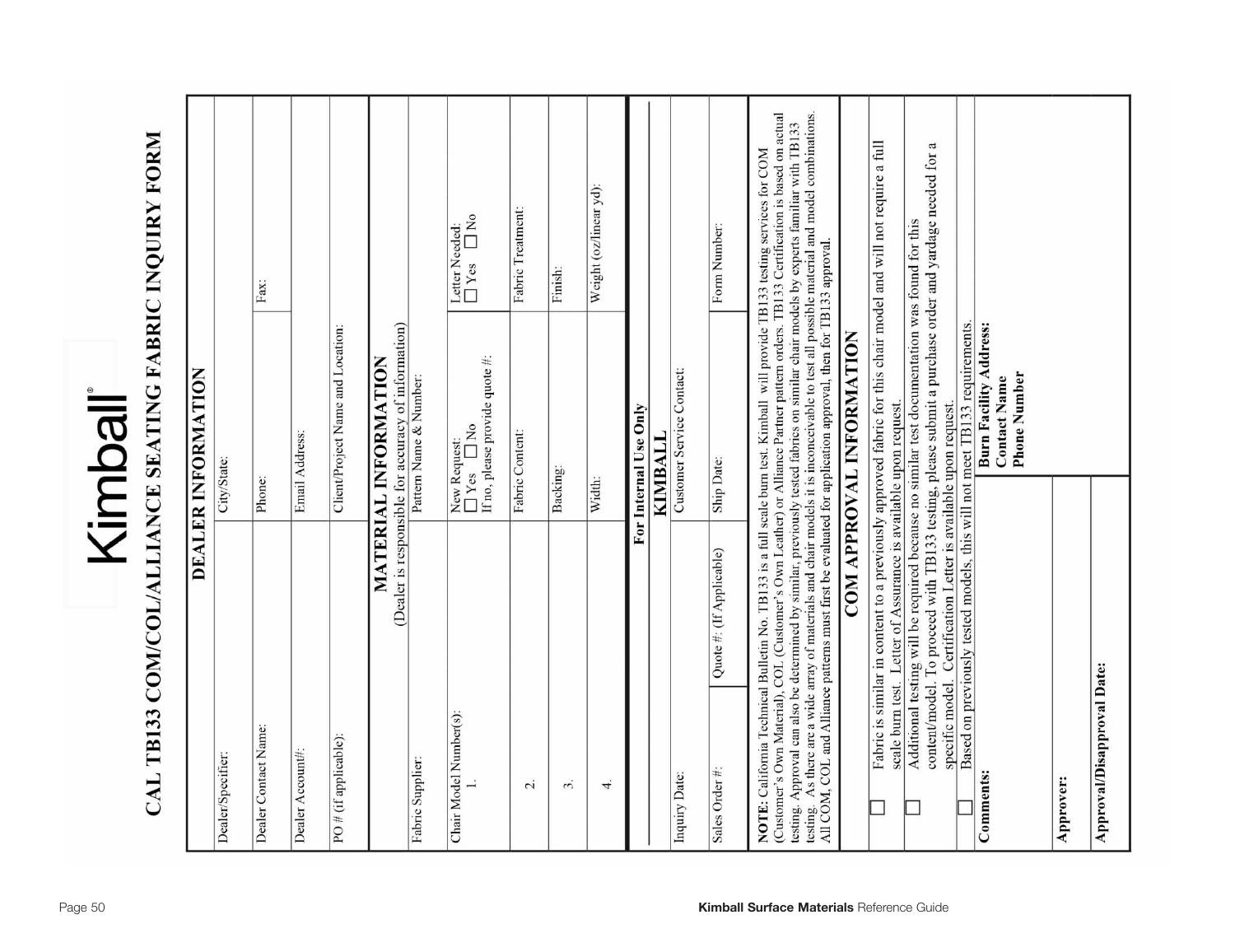# <span id="page-50-0"></span>**REVISION SUMMARY REVISION SUMMARY Reference**

This section provides a summary of revisions made to the price list by release date, providing a one-year look back.

Effective 06.15.22

# Effective 05.16.22

**Laminate** 

available.

#### **Kimball Panel Fabrics**

Fuse 10321 Eucalyptus is no longer available.

**Kimball Upholstery** 

able in 3628 Midnight.

**COM/COL** 

**440 Cloud 3D laminate** is no longer

**Essence/Ultraleather** is now avail-

**COM on Priority and Xsede** must be UL listed, meet ASTM E84 Class A, NFPA 701, or GSA 100% Polyester Waiver Program.

Effective 04.15.22

#### **COM/COL**

**UL listing/flammability** information has been updated. COM must be UL listed, meet ASTM E84 Class A, NFPA 701, or GSA 100% Polyester Waiver Program for:

- EverySpace center screens and privacy screens
- Kore
- Perks
- Priority wall panels
	- Stow
	- Tackboards (Definition, EverySpace, Perks, President, Priority, Senator, **Transcend**
	- Traxx tiles

#### Effective 03.15.22

#### **Global**

**Previously diiscontinued product lines** have been removed from the tables within this guide.

#### **Kimball Upholstery**

**Florence leather** offering includes: 82016 Black Pearl

#### **COM/COL**

**UL listing/flammability** information has been updated to include bulleted lists of products for which COM must be UL listed, meet E84 Class A, or NFPA 701.

#### **Address to ship COM for application testing for tackboards** has

changed to: Kimball International Attn: COM Department Docks 12-13 Plant 5 1037 E 15th Street Jasper, IN 47546

#### **Address to ship COM/COL** has

changed for Interwoven Meadow and Shore. COM/COL for all Interwoven seating and Alterna bench cushions should be shipped to the Kimball— Jasper 11th Avenue address.

#### **Address to ship COM/COL** has

changed for COM/COL previously being shipped to Kimball—Jasper 15th Street, Dock 20 to: Kimball International Attn: COM Department Docks 12-13 Plant 5 1037 E 15th Street Jasper, IN 47546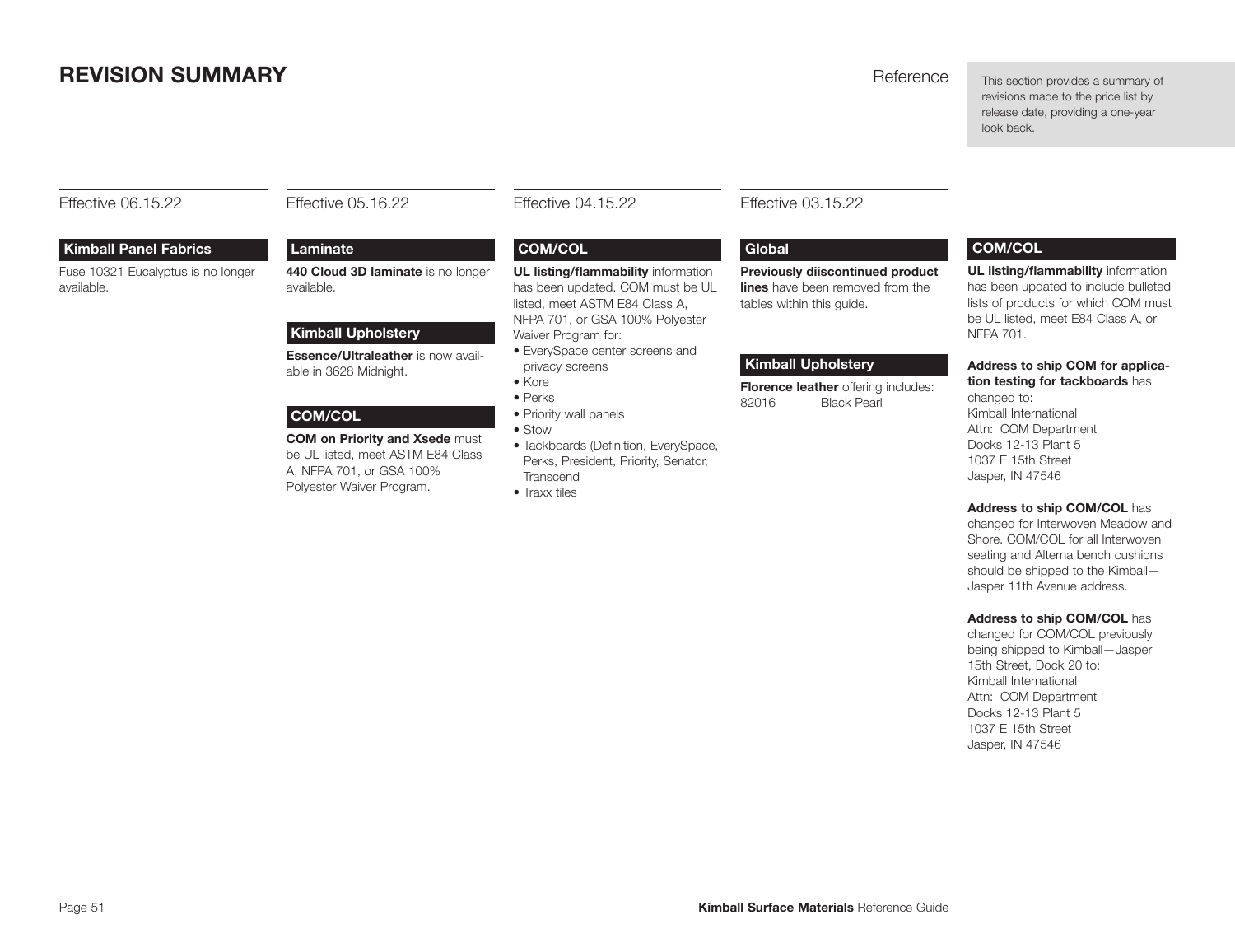# **REVISION SUMMARY REVISION SUMMARY**

continued

This section provides a summary of revisions made to the price list by release date, providing a one-year look back.

Effective 01.03.22

#### **Global**

**Pricing** has been updated throughout the price list and is effective on 01.03.22.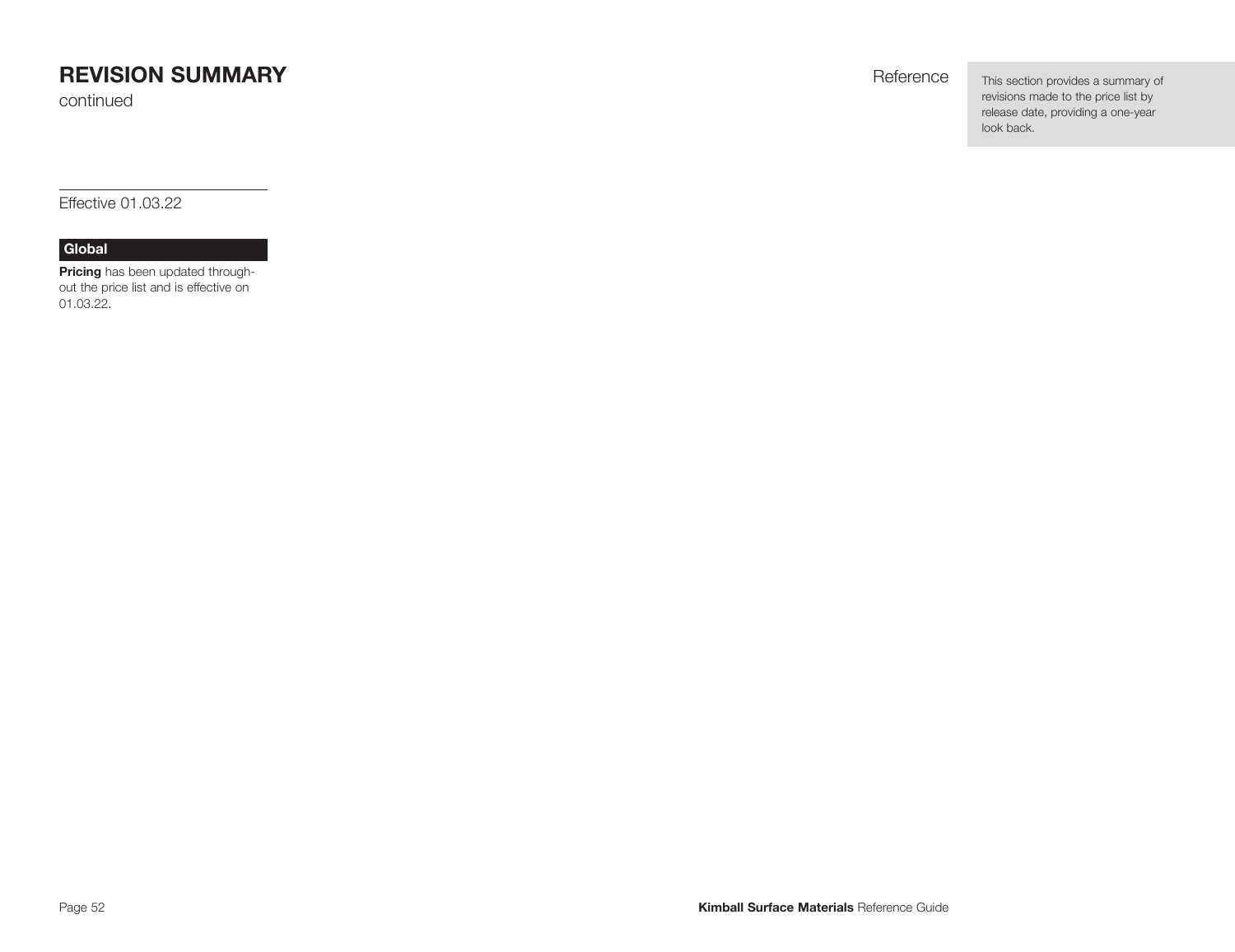# (R) **JIMDall**

# **SURFACE MATERIALS REFERENCE GUIDE**

FEDERAL GOVERNMENT CONTRACT GS-03F-059DA EXECTIVE THE EFFECTIVE 01.03.22